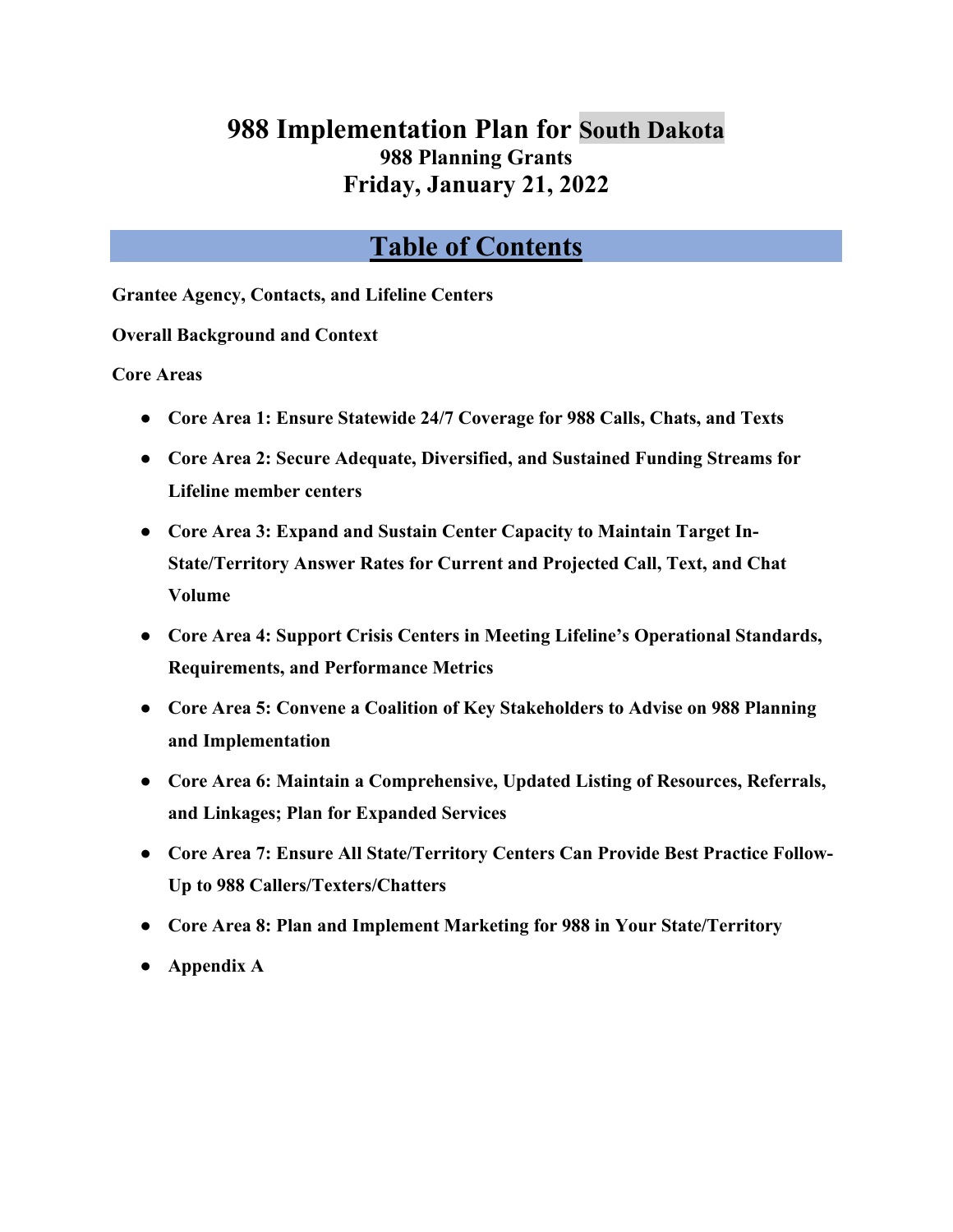# **Grantee Agency, Contacts, and Lifeline Centers**

Return to Table of Contents

#### <span id="page-1-0"></span>Grantee: **South Dakota Department of Social Services (SD DSS)**

988 Grant Primary Contact Name: **Tiffany Wolfgang** Email: Tiffany.Wolfgang@state.sd.us

Backup 988 Grant Contact Name: **Jennifer Humphrey** Email: Jennifer.Humphrey@state.sd.us

List the Key Grant Staff

- Tiffany Wolfgang, Director; Division of Behavioral Health, South Dakota Department of Social Services
- Rachel Oelmann and Nick Oyen, Project Consultants; Sage Project Consultants, LLC

Number of Current Lifeline Centers in the State/Territory

- Active: 1
- Onboarding (in the application process): 0

Any changes in Lifeline centers? No

**●** If yes, please explain: N/A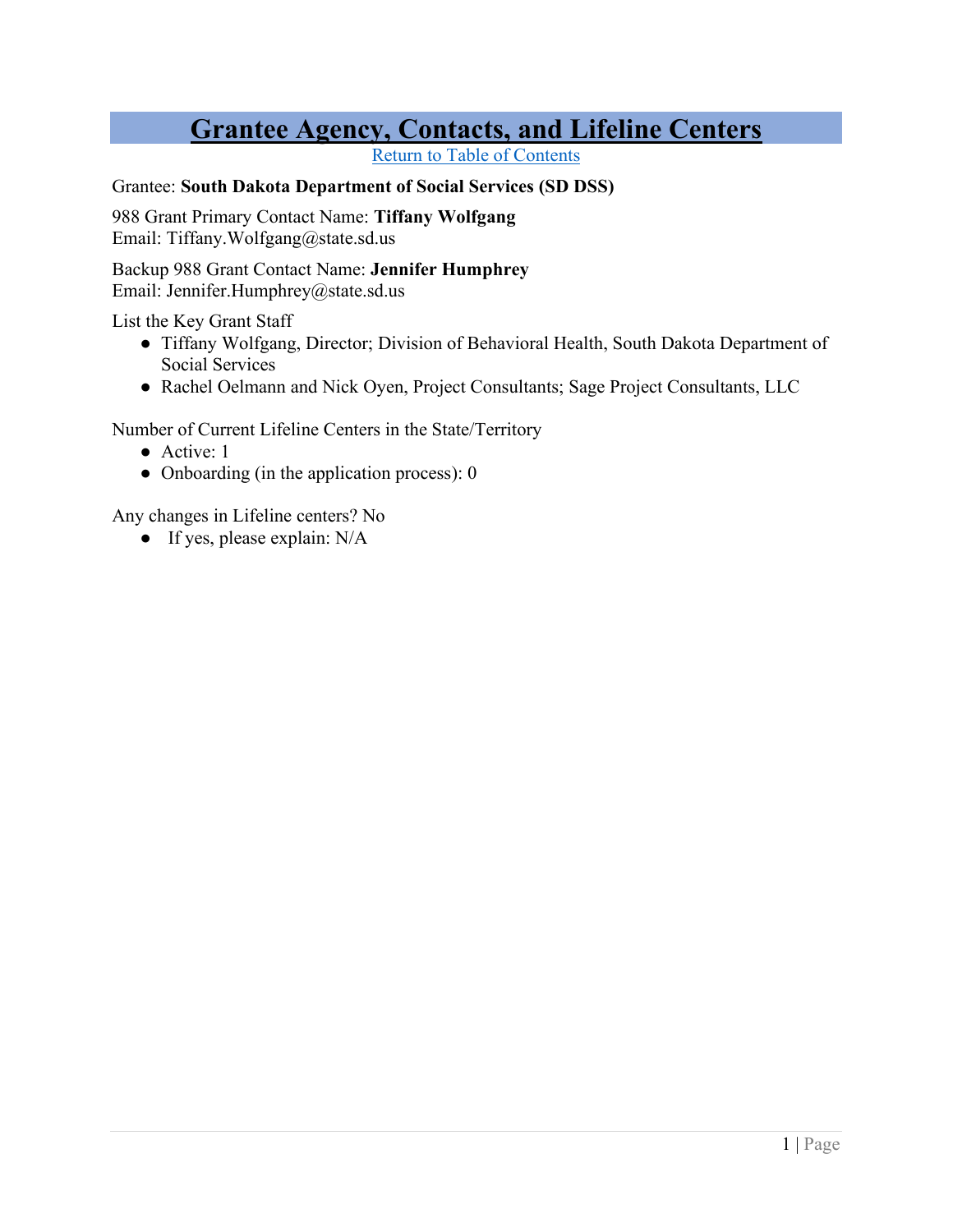# **Overall Background and Context**

Return to Table of Contents

#### <span id="page-2-0"></span>*Background Information*

A new, national, three-digit number for mental health crisis and suicide response will launch in all 50 States, the District of Columbia, and all US Territories by July 16, 2022. Grant funding was made available through Vibrant Emotional Health (Vibrant) to ensure the successful transition from the current 10-digit crisis number to the new three-digit number – 988. On January 8, 2021, South Dakota's application for grant funds was submitted to Vibrant, and on January 20, 2021, Vibrant sent South Dakota a notice of award. In response, South Dakota Department of Social Services (SD DSS) issued invitations to numerous stakeholders across the state to participate in a planning coalition to support these efforts.

#### *Mission*

South Dakota's 988 Behavioral Health Crisis Response Stakeholder Coalition (BHCRSC) was formed in February 2021, and since its inception has met monthly to inform the development of South Dakota's 988 statewide implementation plan. The BHCRSC was specifically tasked with the following responsibilities:

- Develop clear roadmaps for how to address key coordination, capacity, funding, and communication strategies that are foundational to the launch of 988.
- Plan for the long-term improvement of in-state answer rates for 988 calls.
- Provide initial considerations for expanded crisis center services and systems to support real-time crisis services inventory and dispatching of such services when needed.
- Formulate and refine recommendations for 988 implementation in the form of a final implementation plan, due to Vibrant and SAMHSA by January 21, 2022.

### *Vision*

The transition to 988 will improve access to vital crisis services, improve the efficacy of suicide prevention efforts, and reduce stigma around mental health and getting help. The 988 Implementation Plan must consider and address the following eight core planning considerations:

- 1. 24/7 **statewide coverage** for 988 calls, chats, and texts must be achieved in every state and territory.
- 2. Strategies **for identifying and supporting funding streams** which boost the financial stability of Lifeline-member centers in their region.
- 3. **Capacity building** at the centers answering 988 contacts based on call, chat, text, and follow-up volume growth projections, and any capacity building needed to address current call volume and capacity challenges prior to 988 national implementation in July 2022.
- 4. As set forth by SAMHSA, the Lifeline, and its national partners, to assure successful 988 implementation, state and territory agencies must comprehend and account for the **operational, clinical, and performance standards** for all the Lifeline member centers in their region. Technical assistance regarding Lifeline requirements in each of these areas will be provided.
- 5. Multi-stakeholder input through a **988 implementation coalition** is vital in each state or territory.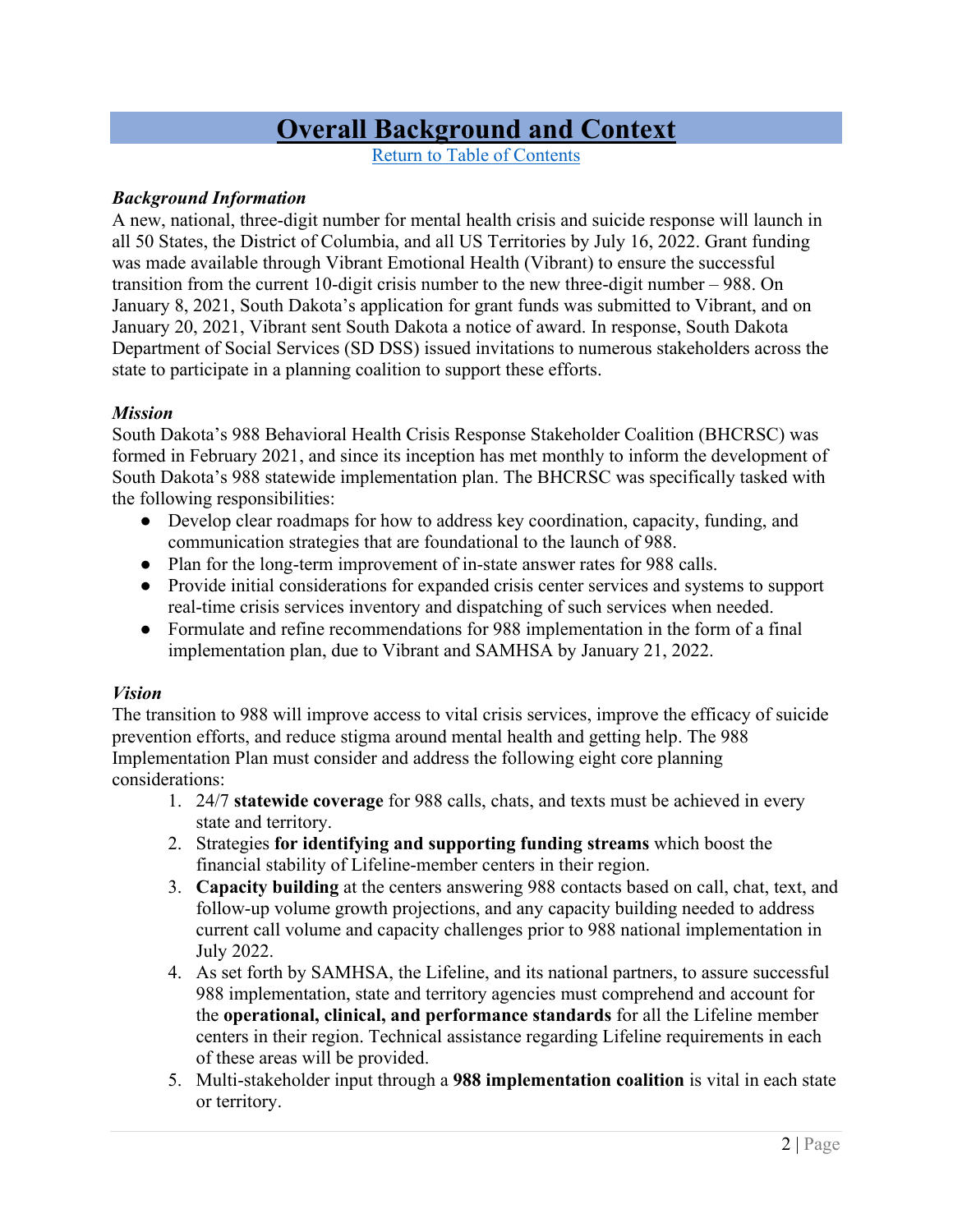- 6. In partnership with the Lifeline, State and territory agencies shall ensure Lifeline member centers in their region have systems in place to maintain **local resource and referral listings, as well as assure linkages to local community crisis services (including 911 Public Safety Answering Points (PSAPs), mobile crisis teams and other outreach alternatives to law enforcement/EMS response).**
- 7. State and territory agencies shall ensure all centers in their region are able to provide **follow-up services** to 988 callers, texters, and chatters based on Lifeline best practices and guidelines.
- 8. **Consistency in public messaging** is critical at the national and state/territory level regarding 988, its distinction from 911 and the range of services 988 provides. Vibrant's Communications team is available to assist in public messaging efforts

### *Lifeline Crisis Centers in South Dakota*

South Dakota is home to one Lifeline member center. The Helpline Center, headquartered in Sioux Falls, began serving South Dakota in 1974. Through the years the agency was formalized with staff, grew to 24 hours a day/7 days a week service, and was the first location west of the Mississippi River to begin 211 service. Currently, Helpline Center serves thousands of people every year by connecting individuals to resources and support, connecting local agency volunteers, and offering hope to individuals with thoughts of suicide. The Helpline Center is the only entity in the state accredited by the Alliance for Information and Referral Systems, and the only entity in the state that provides a certified crisis line through the American Association of Suicidology.

SD DSS contracts with the Helpline Center to provide various crisis contact services available statewide including National Suicide Prevention Lifeline (NSPL), 211 services, and a state-based treatment resource hotline (1-800-920-4343). Collectively, these programs provide information and referral, support and resources for individuals or their family members from basic needs to more complicated care coordination with substance-use involved individuals or their loved ones. The Helpline Center has managed several follow-up care programs providing outreach and support to youth and adults after a mental health crisis has occurred. The Helpline Center also has experience in conducting crisis counseling services and delivering public/group education in that same regard, having partnered with the state in several disaster-response related assistance programs in recent years. Beginning January 2021, through supports from a SAMHSA State Disaster Grant, services were further enhanced as the state piloted the first voucher-based program available to individuals when they call 211, directly connecting them to providers available to provide needed behavioral health services.

### *Overview of Crisis Response Services and Systems*

The following discusses an overview of crisis response services and systems presently available in South Dakota. Each sub-area also notes areas where parallel efforts are occurring. The BHCRSC served as a connecting point for all partners working in crisis response.

### Crisis Call Hub

The Helpline Center operates the only NSPL member center in South Dakota. Helpline Center successfully de-escalates more than 80% of all calls received. When Helpline Center, at any point while taking NSPL or 211 calls, identifies that Law Enforcement or EMS response is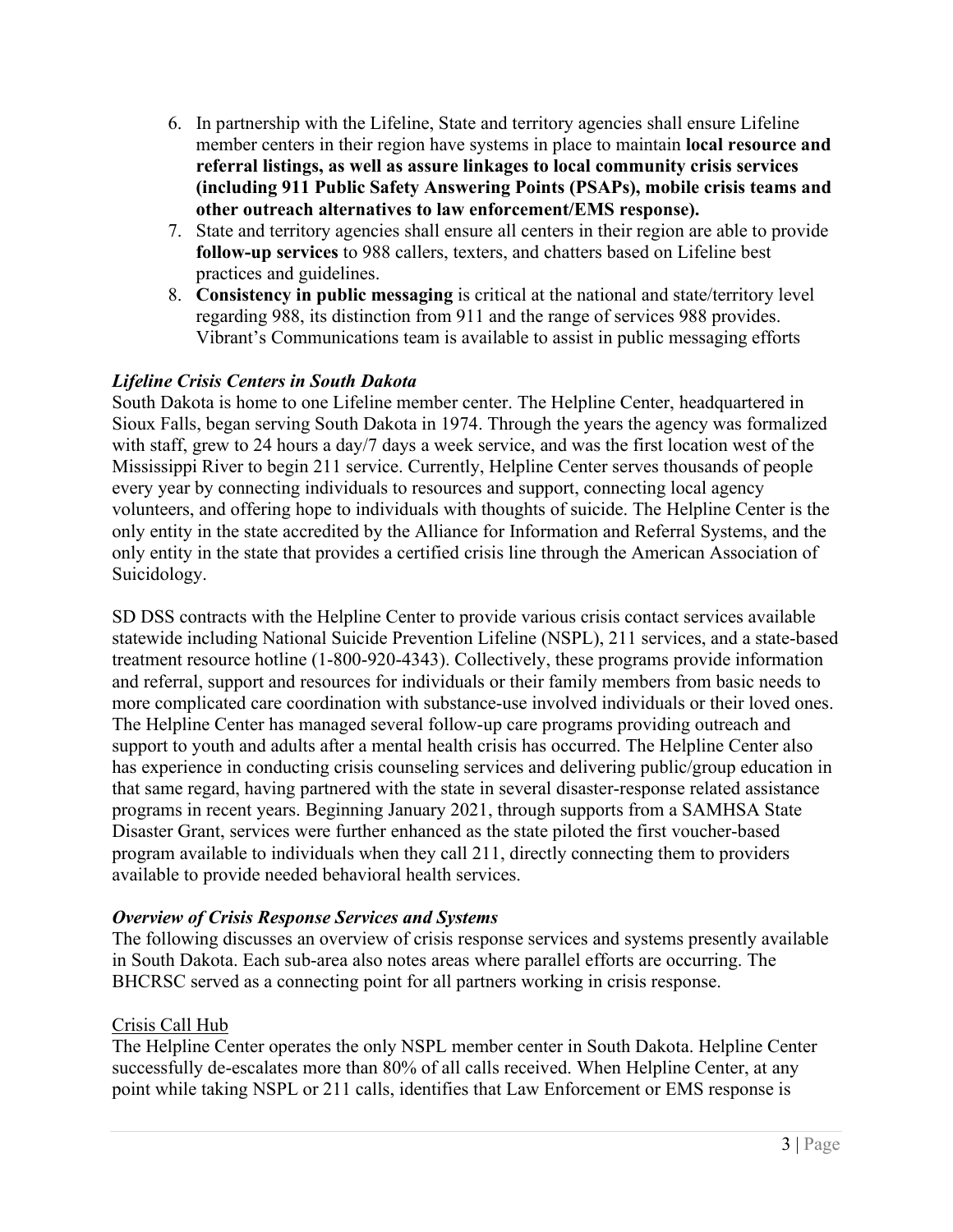required the Center will transfer the call to the local PSAP for dispatch. Once the call is transferred to 911, Helpline Center is off the call but attempts to work with the PSAP to complete follow-up efforts with the individual who was in crisis. A follow-up is offered on all lines answered by the Helpline Center if the caller or third-party reporter is at-risk of suicide, and they have agreed to a follow-up. Additionally, the Helpline Center offers follow-ups to individuals and third-party reporters who are struggling with substance use disorders. These calls may come in on the Treatment Resource Hotline (1-800-920-4343, initiated through the state's opioid crisis response efforts), or 211.

South Dakota has eleven Community Mental Health Centers that are accredited and contracted to provide core services to adults with serious mental illness and youth with serious emotional disturbance, including emergency services available 24 hours a day, seven days a week; assessment services; outpatient services; specialized outpatient services for adolescents; and specialized outpatient services for adults. Through the emergency services line, the CMHCs have local phone numbers available to residents as well as law enforcement to support individuals experiencing a behavioral health crisis.

Mobile and other Crisis Outreach Services

- South Dakota has one Mobile Crisis Team that serves Minnehaha and Lincoln counties. In the central part of the state (Hughes and Stanley Counties) the Community Mental Health Center coordinates with the community partners including law enforcement, schools, jail, and hospital to address emergency mental health situations. Partners contact the Community Mental Health Center for dispatch of mobile crisis response. The Mobile Crisis team is dispatched through 911. This process is separate from Helpline Center efforts though often come as a continuation of a call transferred from Helpline Center to the local PSAP.
- With support from the Helmsley Foundation, the Unified Judicial System partnered with Avel ECare to support law enforcement access to mental health professionals via technology. Participating law enforcement agencies receive tablets and training, allowing them to contact a mental health professional 24 hours a day/7 days a week. This service is used to assist with assessment and referral for individual law enforcement encounters who are experiencing a behavioral health crisis. Following the crisis, the Avel ECare team makes a referral to the local Community Mental Health Center, who can provide follow-up services and supports post crisis. In Hughes County, the local hospital contacts the Community Mental Health Center crisis team when they have a patient experiencing a behavioral health crisis in their emergency room. These three components exist in a capacity in South Dakota and presently share a mostly informal relationship with the Helpline Center. This information has been refined since the drafting of the Landscape Analysis as further conversations through the BHCRSC allowed for a better understanding of resources in this area.

### Crisis Receiving Facilities

South Dakota is broken up into five Behavioral Health Regions. Two of the five regions have a short-term crisis facility, supporting 24 hours or less care: the Care Campus in Rapid City and The Link in Sioux Falls. Care Campus has plans underway to expand to a short-term (five days or less) model and expand services to 11 counties in western South Dakota. Avera Behavioral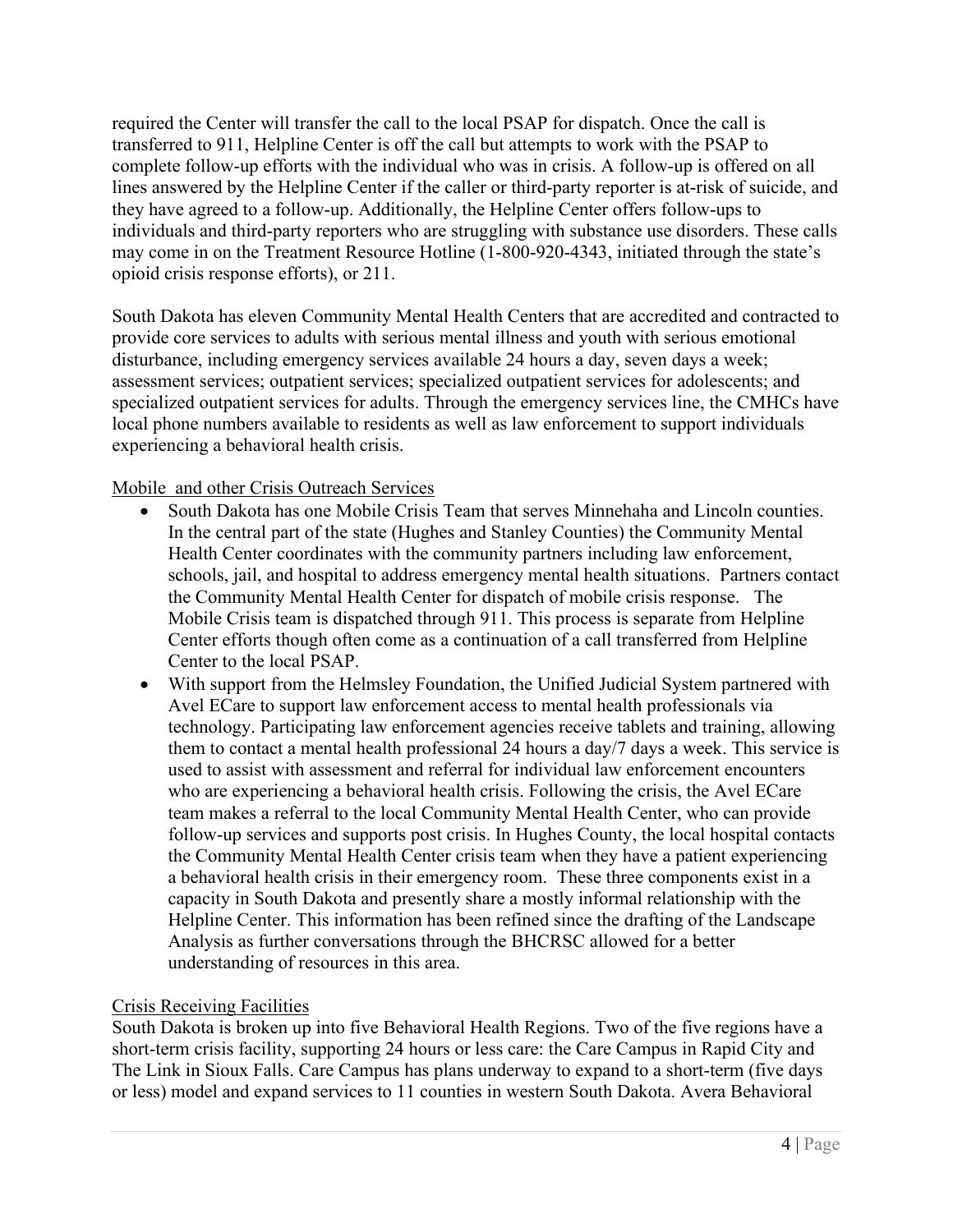Health, also in Region 5, provides acute inpatient psychiatric services and has plans to expand and create an urgent care model for behavioral health.

South Dakota has four hospitals that provide acute inpatient psychiatric care services for those individuals that need the highest level of crisis stabilization supports. Three are privately run and one is state operated.

Building on this existing capacity, efforts are underway to ensure that each region has access to crisis receiving facilities, or Appropriate Regional Facilities. Through a state-supported Request for Proposal process, awards were recently made to Human Service Agency (Region 3), who will provide five day or less crisis stabilization services to 17 counties, and to Lewis and Clark Behavioral Health (Region 4), serving seven counties. Planning efforts continue to address capacity for crisis stabilization in Region 2 (central SD), a region large in area but low in population density, which presents challenges.

### *Key Gaps & Challenges for 988 Implementation*

South Dakota is fortunate to have a solid foundation for call center support with the current structure available in partnership with the Helpline Center. The Helpline Center has answered NSPL in-state at or above standard with minimal financial support specifically identified for the Lifeline. They have been successful in meeting historic and current call volume using their blended call center model, however going forward, as the call volume is expected to grow substantially and to ensure the Helpline Center meets the operational, clinical and performance standards expected of Lifeline call centers, Helpline Center will need to move away from the blended model and have dedicated, trained mental health professionals to support the calls coming into 988. These calls take much more time than a traditional 211 call and require additional follow-up and coordination that prevents the current model from meeting future expectations.

As 988 becomes more robust, it will be critical that individuals in distress have access to local crisis services and supports. Developing a formal, reciprocal relationship with all 33 PSAPs across the 66 counties in South Dakota as well as with other service providers in the communities will be an on-going challenge to address.

Supporting appropriate response services for emergency mental health crisis situations will prove challenging, particularly in our rural and frontier areas. South Dakota will have to adapt models that utilize current infrastructure and workforce capacity in our rural communities, such as volunteer EMS and Fire Departments. South Dakota is actively building its capacity for Community Health Workers, and is exploring development of Peer Support services; these resources may also be considered for an adapted crisis response model.

Consistent, reliable, and dependable funding to support the operational, clinical and performance standards is also an identified gap and challenge.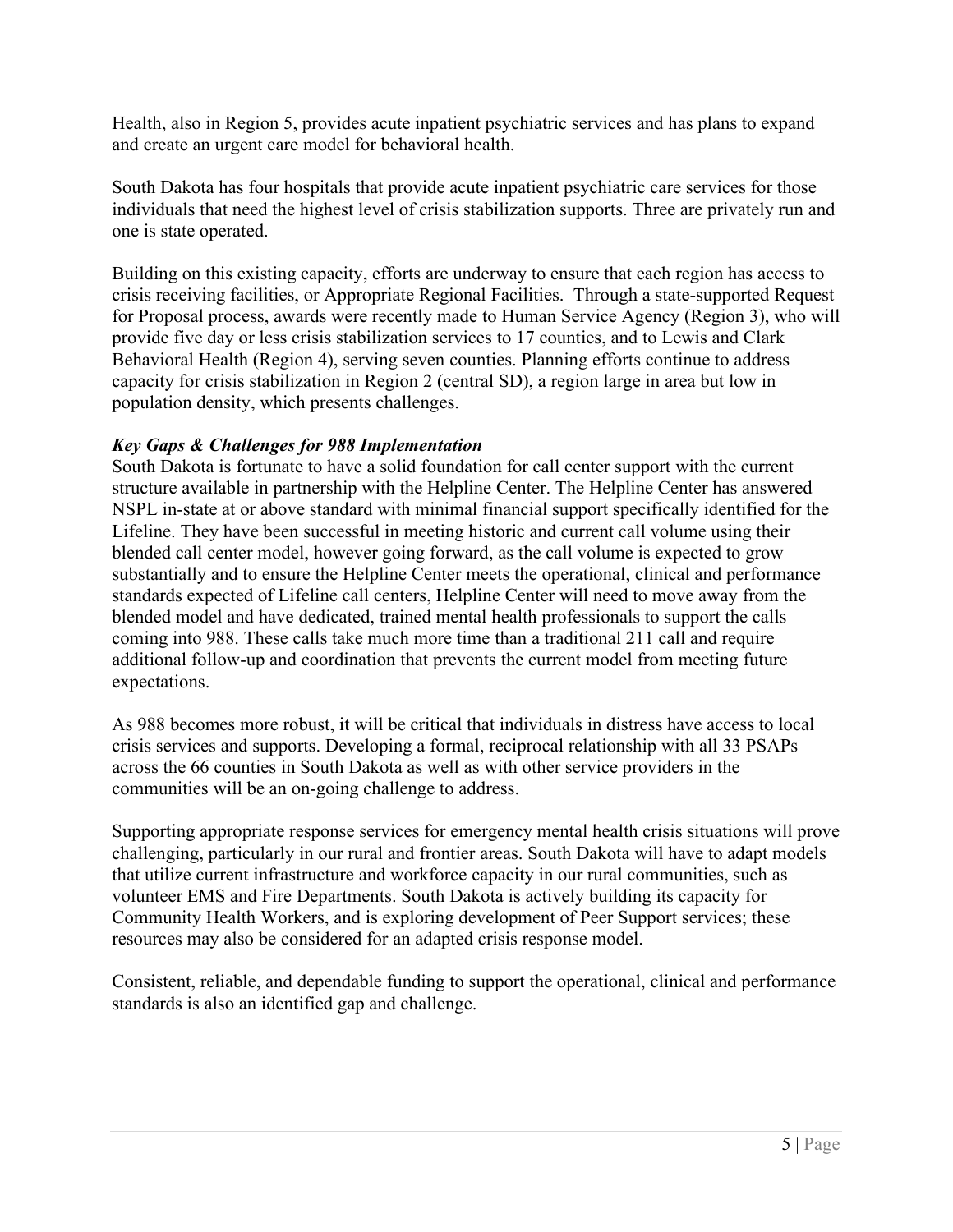#### **Top state/territory priorities for change to prepare for 988 rollout in July 2022**

The following priorities are most critical in preparing for 988 implementation in South Dakota.

- 1. Workforce availability to support staffing for enhanced call volume as currently projected for both Phase 1 and Phase 2 will be a significant challenge for the Lifeline Center. Staffing up for specialized services will be a challenge for all levels of the crisis continuum, call center to response to receiving facility. To realistically implement the plan as proposed, workforce development and supporting wages to recruit and retain a specialized workforce will be critical.
- 2. While the intent of this plan focuses on implementing 988 in the call center hub, using terminology from the Crisis Now model, the other two pillars – "someone to respond" and "somewhere to go" are equally critical in standing up a responsive crisis system in South Dakota. The coalition remains committed to problem-solving around ALL the pillars, knowing that building up capacity for all three will be the foundation for successful implementation of any one pillar specifically.
- 3. In South Dakota, there are 33 independently operated PSAPs. Having meaningful, oneon-one planning conversations between the Lifeline Center and each of the PSAPs in South Dakota will be critical in fostering a collaborative effort moving forward in 988 call center operations and dispatch services statewide. While Phase 1 efforts focus on establishing Memorandums of Understanding with the two largest-serving PSAPs in state, efforts must equally focus on building awareness and buy-in among the remaining PSAPs to support long-term utilization and call-transfer-referral between 911 and 988.
- 4. Local providers and agencies will be central to the messaging and promotion of 988 in South Dakota; equipping them with materials and information to support public education at the local level will be critical.
- 5. While funding is available through the Mental Health and Substance Abuse Block Grants to initiate implementation, it is short term. Given the wide range of call center volume projections, it remains to be seen what long-term/sustainable funding will be necessary given what the Lifeline Center has for staffing and what call volumes are realized. Securing support and understanding for a long-term funding solution is a priority both at the state and federal level.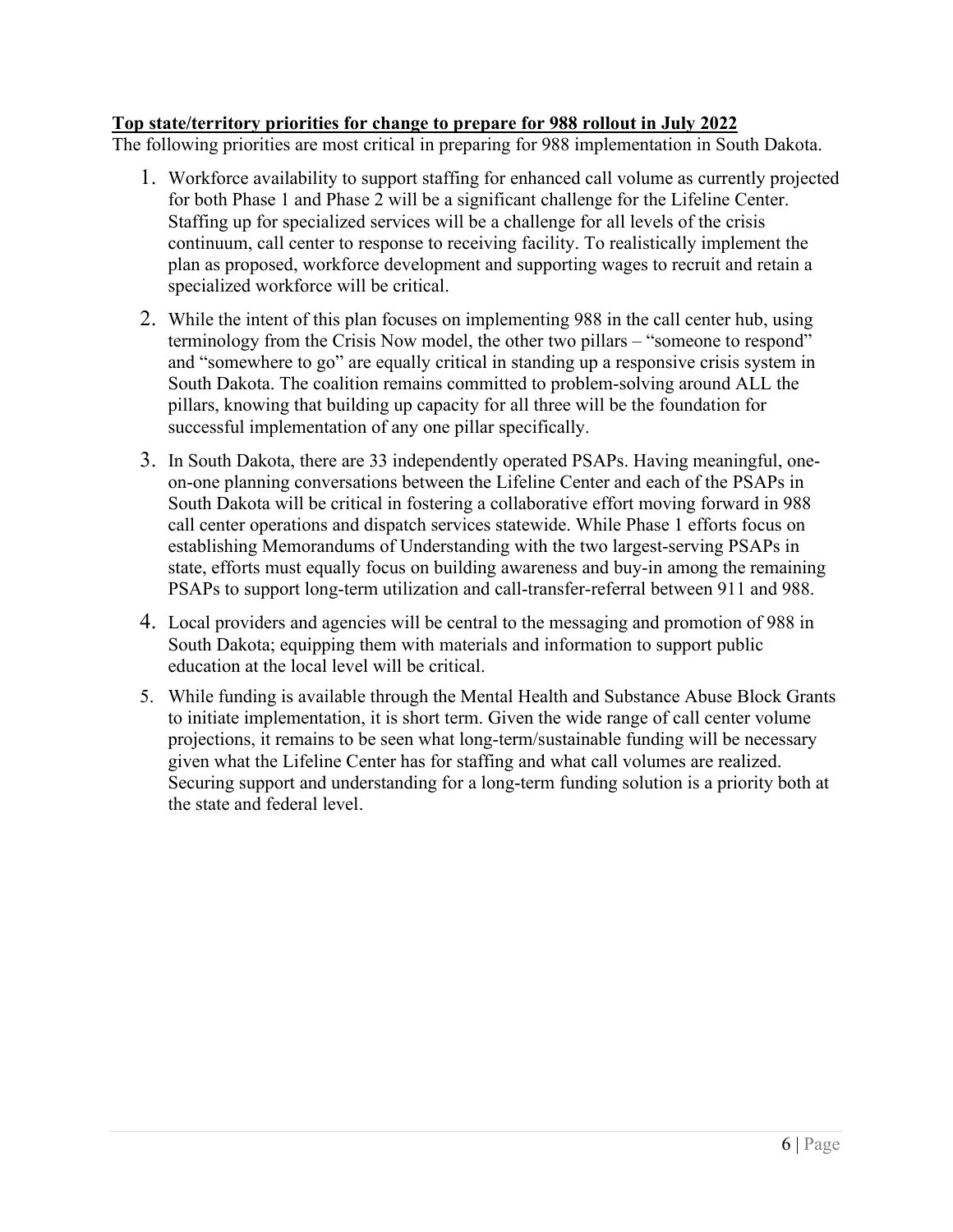# **Core Area 1: Ensure Statewide 24/7 Coverage for 988 Calls, Chats, and Texts**

Return to Table of Contents

# **988 Calls**

# **Background & Current Situation**

In recognition of this core area, states must ensure that there is 24/7 coverage within their state, by Lifeline member contact centers, for 988 calls, chats, and texts, and that no geographic part of the state is without primary coverage. The Helpline Center is the only official Lifeline Center in South Dakota and will be the only call center answering 988 calls by the time of national implementation. The Helpline Center currently provides 24/7 coverage for calls statewide. Lifeline/988 and the 211 Call Centers will be independently operating divisions within the Helpline Center organization. The 211 Call Center will serve as backup to 988 after the July 16, 2022, launch. As noted, current primary and backup coverage for Lifeline/988 calls is exclusively provided by the Helpline Center – 211 Call Center with no gaps in coverage areas. Therefore, discussion on primary and backup coverage gaps is not included.

<span id="page-7-0"></span>The Helpline Center utilizes an automatic call distribution system (ACD), and documents call information and disposition of clients using the iCarol Lifeline call documentation system for both NSPL and 211 calls. The Helpline Center does not use any other call documentation system, or other lines, to support its current NSPL response.

| Lifeline/988 Calls               |                                             |                            |                                                  |  |  |
|----------------------------------|---------------------------------------------|----------------------------|--------------------------------------------------|--|--|
| <u> Primary Coverage - Calls</u> |                                             |                            |                                                  |  |  |
| County                           | The Helpline<br>Center - 988 Call<br>Center | Gaps in<br>24/7<br>Primary | Describe Gaps in 24/7<br><b>Primary Coverage</b> |  |  |
| <b>Any Primary</b><br>Coverage   | γ                                           | Coverage                   |                                                  |  |  |
| All SD Counties                  | 24/7                                        | N                          |                                                  |  |  |
| Comments                         |                                             |                            |                                                  |  |  |
|                                  |                                             |                            |                                                  |  |  |
| <u> Backup Coverage - Calls</u>  |                                             |                            |                                                  |  |  |
| County                           | The Helpline<br>Center - 211 Call<br>Center | Gaps in<br>24/7            | Describe Gaps in 24/7                            |  |  |
| Any Backup<br>Coverage           | Υ                                           | <b>Backup</b><br>Coverage  | <b>Backup Coverage</b>                           |  |  |
| <b>All SD Counties</b>           | 24/7                                        | N                          |                                                  |  |  |

To address this core area, the BHCRSC created a 911-988 intercommunications workgroup to further explore gaps and opportunities for service expansion or enhancement in this area. The workgroup, with input from existing NSPL member center staff leadership, identified the following gaps.

# **Gaps**

● While current staffing and NSPL member center capacity at the Helpline Center can ensure 24/7 coverage for 988 calls today, planning efforts identified that establishing dedicated staffing, space, and capacity managed by the Helpline Center but separate from 211 and other services would be ideal. This separation allows for more efficient, optimized staffing for 988 calls and follow-up care.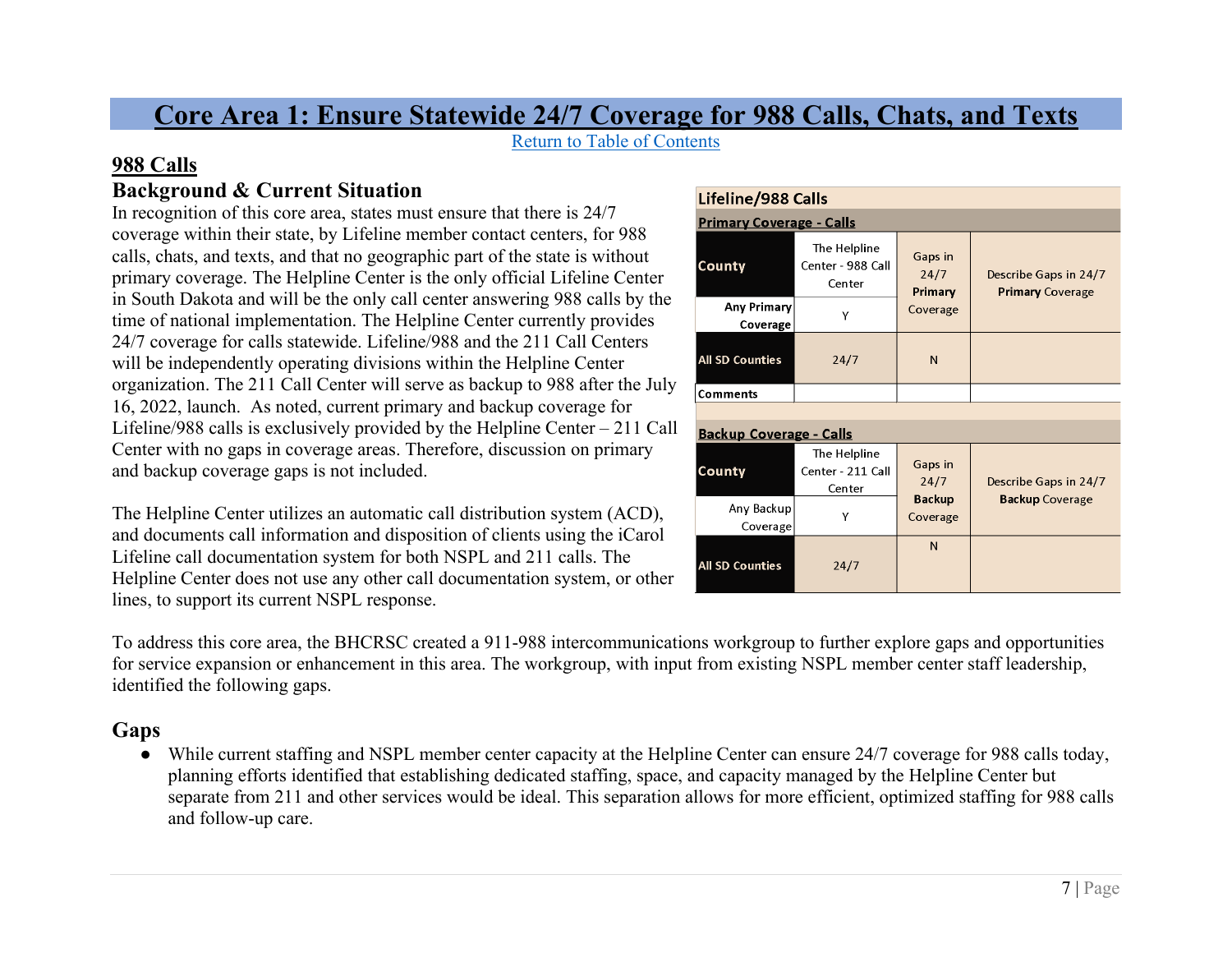- When assessing *current call volume to projected call volume post 988-launch*, capacity to provide statewide 24/7 primary coverage on those calls through existing NSPL resources at the Helpline Center will be inadequate. The Helpline Center assured that satisfactory in-state answer rates could be maintained with up to 30% more call volume, but only with increased staffing to support that volume. The state call volume projections provided by Vibrant were utilized in subsequent cost modeling exercises to develop a pro forma for operational expenses in support of that level of call volume.
	- a) In its June 2021 monthly data report to NSPL, Helpline Center reported an in-state answer rate of 85% with a total of 273 calls offered and 233 answered. Over the preceding 12-month period (Jun 2020-May 2021) Helpline Center had an average in-state answer rate of 91%.
	- b) Projected call volume as calculated by Vibrant and its consultants (Harrington Consulting Group) in April 2021 concluded that South Dakota would handle an average of 41, 988-related calls, each day (1,242 calls per month, or 14,900 calls per year). This is approximately a 300% growth over current call volume.
	- c) As part of the 988 planning project the State contracted with an external financial consultant, Guidehouse, to provide the state and coalition with a review of funding options to support 988 services in South Dakota. In consideration of Vibrant's projections compared to assumptions based on state specific data and findings, it was determined by Guidehouse that lower call volume rates should be assumed. The below charts indicate the assumptions used for financial plan development.

# **Cost Modeling Assumptions**

for Year 1.

Call Volume



or Years 2-5, volume projections were trended<br>upward using percentage increases based<br>on Vibrant's Growth Model for Projected<br>Contact Volume (medium scenario). For Years 2-5, volume projections were trended upward using percentage increases based<br>on Vibrant's Growth Model for Projected Contact Volume (low scenario).

Guidehouse has developed its 988 cost model based on several sources, including information from the existing South Dakota Helpline Center, Vibrant Emotional Health, other state data, and from behavioral health crisis experts. Guidehouse's cost model identifies both initial first year costs and includes a five-year pro forma that:

- Projects staffing estimates
- Uses appropriate salaries per position type
- Projects dedicated and shared resources
- Accounts for the blended nature of the Helpline Center

```
Guidehouse
```
@2021 Guidehouse Inc. All Rights Reserved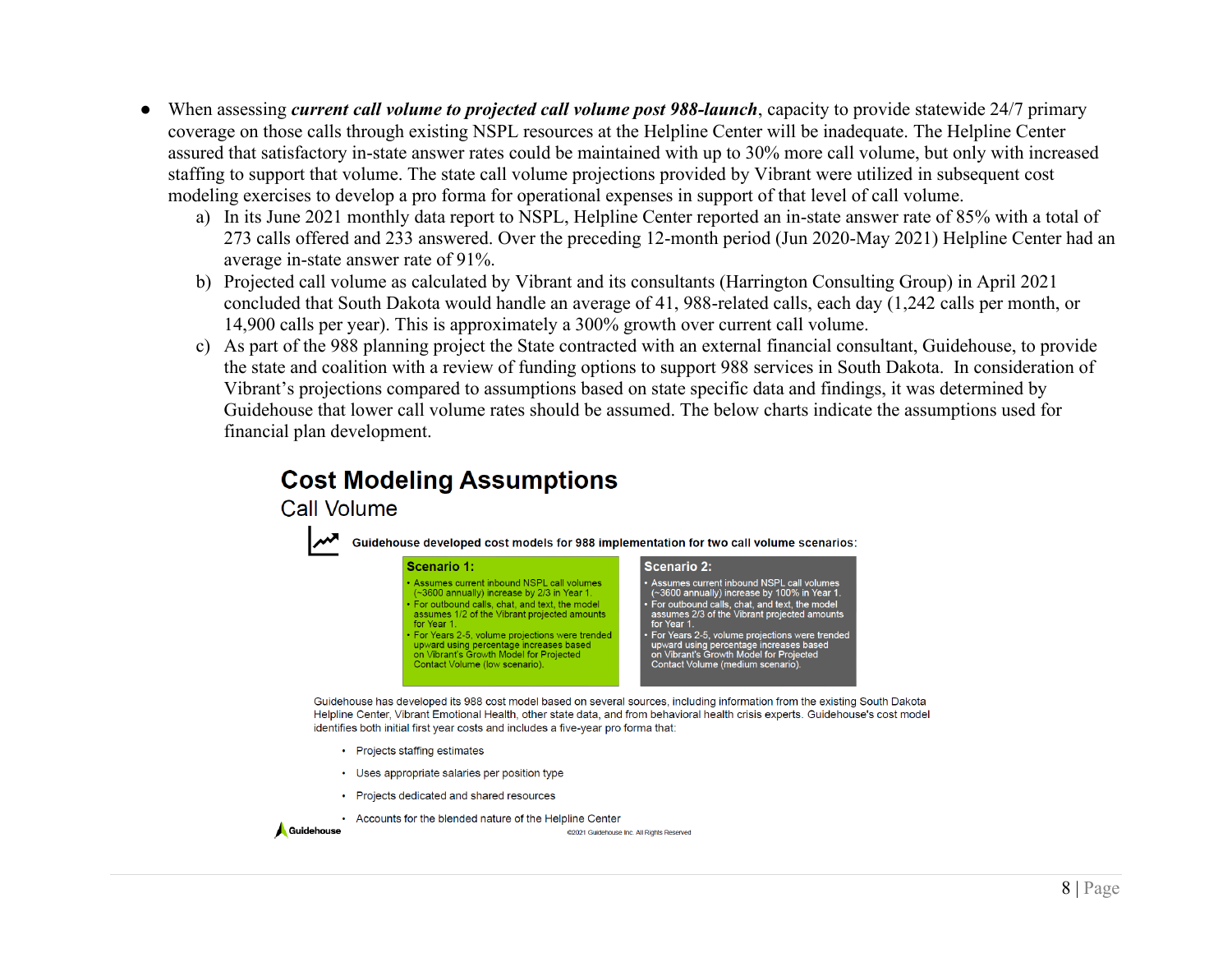# **Scenario 1 – Low Volume Projection**

Summary

Scenario 1 assumes current inbound NSPL call volumes (~3600 annually) increase by 2/3 in Year 1. For outbound calls, chat, and text, the model assumes 1/2 of the Vibrant projected amounts for Year 1. For Years 2-5, volume projections were trended upward using percentage increases based on Vibrant's growth model (low scenario).

| Category                        | Year 1 | Year 2 | Year 3 | Year 4 | Year 5 | <b>Total</b> |
|---------------------------------|--------|--------|--------|--------|--------|--------------|
| <b>Total Volume Projections</b> | 9.250  | 13,875 | 15.417 | 18,500 | 20,042 |              |
| Inbound calls                   | 6,000  | 9.000  | 10,000 | 12,000 | 13,000 |              |
| Outbound calls                  | 200    | 300    | 333    | 400    | 433    |              |
| Chat                            | 2,800  | 4.200  | 4.667  | 5,600  | 6.067  |              |
| Text                            | 250    | 375    | 417    | 500    | 542    |              |

# **Scenario 2 - Medium Volume Projection** Summary

Scenario 2 assumes current inbound NSPL call volumes (~3600 annually) increase by 100% in Year 1. For outbound calls, chat, and text, the model assumes 2/3 of the Vibrant projected amounts for Year 1. For Years 2-5, volume projections were trended upward using percentage increases based on Vibrant's growth model (medium scenario).

| <b>Category</b>                 | Year 1 | Year 2 | Year 3 | Year 4 | Year <sub>5</sub> | <b>Total</b> |
|---------------------------------|--------|--------|--------|--------|-------------------|--------------|
| <b>Total Volume Projections</b> | 11.533 | 17.941 | 23,067 | 26.911 | 30.756            |              |
| Inbound calls                   | 7.200  | 11.200 | 14,400 | 16,800 | 19,200            |              |
| <b>Outbound calls</b>           | 267    | 415    | 533    | 622    | 711               |              |
| Chat                            | 3.733  | 5.807  | 7.467  | 8.711  | 9.956             |              |
| Text                            | 333    | 519    | 667    | 778    | 889               |              |

● Given the planned creation of a separate but co-located call center for 988 services, *backup coverage for 988 services* in the event of a system or staffing-related failure will be provided by 211. Currently, 211 staff are co-trained to also answer Lifeline calls. Going forward, 211 staff will continue to remain co-trained as they actively are today. This will be a continuation of current practices which will greatly benefit 988 call handling in the event backup is needed. As recommended by the BHCRSC, there are no plans to develop a second Lifeline center in the state. In the event of a catastrophic facility-related disaster, Helpline Center has existing full backup capacity at an offsite facility, allowing services to continue uninterrupted.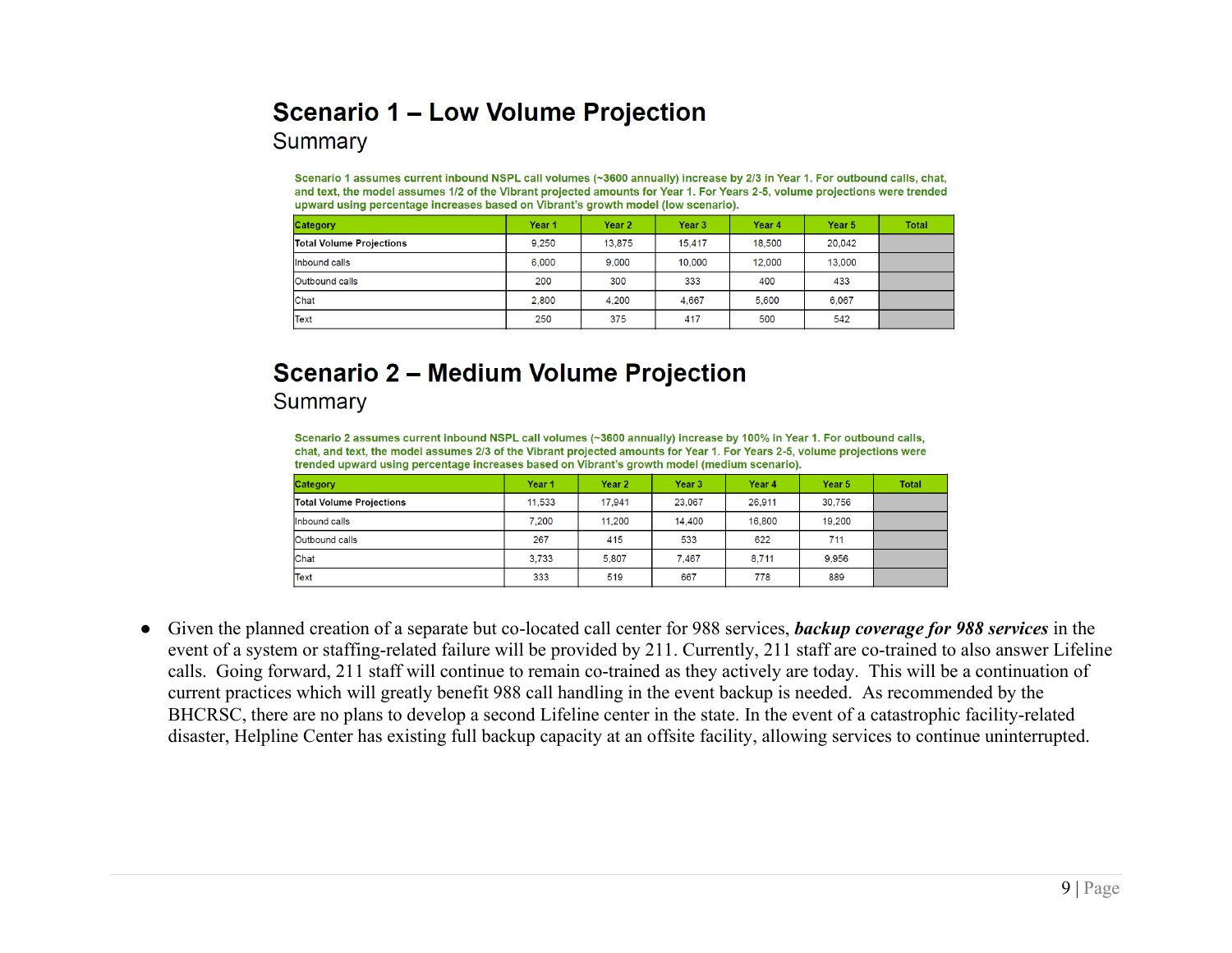# **Proposed Approach**

The Helpline Center will, by the time of 988's national launch, have the capacity to handle the types of contacts and volumes projected utilizing its existing call center platform. 988 call center staff will be trained on the existing call center platform, which will duly serve to support cross-training of staff in the event of backup coverage needs and allow for continued in-state call coverage in alignment with what South Dakota is already doing for NSPL-routed calls. Staffing types and FTE projections for the 988 call center have been defined by the Helpline Center and vetted and modeled by an external consultant (GuideHouse) in support of 988's launch. Reference Core Area 2 for specific recommendations, action steps, and timeline associated with securing initial and ongoing 988 call center funding.

The Helpline Center will manage 100% of the 988 call volume and serve as the primary, statewide coverage provider for all Lifeline calls. As such, there is no need in South Dakota to develop a call schedule to route calls among other partners.

Utilization and leverage of existing Lifeline member center assets are central to the satisfactory completion of this goal area. The staffing model already utilized by Helpline Center mirrors that which will be structured to support 988. In January 2022, Helpline Center moved its call center and administrative operations to a new, larger location which provides space for expansion of its current 211 related efforts and space for additional staff to support the 988 call center. Helpline Center has decades of experience as a call center, has satisfactorily achieved and sustained national accreditations where applicable, and consistently delivered a high in-state answer rate for NSPL calls, making its assets highly complementary to successful deployment of 988 call center hub operations.

Given all the above, there are no anticipated challenges in maintaining statewide 24/7 Lifeline/988 call coverage by the end of Phase 1. There are also no anticipated challenges achieving backup coverage in that same timeframe.

# **988 Chat/Text**

## **Background & Current Situation**

With state funding and private donations, the Helpline Center supports several statewide text services outside of 988 or Lifeline Center purposes:

- Individuals who text "Opioid" and/or "ONMETH" to 898211 are connected to the Helpline Center and receive information and/or treatment resources for opioid and stimulant use.
- Helpline Center also answers a suicide prevention texting program, "Text4Hope", targeted to high school students.

Currently, Helpline Center does not support an online chat option and is not part of the Lifeline Crisis Chat network. Helpline Center does intend to join the current NSPL PureConnect by Genesys by the end of 2021, or at a time the PureConnect platform can successfully route only SD-based inquiries to Helpline Center (currently, it does not delineate by state and Helpline Center does not have capacity to answer / respond to additional states' inquiries). Utilization of this platform will provide a proven software option for chat and text messaging with 988-based inquires.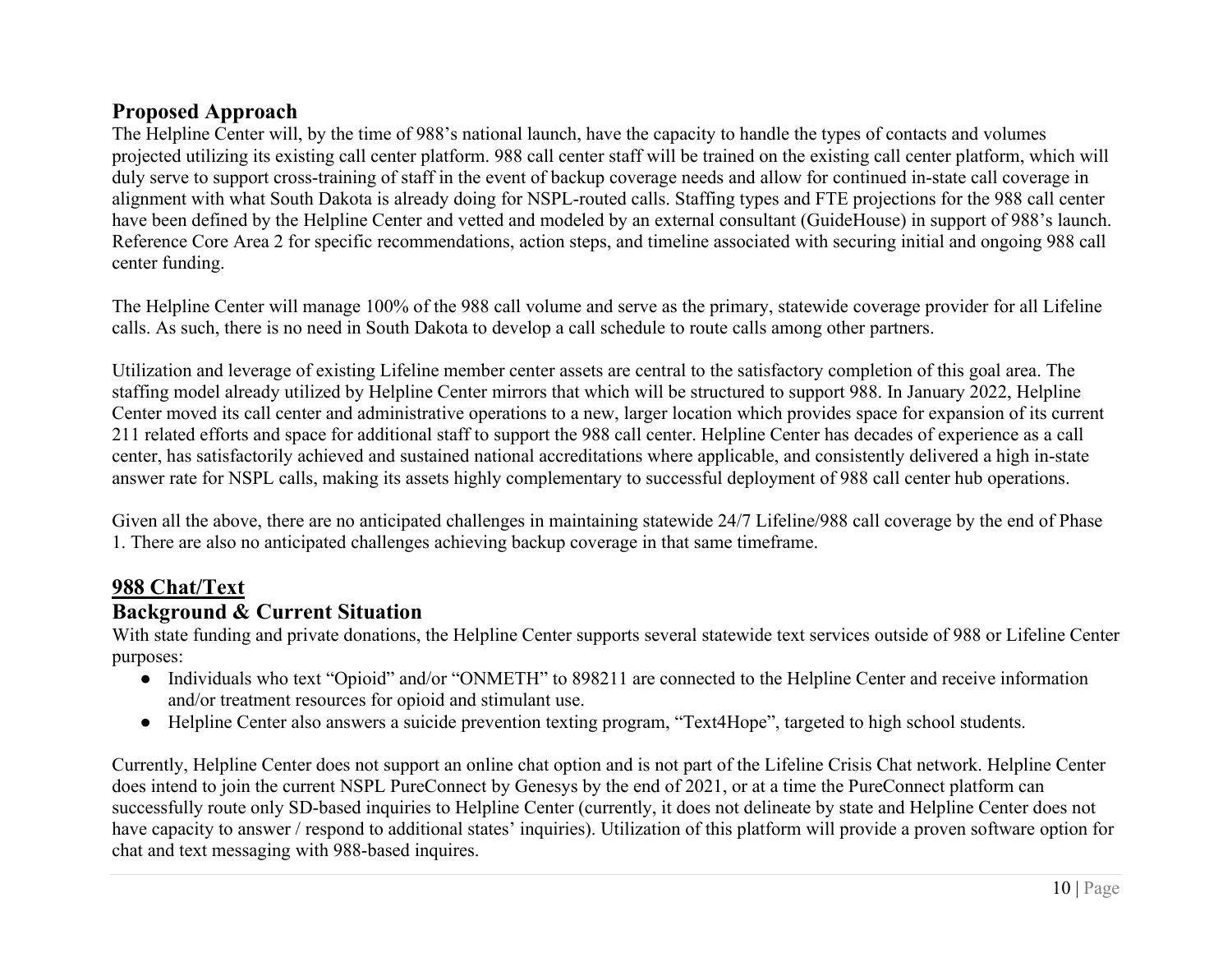### *South Dakota Landscape Analysis Section 7 - Text and Chat Services*

| <b>Center Name</b> | Q30.<br>Lifeline<br>Chat? | Q31.<br>24/7<br>Lifeline<br>Chat? | Q32. Days/Hours of Lifeline Chat | Q33.<br>Non-<br>Lifeline<br>Chat? | Q34.<br>Non-<br>Lifeline<br>Text? |
|--------------------|---------------------------|-----------------------------------|----------------------------------|-----------------------------------|-----------------------------------|
| Helpline<br>Center | No                        | N/A                               | N/A                              | No                                | Yes                               |

Per Vibrant, it is expected that some coverage of chat/text be in place by in-state centers, even if not statewide or available 24/7, by the end of Phase 1, with a reasonable goal being 50% of the projected Y1 volume. Helpline Center anticipates no issues in achieving this goal using the PureConnect platform in the short-term.

Further, it is expected that states respond to 80% of the projected Y1 chat/text volumes by the end of Phase 2, statewide and 24/7. Helpline Center anticipates no issues in achieving this goal using either the PureConnect platform, or the Unified Platform once available. It should be noted, that to meet these expectations, staffing levels will need to increase and be addressed through a sustainable funding stream.

# **Gaps**

- Current text services are statewide in their reach, but marketed under specific programs (e.g., OPIOID or ONMETH).
- There is no chat function currently implemented at the Lifeline member center, nor is Helpline Center a member of the Lifeline Crisis Chat network.

# **Proposed Approach**

The proposed approach for statewide 988 chat/text service availability centers on several key steps:

- Continue statewide text service using NSPL PureConnect until the Unified Platform is available for consideration.
- Review and implement a unified call/chat/text handling system; include review of the Unified Platform in that process.
- Establish backup services for chat and text services through 211.
- Identify and attain sustainable funding source(s) to support the expectations in this area.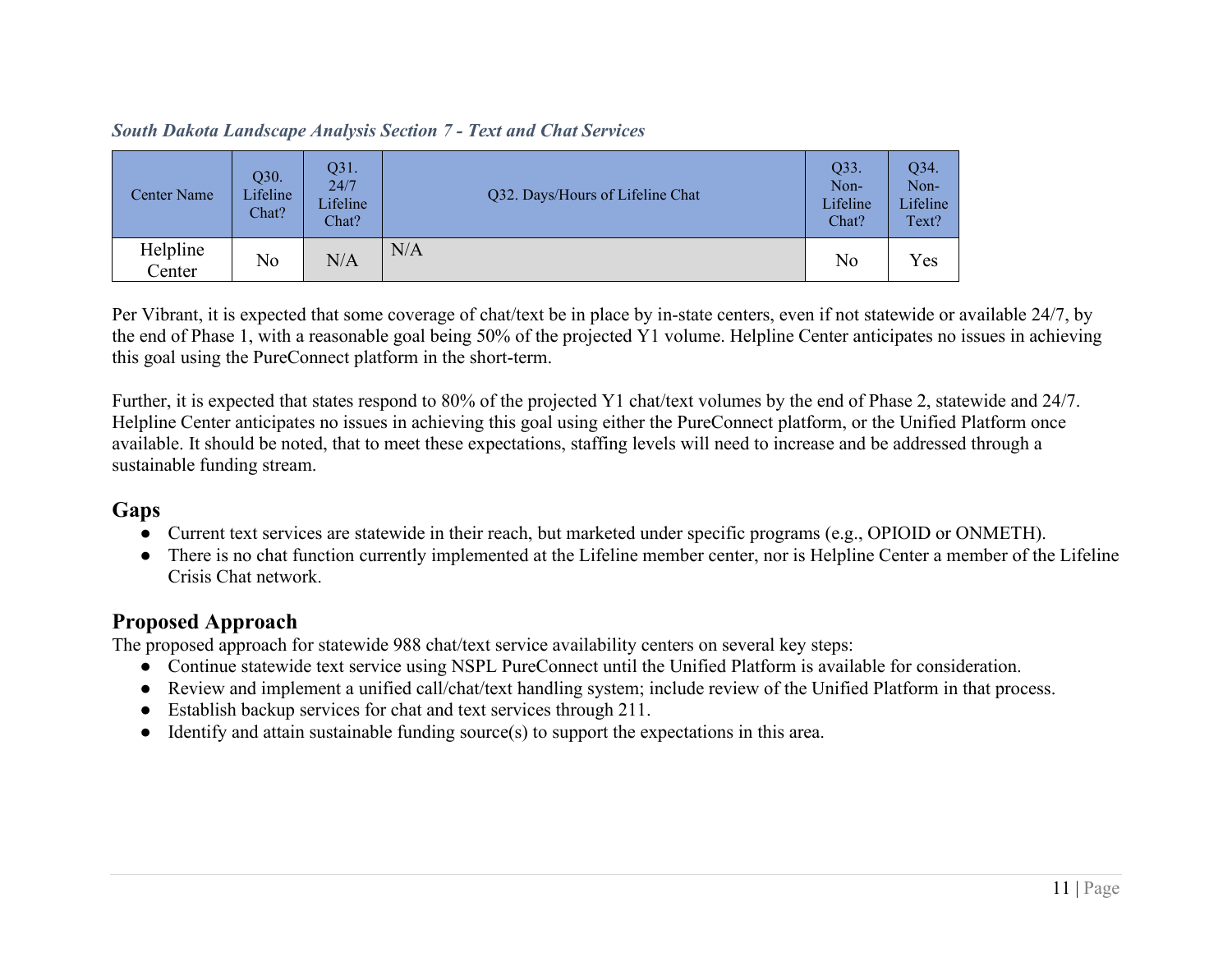### **Core Area 1: Statewide Coverage for 988 Contacts Phase 1 Goals and Action Steps: Pre-Launch (Oct 1, 2021 – June 30, 2022)**

**Goal 1.1a**: By 6/30/2022, **primary coverage services for 100% of 988 calls** in South Dakota will be operationalized in partnership with Helpline Center.

**Personnel/Partners:** Helpline Center

#### **Goal 1.1a Action Steps**

| <b>Action Steps</b>                       | <b>Start Date</b> | <b>Due Date</b> | <b>Lead and Partners</b>                      |
|-------------------------------------------|-------------------|-----------------|-----------------------------------------------|
| Implement staffing plan contingent upon   | March 2022        | June 2022       | Lead: Helpline Center                         |
| notice of confirmed funding (Goal 2.1a).  |                   |                 | Partners: Division of Behavioral Health (DBH) |
| Staff 988 call center and onboard / train | March 2022        | May 2022        | Lead: Helpline Center                         |
| employees (Goal 3.1b).                    |                   |                 | Partners: None                                |
| Integrate 988 into the existing NSPL      | October           | November        | Lead: Helpline Center                         |
| platform (iCarol) for call handling.      | 2022              | 2022            | Partners: DBH                                 |

**Please rate how certain or uncertain you are that you can accomplish this goal by the deadline you have indicated by clicking on one of the boxes below.**

| Not at all certain | Somewhat certain | Moderately certain | Verv certain | Completely certain |
|--------------------|------------------|--------------------|--------------|--------------------|
|                    |                  |                    |              |                    |

**Goal 1.1b** By 6/30/2022, **primary coverage services for 988 chat/text** will be operationalized in partnership with the Helpline Center, with capacity to handle at least 50% of Y1 988 chat/text projections.

#### **Personnel/Partners:** Helpline Center

#### **Goal 1.1b Action Steps**

| <b>Action Steps</b>                    | <b>Start Date</b> | <b>Due Date</b> | <b>Lead and Partners</b> |
|----------------------------------------|-------------------|-----------------|--------------------------|
| Transition to NSPL PureConnect through | April 2022        | May 2022        | Lead: Helpline Center    |
| Genesys to manage chat/text.           |                   |                 | Partners: DBH            |

| Not at all certain | Somewhat certain | Moderately certain | Very certain | Completely certain |
|--------------------|------------------|--------------------|--------------|--------------------|
|                    |                  |                    | IХ           |                    |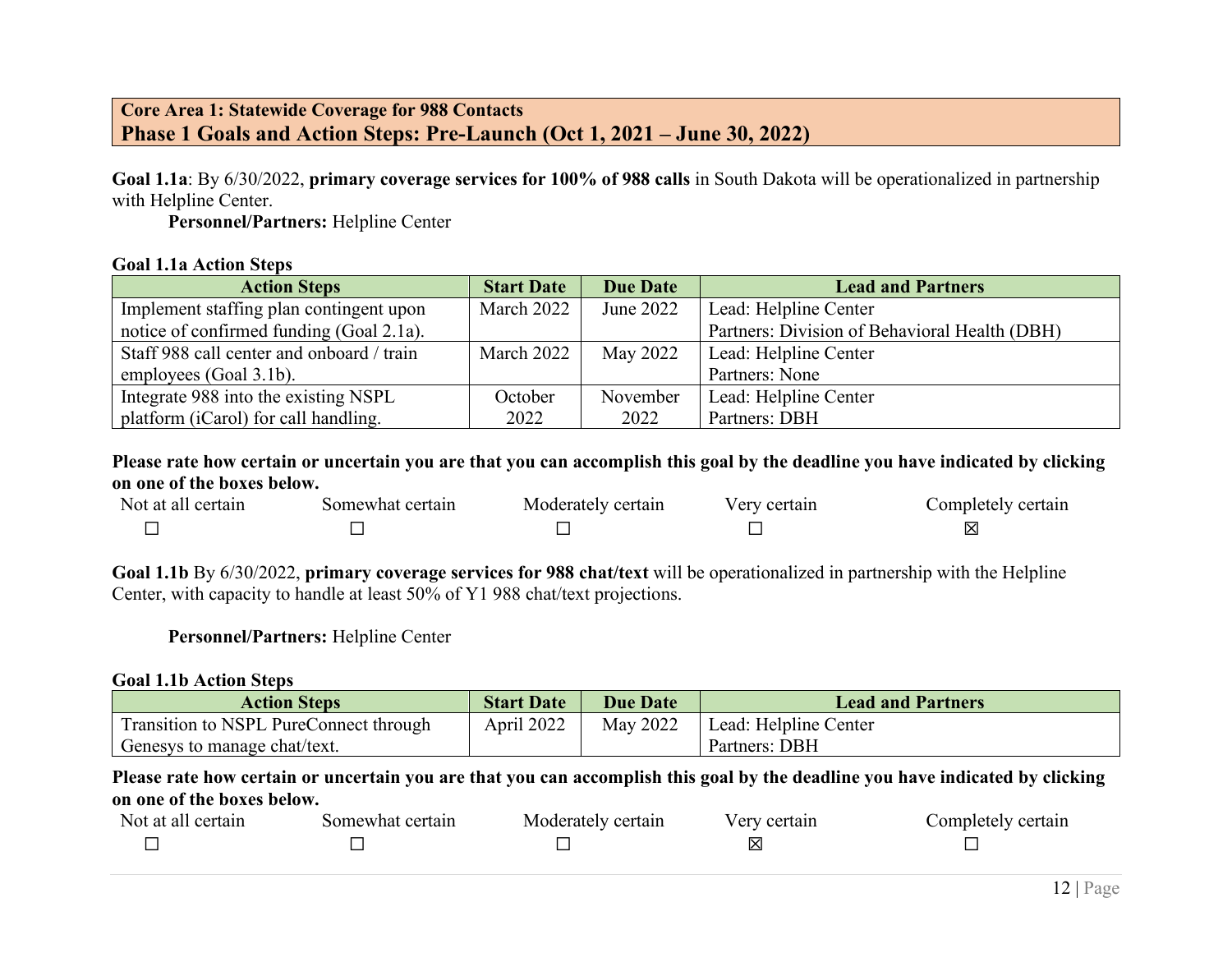**Goal 1.1c** By 6/30/2022, **backup coverage for 100% of statewide services** for 988 calls will be operationalized in partnership with 211, with capacity to handle at least the minimum 50% of Y1 988 contact projections on a short-term basis.

#### **Personnel/Partners:** Helpline Center

#### **Goal 1.1c Action Steps**

| <b>Action Steps</b>                          | <b>Start Date</b> | <b>Due Date</b> | <b>Lead and Partners</b> |
|----------------------------------------------|-------------------|-----------------|--------------------------|
| Develop call center protocols for answer /   | May 2022          | June 2022       | Lead: Helpline Center    |
| transfer of 988 services to 211; cross-train |                   |                 | Partners:                |
| staff.                                       |                   |                 |                          |
| Continue training protocols of 211 Call      | Ongoing           | Ongoing         | Lead: Helpline Center    |
| Center staff in handling Lifeline calls      |                   |                 | Partners:                |

### **Please rate how certain or uncertain you are that you can accomplish this goal by the deadline you have indicated by clicking on one of the boxes below.**

| Not at all certain | Somewhat certain | Moderately certain | Very certain | Completely certain |
|--------------------|------------------|--------------------|--------------|--------------------|
|                    |                  |                    |              | ⊠                  |

### **Core Area 1: Statewide Coverage for 988 Contacts Phase 2 Goals and Action Steps: One Year Post-Launch (July 1, 2022 – June 30, 2023)**

**Goal 1.2a**: By 6/30/2023, complete assessment of systems capable of managing calls, chats, and texts, including the Unified Platform (subject to its availability for testing and review by that time), and determine best option to launch in South Dakota.

#### **Personnel/Partners:** Helpline Center, Vibrant

#### **Goal 1.2a Action Steps**

| <b>Action Steps</b>                          | <b>Start Date</b> | Due Date     | <b>Lead and Partners</b>                  |
|----------------------------------------------|-------------------|--------------|-------------------------------------------|
| Indicate interest / sign-up for Unified      | 2022 (TBD)        | $2023$ (TBD) | Lead: Helpline Center                     |
| Platform review (timeline subject to         |                   |              | Partners: Vibrant, selected RFP vendor(s) |
| availability).                               |                   |              |                                           |
| Evaluate systems; determine action steps     | <b>TBD</b>        | <b>TBD</b>   | Lead: Helpline Center                     |
| needed, as applicable, to ready for go-live. |                   |              | Partner: Vibrant, selected RFP vendor(s)  |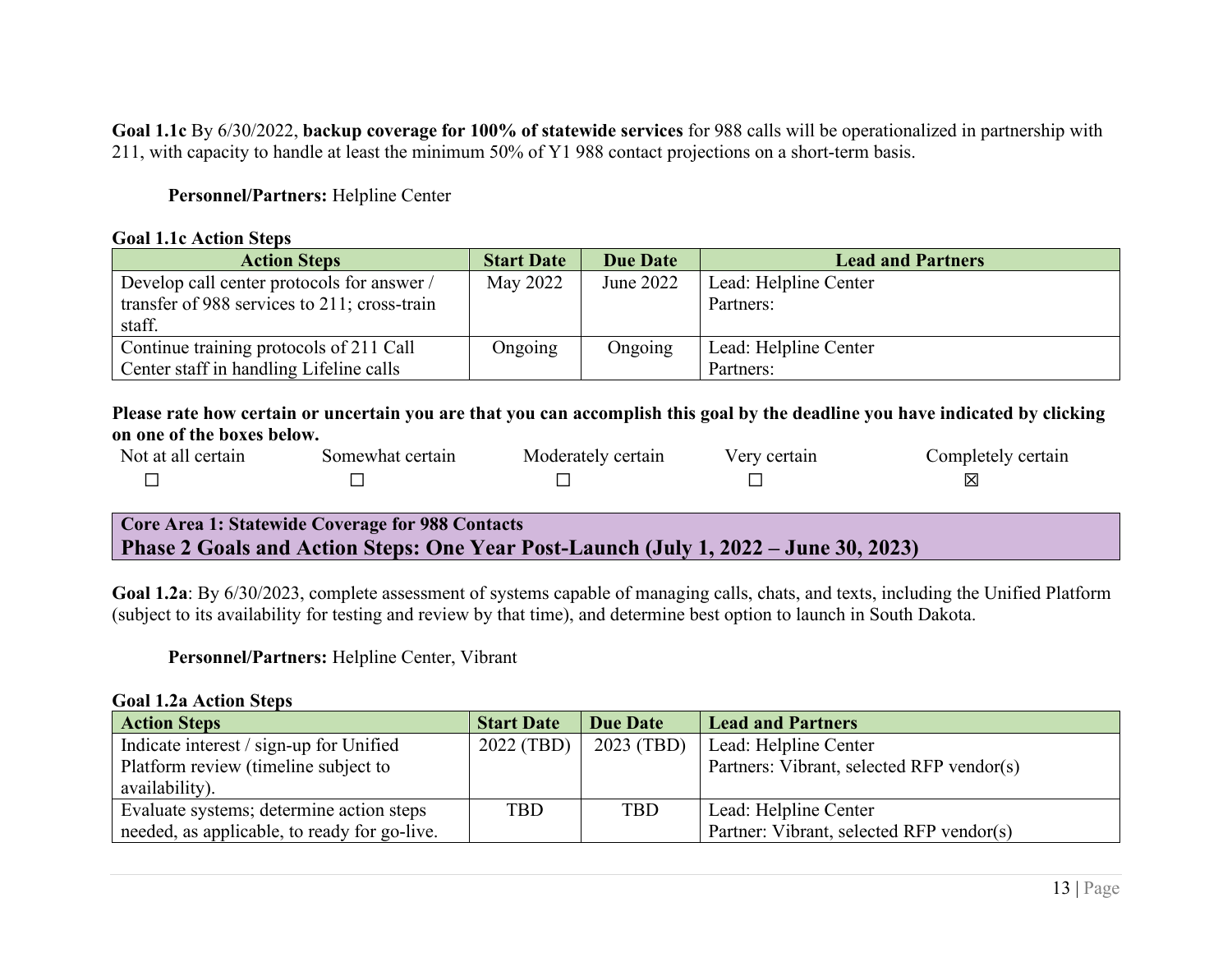| <b>Action Steps</b>                         | <b>Start Date</b> | <b>Due Date</b> | <b>Lead and Partners</b>                     |
|---------------------------------------------|-------------------|-----------------|----------------------------------------------|
| Evaluate intercommunication capabilities    | <b>TBD</b>        | <b>TBD</b>      | Lead: Helpline Center                        |
| between the selected system(s) and existing |                   |                 | Partner: PSAPs, beginning with Minnehaha and |
| systems utilized by PSAPs; identify shared  |                   |                 | Pennington Counties (see Core Area #4)       |
| data fields and determine feasibility.      |                   |                 |                                              |
| Go-live with selected system                |                   | 2023 (TBD)      | Lead: Helpline Center                        |
|                                             |                   |                 | Partners:                                    |
| Full transition to selected system          |                   | 2024 (TBD)      | Lead: Helpline Center                        |
|                                             |                   |                 | Partners:                                    |

**Please rate how certain or uncertain you are that you can accomplish this goal by the deadline you have indicated by clicking on one of the boxes below.**

| Not at all certain | Somewhat certain | Moderately certain | Very certain | Completely certain |
|--------------------|------------------|--------------------|--------------|--------------------|
|                    |                  |                    |              |                    |

**Goal 1.2b**: By 6/30/2023, primary coverage services for 988 chat/text will be operationalized in partnership with Helpline Center, with capacity to handle 100% of Y1 988 chat/text projections.

### **Personnel/Partners:** Helpline Center

#### **Goal 1.2b Action Steps**

| <b>Action Steps</b>                     | <b>Start Date</b> | <b>Due Date</b> | <b>Lead and Partners</b> |
|-----------------------------------------|-------------------|-----------------|--------------------------|
| Go-live with Unified Platform (see Goal | 2022 (TBD)        | 2023 (TBD)      | Lead: Helpline Center    |
| .2a)                                    |                   |                 | Partners:                |
| Train staff (988 and $211/backup$ )     | 2022 (TBD)        | 2023 (TBD)      | Lead: Helpline Center    |
|                                         |                   |                 | Partners:                |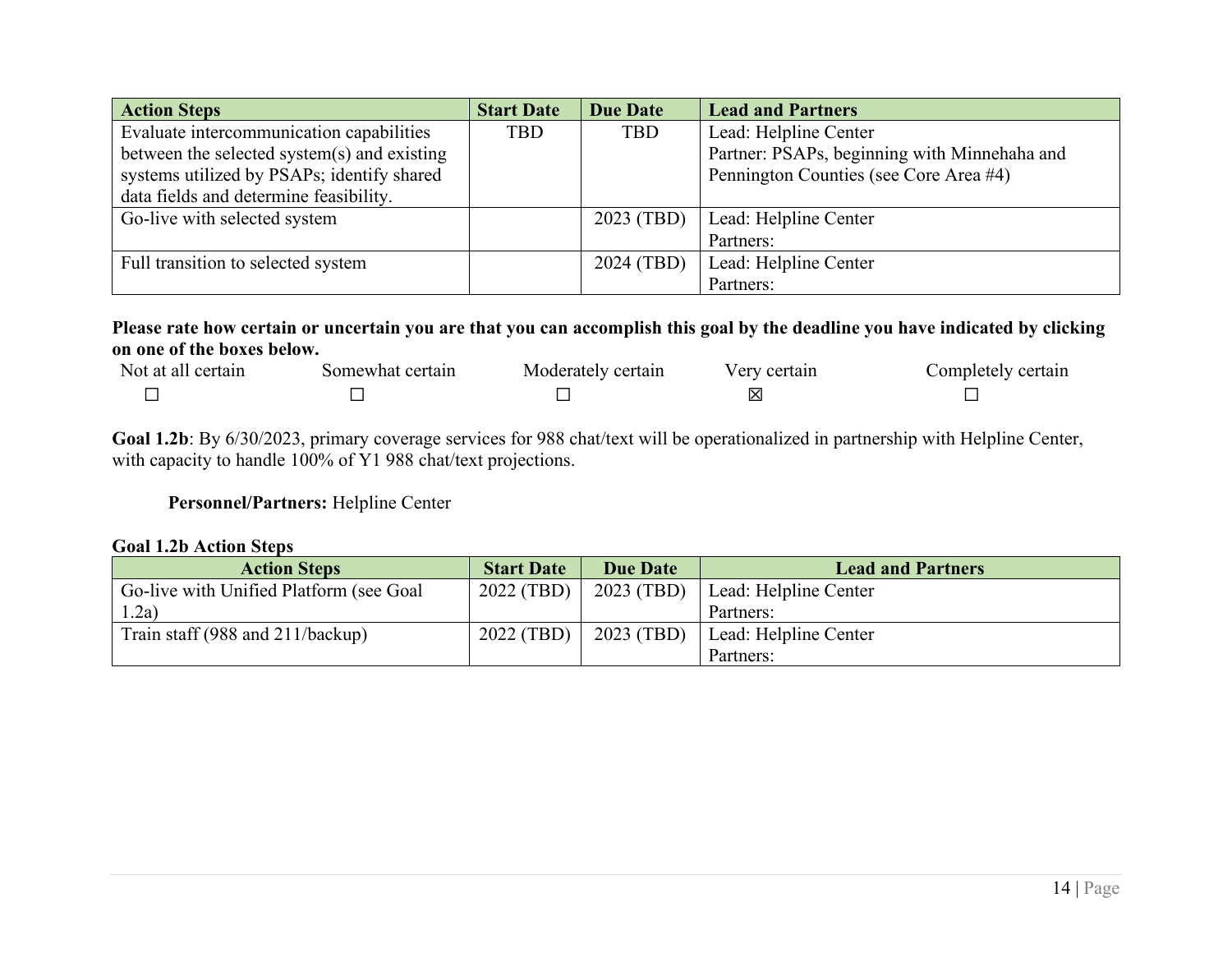#### **Please rate how certain or uncertain you are that you can accomplish this goal by the deadline you have indicated by clicking on one of the boxes below.**

| Not at all certain | Somewhat certain                                                                                                             | Moderately certain | Very certain | Completely certain                                                                                                                 |
|--------------------|------------------------------------------------------------------------------------------------------------------------------|--------------------|--------------|------------------------------------------------------------------------------------------------------------------------------------|
|                    |                                                                                                                              |                    | ΙXΙ          |                                                                                                                                    |
|                    |                                                                                                                              |                    |              | Goal 1.2c: By 6/30/2023, backup coverage for 100% statewide services for 988 chat/text will be operationalized in partnership with |
|                    | the Helpline Center, with capacity to handle 100% of Y2 988 chat/text projection volume in the event 988 cannot handle those |                    |              |                                                                                                                                    |
| services.          |                                                                                                                              |                    |              |                                                                                                                                    |

*As this will be a transitioning of Lifeline services from 211 Call Center (Helpline Center) staff to 988 staff, training and coverage will be a simple transition and easily maintained moving forward.*

**Personnel/Partners:** Helpline Center

#### **Goal 1.2c Action Steps**

| <b>Action Steps</b>               | <b>Start Date</b> | <b>Due Date</b> | <b>Lead and Partners</b> |
|-----------------------------------|-------------------|-----------------|--------------------------|
| Go-live with 211 backup services. |                   | June 2023       | Lead: Helpline Center    |
|                                   |                   |                 | Partners:                |

| Not at all certain | Somewhat certain | Moderately certain | Very certain | Completely certain |
|--------------------|------------------|--------------------|--------------|--------------------|
|                    |                  |                    |              |                    |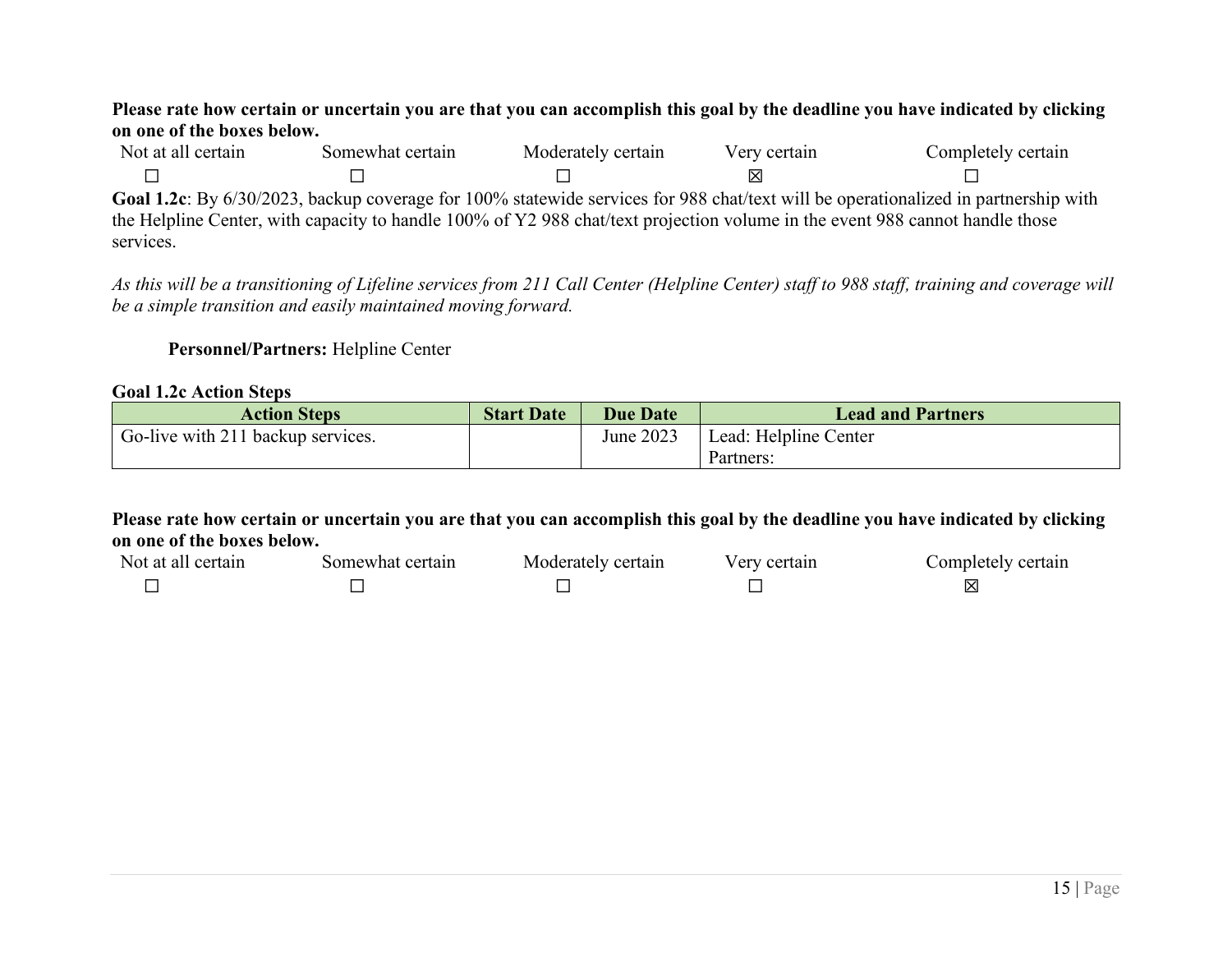# **Core Area 2: Secure Adequate, Diversified, and Sustained Funding Streams for Lifeline member centers**

Return to Table of Contents

# **Background: Current Situation, Gaps, Progress, and Proposed Approach: Adequate and Diversified Funding for Lifeline Centers**

Helpline Center currently receives \$24,520 to support answering NSPL calls in the state. This is derived from \$17,020 state-level supports (DOH \$11,200/DSS \$5,820) and \$7,500 from the Lifeline Stipend. Helpline Center does not employ dedicated staff to answer NSPL calls. Most funding received for NSPL is used to provide additional coverage during overnight hours. A portion of this funding is used to support follow-up calls.

Helpline Center also receives funding through SD DSS to support several related programs:

- \$161,858 in general fund annual support specifically for Suicide Prevention. This funding supports the follow-up program for youth post-hospitalization following a suicide crisis (\$133,800); NSPL (\$5,820); Teen Crisis Texting for two schools (\$2,000); and travel, printing, communication, and other administrative costs (\$22,038).
- \$120,048 for additional suicide prevention support from the National Strategies for Suicide Prevention federal grant awarded to SD DSS, targeted towards a follow-up program for adults post-hospitalization following suicide crisis.
- \$220,054 is contracted with the Helpline Center as part of the state's opioid response efforts to support answering the 1-800-920-4343 treatment resource hotline as well as providing follow-up and Care Coordination services for individuals needing longer-term support.
- \$57,924 to assist with receiving calls through 211 and supporting outreach, screening, and referral efforts towards the Behavioral Health Voucher Program, funded by the federally-supported State Disaster Grant Program.

Last, through legislative authority, 211 Information and Referral services are supported in the amount of \$838,822. This supports the staffing as well as the management of the resource directory that serves all 66 counties in South Dakota.

The above outlined ancillary services supplement the goals addressed in Core Concepts #1, #6 and #7. The infrastructure has been built with these efforts allowing for a smooth expansion for 988 calls, chats, and texting support.

As part of the 988 planning project the State contracted with an external Financial Consultant, Guidehouse, to provide the state and coalition with a review of funding options to support 988 services in South Dakota.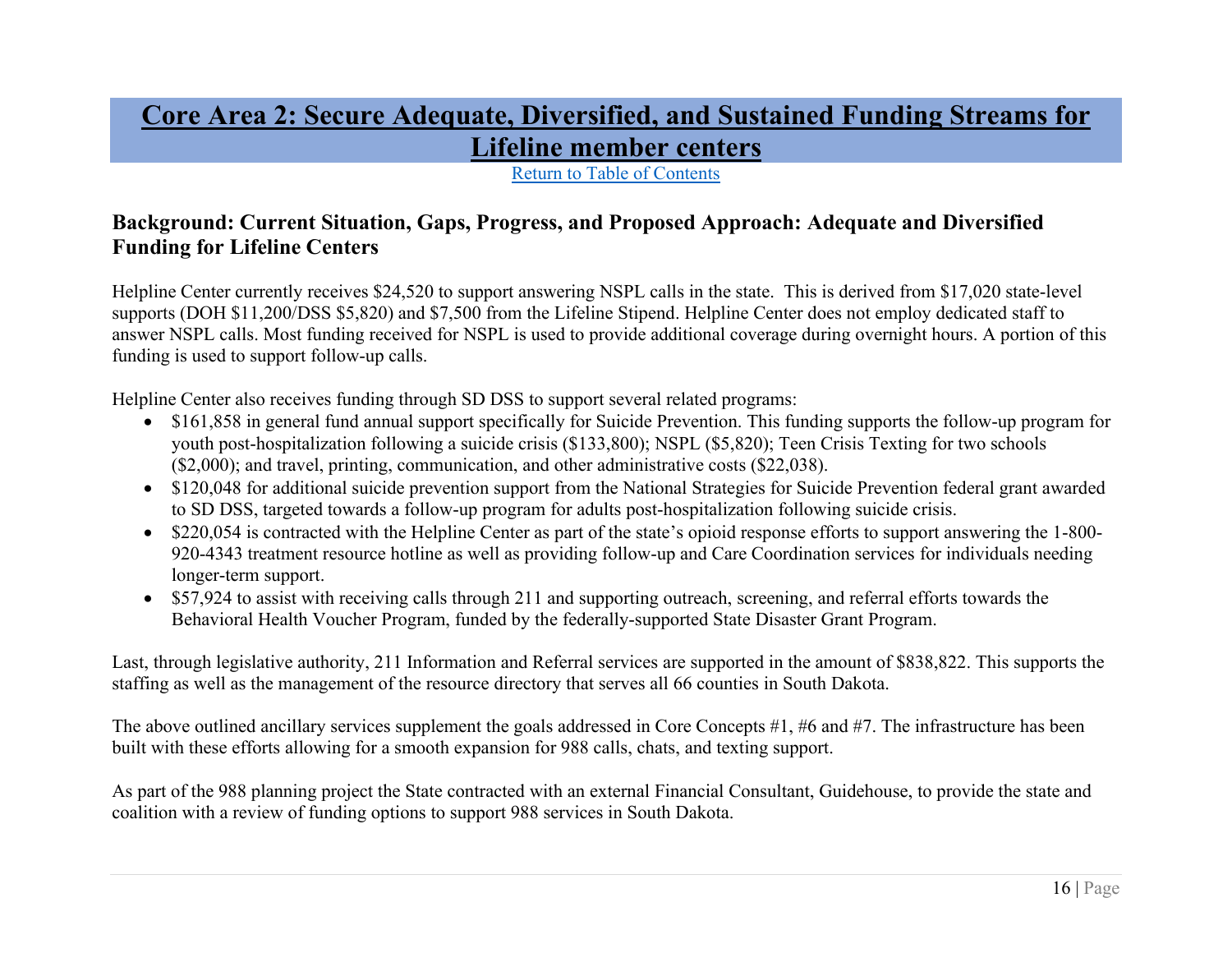### **Core Area 2: Adequate and Diversified Funding for Lifeline Centers Phase 1 Goals and Action Steps: Pre-Launch (Oct 1, 2021 – June 30, 2022)**

**Goal 2.1a**: By 01/31/2022, select a Phase 1 funding solution from the proposed options resulting from the independent consultant.

*As indicated in the background section there is currently only \$24,520 in state funding dedicated for Lifeline services. Vibrant forecasted need for \$1,329,003, resulting in a gap of approximately \$1.3 million.* 

### **Personnel/Partners:** Tiffany Wolfgang and SD DSS Leadership

#### **Goal 2.1a Action Steps**

| <b>Action Steps</b>                    | <b>Start Date</b> | <b>Due Date</b> | <b>Lead and Partners</b>                    |
|----------------------------------------|-------------------|-----------------|---------------------------------------------|
| Present Guidehouse findings to DSS and | 09/15/2021        | Complete        | Lead: DBH                                   |
| State leadership                       |                   |                 | Partners: Guidehouse                        |
| Select funding strategy and implement  | 9/15/2021         | 3/1/2022        | Lead: DBH                                   |
| funding for Year 1                     |                   |                 | Partners: SD DSS and other State Leadership |

**Please rate how certain or uncertain you are that you can accomplish this goal by the deadline you have indicated by clicking on one of the boxes below.**

| Not at all certain | Somewhat certain | Moderately certain | Verv certain | Completely certain |
|--------------------|------------------|--------------------|--------------|--------------------|
|                    |                  |                    | ⊠            |                    |

Goal 2.1b: By 5/31/22, develop recommendations for long-term funding strategies to support 988 services.

#### **Personnel/Partners:** DBH

#### **Goal 2.1b Action Steps**

| <b>Action Steps</b>                          | <b>Start Date</b> | <b>Due Date</b> | <b>Lead and Partners</b> |
|----------------------------------------------|-------------------|-----------------|--------------------------|
| Finalize funding recommendations for Year    | 12/1/21           | 5/31/22         | Lead: DBH                |
| 2 and on-going for consideration in the 2023 |                   |                 | Partners: DBH            |
| legislative session.                         |                   |                 |                          |

| Not at all certain | Somewhat certain | Moderately certain | Very certain | Completely certain |
|--------------------|------------------|--------------------|--------------|--------------------|
|                    |                  |                    |              |                    |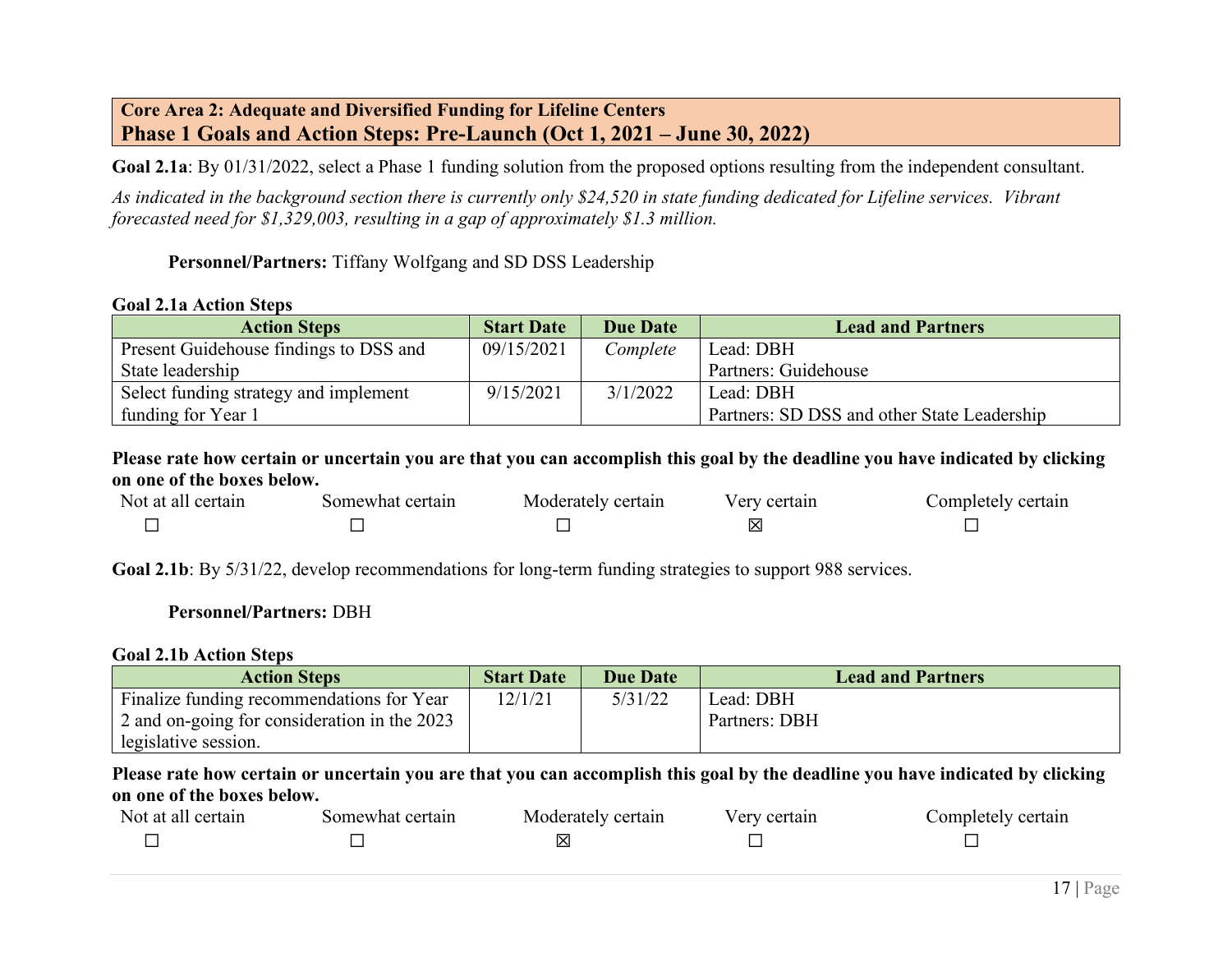## **Core Area 2: Adequate and Diversified Funding for Lifeline Centers Phase 2 Goals and Action Steps: One Year Post-Launch (July 1, 2022 – June 30, 2023)**

**Goal 2.2a**: By 6/30/2023, implement long-term funding strategy identified in Goal 2.1b.

#### **Personnel/Partners:** DBH

#### **Goal 2.2a Actions Steps**

| <b>Action Steps</b>                       | <b>Start Date</b> | <b>Due Date</b> | <b>Lead and Partners</b>      |
|-------------------------------------------|-------------------|-----------------|-------------------------------|
| Action steps pending final recommendation | 6/1/22            | 6/30/23         | Lead: Helpline Center and DBH |
|                                           |                   |                 | Partners:                     |

<span id="page-18-0"></span>**Please rate how certain or uncertain you are that you can accomplish this goal by the deadline you have indicated by clicking on one of the boxes below.**

| Not at all certain | Somewhat certain | Moderately certain | Very certain | Completely certain |
|--------------------|------------------|--------------------|--------------|--------------------|
|                    |                  |                    |              |                    |

**Goal 2.2b**: By 6/30/2023, identify all federal and state available funds as they arise through respective granting cycles.

#### **Personnel/Partners:** DBH

#### **Goal 2.2b Actions Steps**

| <b>Action Steps</b>                   | <b>Start Date</b> | <b>Due Date</b> | <b>Lead and Partners</b> |
|---------------------------------------|-------------------|-----------------|--------------------------|
| Continue to monitor state and federal | <b>Ongoing</b>    | 06/30/23        | Lead: DBH                |
| funding opportunities for 988         |                   |                 | Partners:                |

| Not at all certain | Somewhat certain | Moderately certain | Very certain | Completely certain |
|--------------------|------------------|--------------------|--------------|--------------------|
|                    |                  |                    | ⋉            |                    |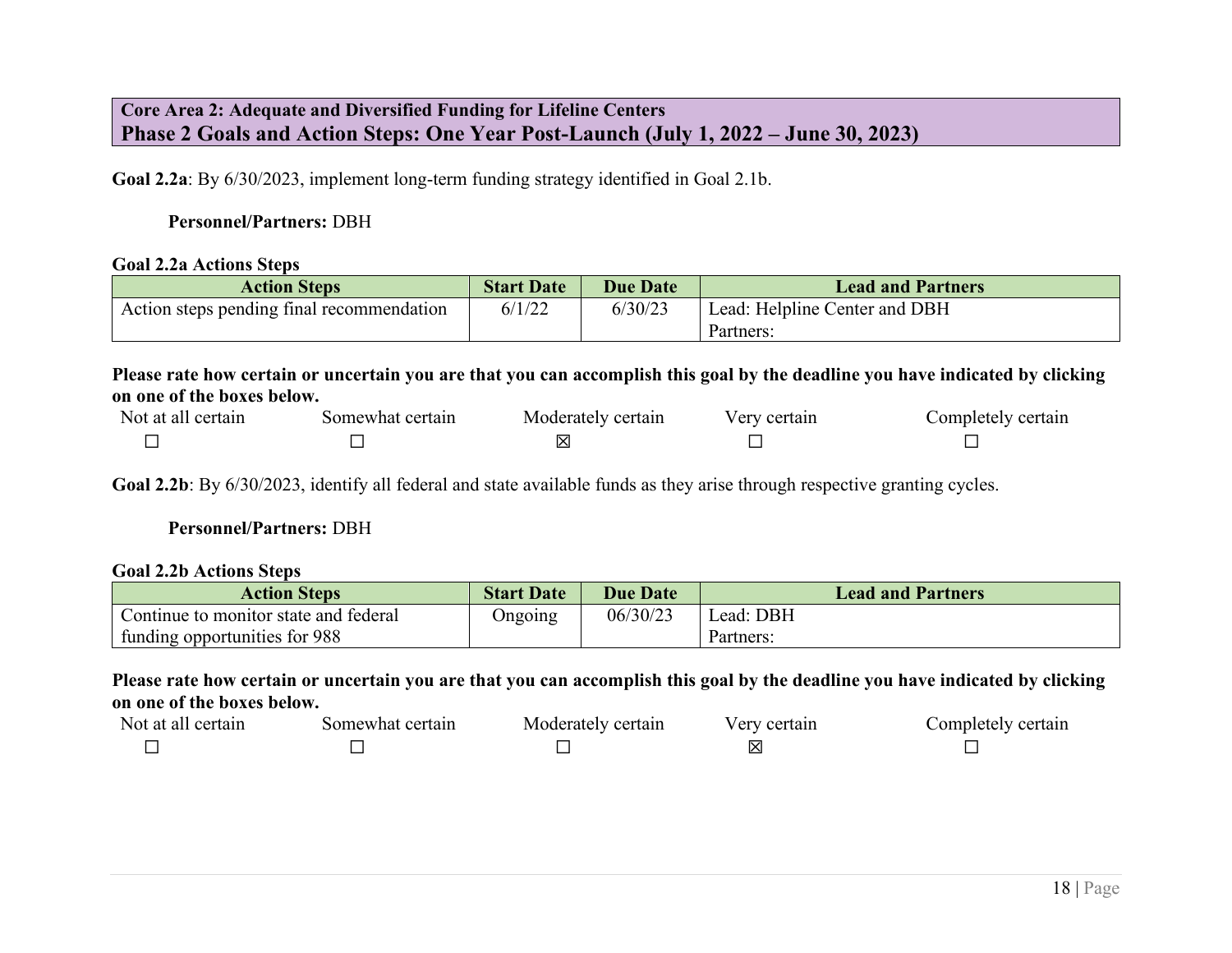# **Core Area 3: Expand and Sustain Center Capacity to Maintain Target In-State/Territory Answer Rates for Current and Projected Call, Text, and Chat**

# **Volume**

## Return to Table of Contents

## **Background & Current Situation**

While the Lifeline member center has demonstrated consistent, historical capacity to achieve an in-state answer rate of at least 80%, it has not always exceeded 90%. Capacity challenges largely due to overnight staffing have contributed to these metrics. In the October-December 2021 in-state answer rates report from NSPL, Helpline Center reported an in-state answer rate of 86% with a total of 939 calls routed and 809 answered in state. For quarters 1-3 of 2021 the Helpline Center were 88%, 86% and 87% respectively.

On a per-county basis, and only of those counties reporting more than 11 initiated calls from January-March 2021, the following five counties in South Dakota have the lowest in-state answer rates:

- 1. Meade (18 initiated calls, 15 (83%) answered in-state)
- 2. Codington (35 initiated calls, 30 (86%) answered in-state)
- 3. Hughes (43 initiated calls, 38 (88%) answered in-state)
- 4. Walworth (17 initiated calls, 15 (88%) answered in-state)
- 5. Clay (19 initiated calls, 17 (89%) answered in-state) tied with Minnehaha (228 initiated calls, 204 (89%) answered in-state)

Of those counties reporting less than 11 initiated calls in the same period, the following five counties in South Dakota had the lowest in-state answer rates:

- 1. Bon Homme  $-62\%$
- 2.  $McCook 67%$
- 3. Oglala Lakota 70%
- 4. Dewey 75%
- 5. Hyde 75%

The call rate from the five counties with lowest in-state answer rates reflected data sets with less than 11 identified callers; this is not a reliable data point to gauge overall performance of the call center in achieving in-state answer rate benchmarks. Due to the rural nature of South Dakota, efforts will continue to assure that services are available in all counties.

Projections offered by Vibrant anticipate the first-year call volume to be approximately 21,000 contacts. Helpline Center reported suicide prevention call volume for the last three months of 2020 at 939 calls annualized to 3,756, or about 18.6% of the projected contacts forecasted by Vibrant. This does not factor in the portion of contacts that will be via text, nor does it account for the Helpline Center's current text handling through non-suicide prevention services provided to individuals experiencing an opioid-related crisis or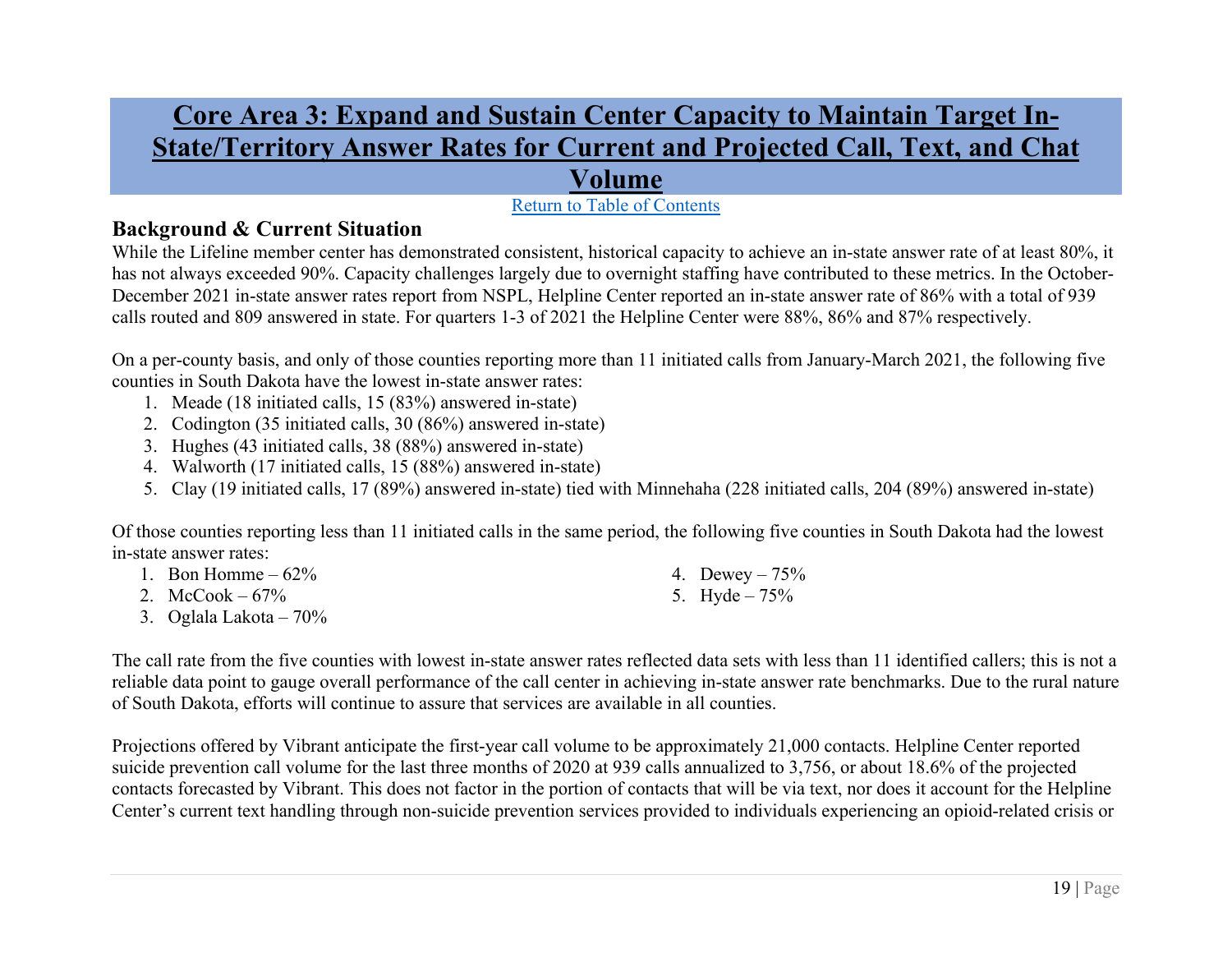for suicide prevention services targeted to teens. Contacts received by both services will likely redirect to 988 as a natural result of increased awareness of 988 and through marketing campaigns.

Considering the answer rates above, we do not anticipate any challenges in achieving the milestone of 90% in-state answer rate with additional staffing support. Capacity for answering contacts in-state at a level of at least 90% will be supported by new staff onboarded specific to 988 efforts.

### **Gaps**

● Staffing for the 988-call center is not sufficient today for handling the projected contact volume.

## **Proposed Approach**

● Detailed discussion on securing funding to support increased capacity for in-state answer rates is included in Core Area 2.

### **Core Area 3: Capacity for Target In-State/Territory Answer Rates Phase 1 Goals and Action Steps: Pre-Launch (Oct 1, 2021 – June 30, 2022)**

**Goal 3.1a**: By 6/30/2022, achieve and maintain at least 80% in-state answer rate for Lifeline calls.

### **Personnel/Partners:** Helpline Center

#### **Goal 3.1a Action Steps**

| <b>Action Steps</b>                              | <b>Start Date</b> | <b>Due Date</b> | <b>Lead and Partners</b> |
|--------------------------------------------------|-------------------|-----------------|--------------------------|
| Monitor in-state answer rate to ensure goal is 1 | Monthly           |                 | Lead: Helpline Center    |
| met                                              |                   |                 | Partners: None           |

| Not at all certain | Somewhat certain | Moderately certain | Verv certain | Completely certain |
|--------------------|------------------|--------------------|--------------|--------------------|
|                    |                  |                    | ⊠            |                    |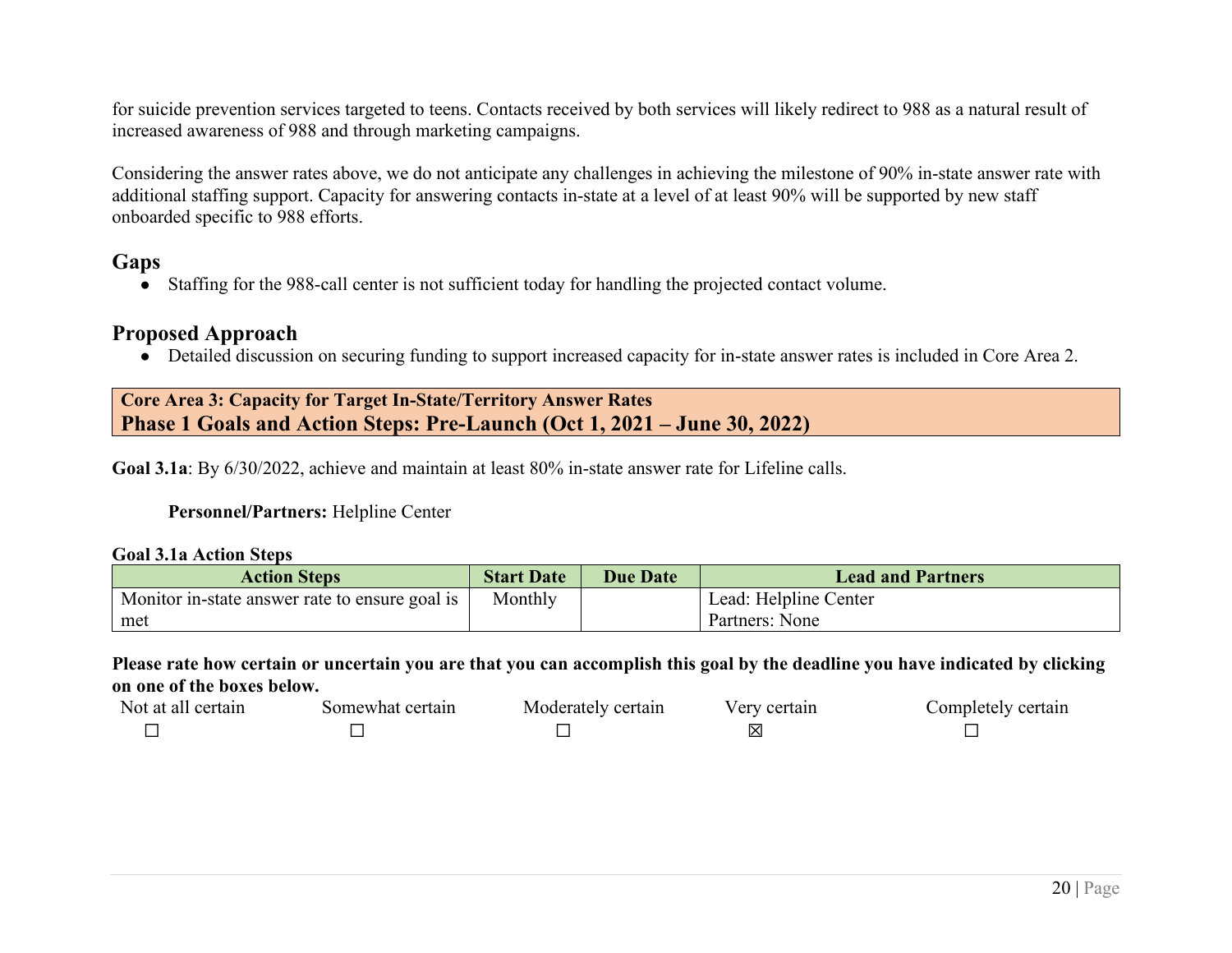### **Goal 3.1b**: By 5/30/2022, onboard 80% (6 FTE) of the needed staff to support 988 launch in South Dakota.

*The state, as noted in Phase 1 and Phase 2 goals, will continually re-evaluate its staffing plan against trends seen in call volume over time. As call volume increases, should staffing at the initial 80% of forecasted need not be sufficient, additional staff will be onboarded at that time.*

### **Personnel/Partners:** Helpline Center

### Note: This goal is contingent upon completion of Goal 2.1a.

#### **Goal 3.1b Action Steps**

| <b>Action Steps</b>                            | <b>Start Date</b> | <b>Due Date</b> | <b>Lead and Partners</b> |
|------------------------------------------------|-------------------|-----------------|--------------------------|
| Review call volume projections in context      | Sept 2021         | Nov 2021        | Lead: Helpline Center    |
| with contracted consultant supporting Core     |                   | Complete        | Partners: None           |
| Area 2, and identify FTE needed to support     |                   |                 |                          |
| 988 call center services at launch and         |                   |                 |                          |
| annually thereafter.                           |                   |                 |                          |
| Develop and operationalize a staffing plan to  | Dec 2021          | Feb 2022        | Lead: Helpline Center    |
| support the increased FTE needed to include    |                   |                 | Partners: DBH            |
| recruitment, advertising/marketing strategies, |                   |                 |                          |
| minimum qualifications for staffing, and       |                   |                 |                          |
| onboarding protocols/training.                 |                   |                 |                          |
| Launch Phase 1 of the staffing plan.           | Mar 2022          | May 2022        | Lead: Helpline Center    |
|                                                |                   |                 | Partners: None           |
| Revisit and realign the staffing plan as       | Jun 2022          | Ongoing         | Lead: Helpline Center    |
| necessary as call volume data is realized in   |                   |                 | Partners: None           |
| real-time.                                     |                   |                 |                          |

| Not at all certain | Somewhat certain | Moderately certain | Verv certain | Completely certain |
|--------------------|------------------|--------------------|--------------|--------------------|
|                    |                  | ⊠                  |              |                    |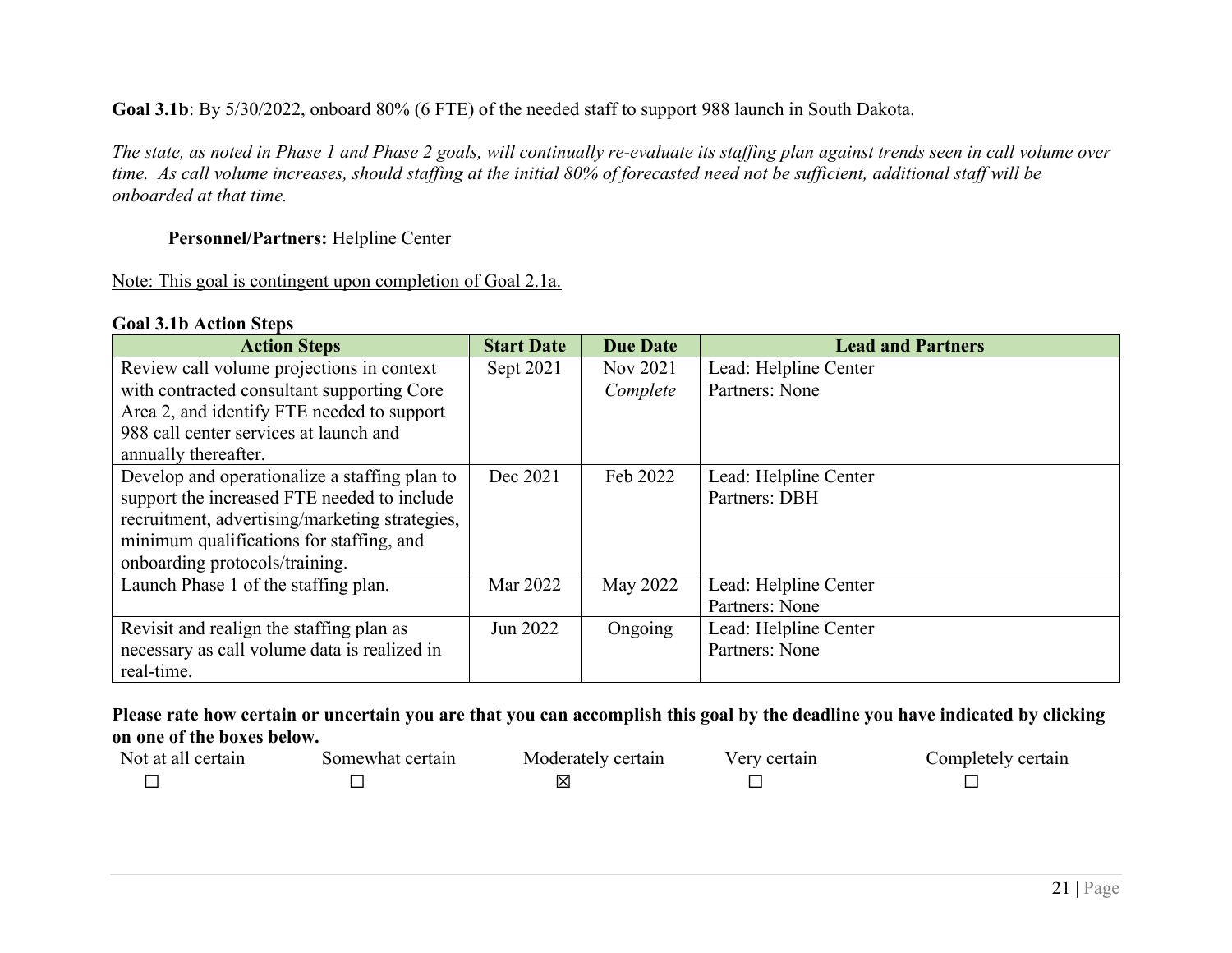## **Core Area 3: Capacity for Target In-State/Territory Answer Rates Phase 2 Goals and Action Steps: One Year Post-Launch (July 1, 2022 – June 30, 2023)**

**Goal 3.2a**: By 6/30/2023, achieve and maintain at least 90% in-state answer rate for Lifeline calls.

### **Personnel/Partners:** Helpline Center

#### **Goal 3.2a Action Steps**

| <b>Action Steps</b>                             | <b>Start Date</b> | <b>Due Date</b> | <b>Lead and Partners</b> |
|-------------------------------------------------|-------------------|-----------------|--------------------------|
| Monitor in-state answer rate to ensure goal is  | Monthly           |                 | Lead: Helpline Center    |
| met                                             |                   |                 | Partners: None           |
| Revisit and realign the staffing plan if and as | Jun 2022          | Ongoing         | Lead: Helpline Center    |
| necessary as call volume data is realized in    |                   |                 | Partners: None           |
| real-time.                                      |                   |                 |                          |

| Not at all certain | Somewhat certain | Moderately certain | erv certain/ | Completely certain |
|--------------------|------------------|--------------------|--------------|--------------------|
|                    |                  |                    |              |                    |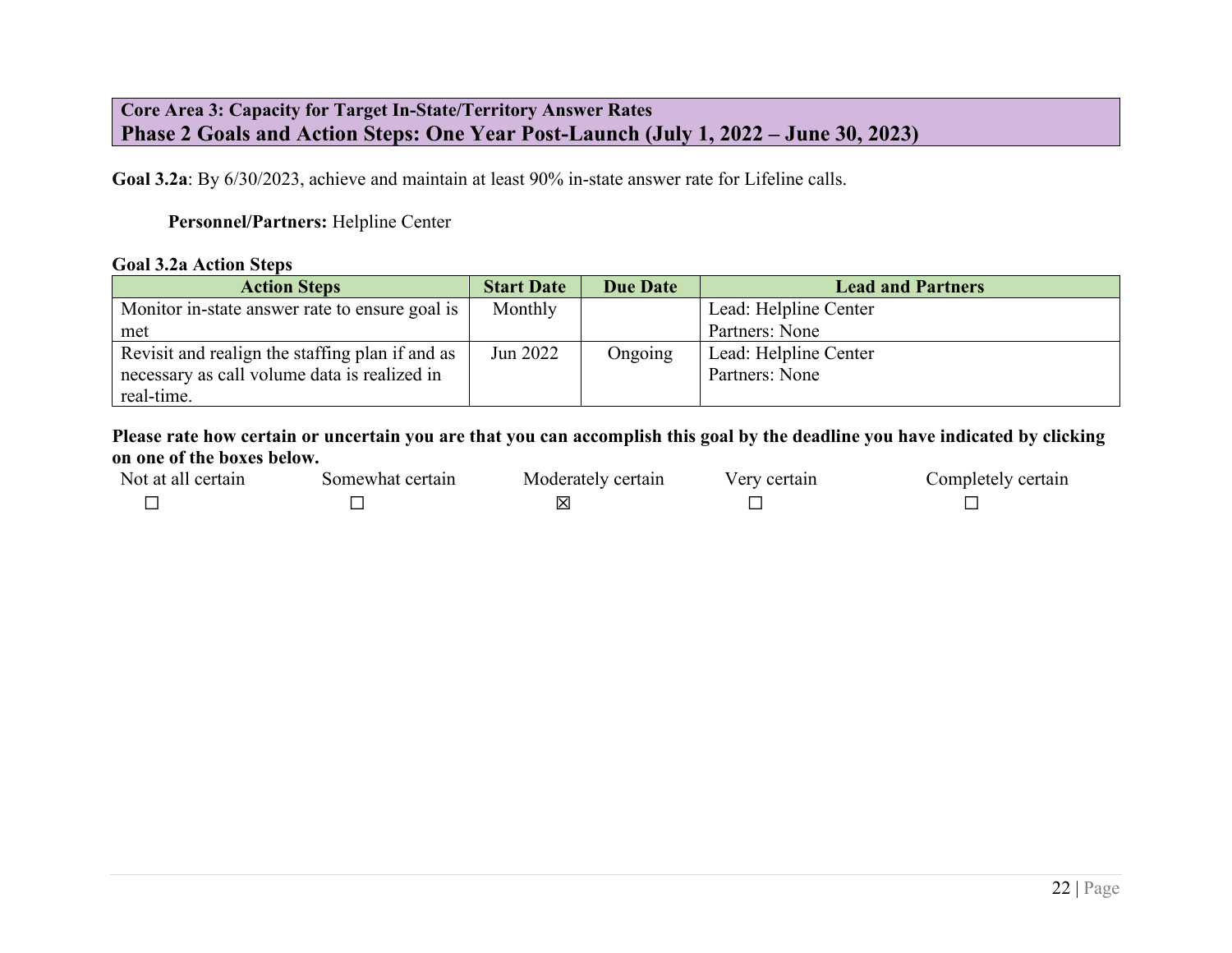**Core Area 4: Support Crisis Centers in Meeting Lifeline's Operational Standards, Requirements, and Performance Metrics**

Return to Table of Contents

# **Background: Current Situation, Gaps, Progress, and Proposed Approach: Lifeline Standards and Requirements**

Helpline Center already meets the operational NSPL call handling standards prescribed by the 988 project, so that portion of this Core Concept is not a current concern but will continue to be evaluated as contact volume increases with 988 implementation. Helpline Center does not currently handle chat and text communication as it pertains to NSPL. To overcome this gap, Helpline Center will investigate unified systems to handle chat and text communication, including the pending Unified Platform or PureConnect by Vibrant. Current data tracking is also already managed successfully by the Helpline Center. New efforts will be considered when chat and text functions are added. The state will monitor operational standards through regular reporting from the Helpline Center.

**Core Area 4: Lifeline Standards and Requirements Phase 1 Goals and Action Steps: Pre-Launch (Oct 1, 2021 – June 30, 2022)**

**Goal 4.1a**: By 6/30/2022, complete staffing ramp up and system development for launching an independent 988 Center under the already established Helpline Center.

*The continuation of organizational leadership and system supports will assure the continued success at meeting Operational Standards, Requirements, and Performance Metrics. The state does not intend to require additional metrics outside of NSPL standards.*

**Personnel/Partners:** Helpline Center and DBH

#### **Goal 4.1a Action Steps**

| <b>Action Steps</b>                          | <b>Start Date</b> | <b>Due Date</b> | <b>Lead and Partners</b> |
|----------------------------------------------|-------------------|-----------------|--------------------------|
| Develop policies, practices, and procedures  | 01/1/2022         | 06/30/2022      | Lead: Helpline Center    |
| for an independent 988 Call Center under the |                   |                 | Partners: DBH            |
| operation of the Helpline Center             |                   |                 |                          |
| Train staff in 988 processes including       | 01/1/2022         | 06/30/2022      | Lead: Helpline Center    |
| operational standards, requirements, and     |                   |                 | Partners: DBH            |
| performance metrics                          |                   |                 |                          |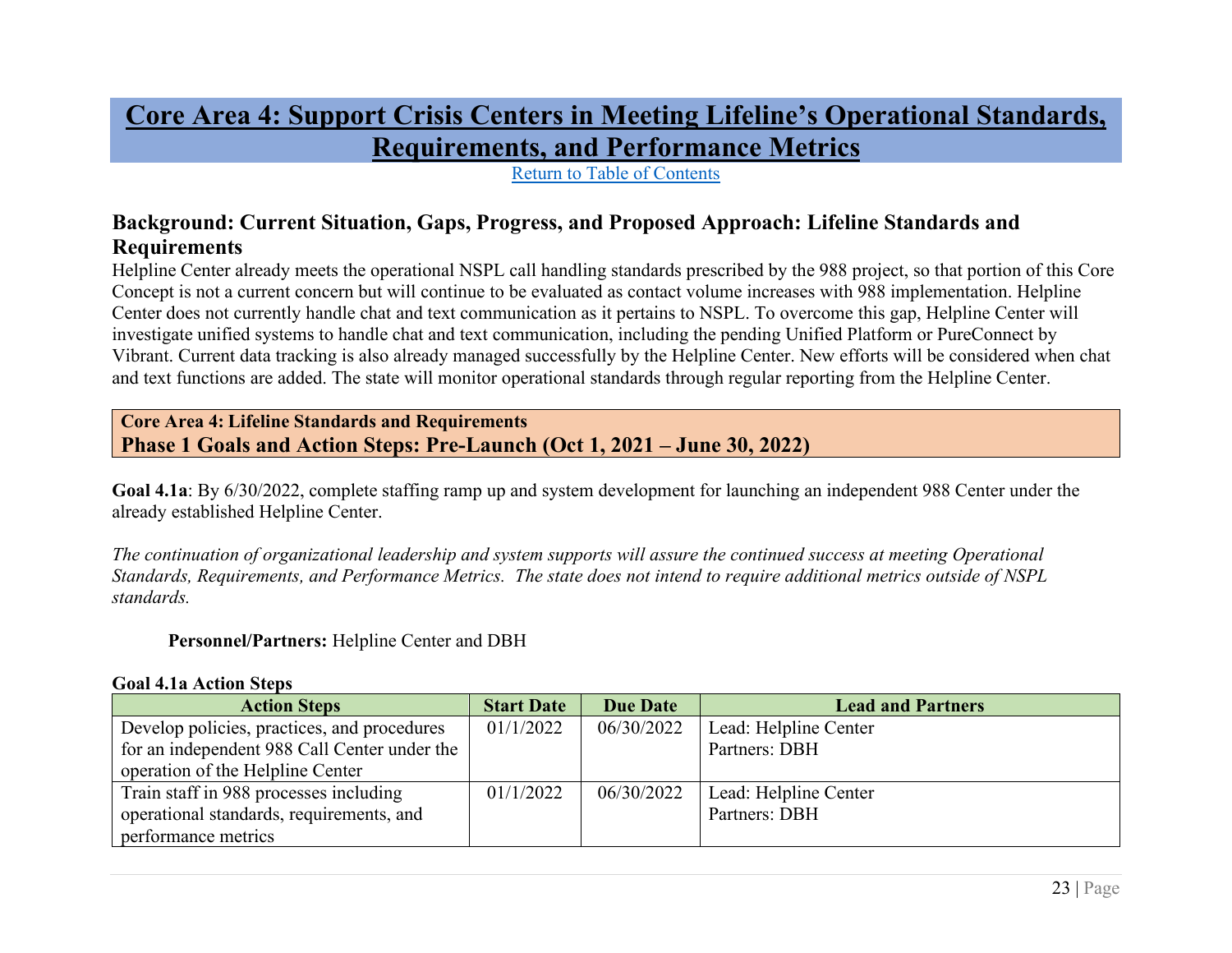### **Please rate how certain or uncertain you are that you can accomplish this goal by the deadline you have indicated by clicking on one of the boxes below.**

| Not at all certain                                                                  | Somewhat certain | Moderately certain | Very certain | Completely certain |  |  |
|-------------------------------------------------------------------------------------|------------------|--------------------|--------------|--------------------|--|--|
|                                                                                     |                  |                    |              |                    |  |  |
|                                                                                     |                  |                    |              |                    |  |  |
| Core Area 4: Lifeline Standards and Requirements                                    |                  |                    |              |                    |  |  |
| Phase 2 Goals and Action Steps: One Year Post-Launch (July 1, 2022 – June 30, 2023) |                  |                    |              |                    |  |  |

**Goal 4.2a**: By 6/30/2023, operationalize an independent 988 call center under Helpline Center's executive leadership.

#### **Personnel/Partners:** Helpline Center and DBH

#### **Goal 4.2a Action Steps**

| <b>Action Steps</b>                               | <b>Start Date</b> | <b>Due Date</b> | <b>Lead and Partners</b>                    |
|---------------------------------------------------|-------------------|-----------------|---------------------------------------------|
| Continue adherence to NSPL call standards and     | 7/16/22           | Ongoing         | Lead: Helpline Center                       |
| metrics; adopt as the state required metrics.     |                   |                 | Partners: DBH Office of Prevention & Crisis |
|                                                   |                   |                 | Services                                    |
| Develop an internal quality monitoring system to  | 7/1/22            | 12/31/22        | Lead: Helpline Center                       |
| assure all operational standards, requirements,   |                   |                 | Partners: DBH Office of Prevention & Crisis |
| and performance metrics are met.                  |                   |                 | Services                                    |
| Review available contact systems by January       | 11/1/2022         | 1/30/2023       | Lead: Helpline Center                       |
| 2023, including the Unified Platform from         |                   |                 | Partners: DBH Office of Prevention & Crisis |
| Vibrant if available, to identify barriers, best- |                   |                 | Services                                    |
| match a system for state-specific needs, and      |                   |                 |                                             |
| define adoption timelines for implementation.     |                   |                 |                                             |

<span id="page-24-0"></span>

| Not at all certain | Somewhat certain | Moderately certain | Verv certain | Completely certain |
|--------------------|------------------|--------------------|--------------|--------------------|
|                    |                  |                    | IХ           |                    |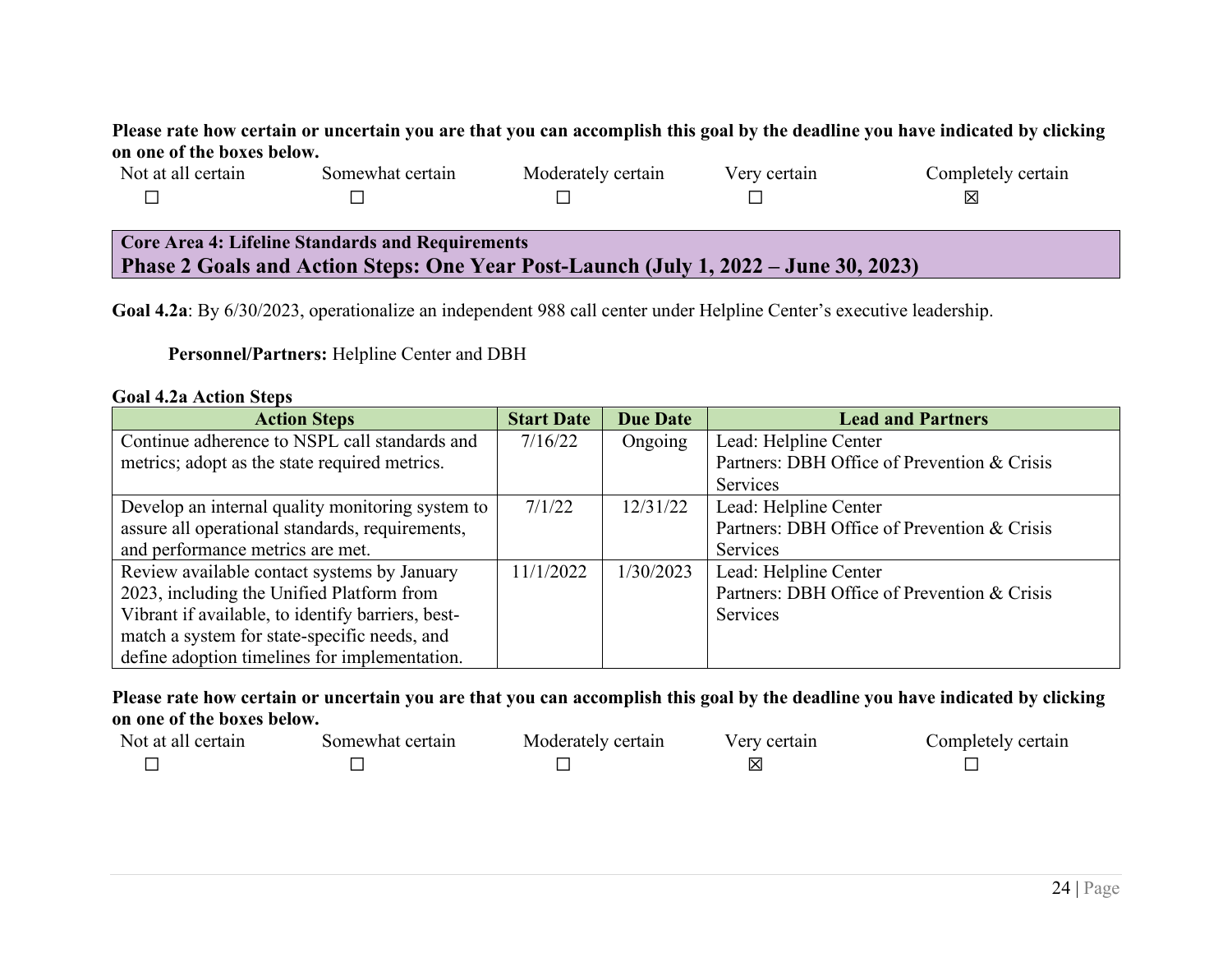# **Core Area 5: Convene a Coalition of Key Stakeholders to Advise on 988 Planning and Implementation**

Return to Table of Contents

# **Background & Current Situation**

The Division of Behavioral Health invited stakeholders representative of the minimum requirements identified at the start of the 988 planning efforts, as well as other stakeholders identified or known as key representatives from their respective areas in behavioral health crisis response or prevention services. The membership of this group (reflected below) has met monthly since March 2021 to support 988 planning efforts, and to foster discussion among partnering state agencies and organizations. The group remains engaged and willing to connect as priority planning and task development continue pre- and post-988 launch.

#### *Membership*

| Organization                     | <b>Coalition Members</b>                         | 988 Expertise                                                       |
|----------------------------------|--------------------------------------------------|---------------------------------------------------------------------|
|                                  | Tiffany Wolfgang                                 | Single State Authority (SSA) / Division of Behavioral Health        |
|                                  |                                                  | Director                                                            |
| Department of Social<br>Services | Laura Ringling                                   | Behavioral Health Chief, SD DSS                                     |
|                                  | <b>Stacy Bruels</b>                              | Assistant Director, Prevention & Crisis Services, DBH, SD, DSS      |
|                                  | Jennifer Humphrey                                | Strategic Initiatives Program Specialist, DBH, SD DSS               |
|                                  | Tara Johanneson                                  | Survivor of Suicide Loss/Survivor of Suicide Attempt                |
| Individuals with lived           | Rosanne Summerside                               | Lived experience/member of the Behavioral Health Advisory Council   |
| experience                       | <b>Matthew Glanzer</b>                           | Lived experience/member of the Behavioral Health Advisory Council   |
|                                  | Penny Kelly                                      | Lived experience/member of the Behavioral Health Advisory Council   |
| Lifeline Crisis Center           | Janet Kittams                                    | CEO, Helpline Center, Lifeline member center                        |
|                                  | Sheri Nelson                                     | Substance Use Program Manager, Helpline Center                      |
| <b>State Suicide Prevention</b>  | Open Position (formerly<br>held by Jana Boocock) | State Suicide Prevention Coordinator, Department of Social Services |
| Coordinators                     |                                                  | Administrator, Office of Chronic Disease Prevention and Health      |
|                                  | Kiley Hump                                       | Promotion, Department of Health                                     |
|                                  | Kris Graham                                      | Mobile Crisis Response and Publicly Funded Behavioral Health        |
| Mobile crisis service            | Kim Hansen                                       | Provider, Southeastern Behavioral Health Care                       |
| providers/oversight bodies       | Amy Iversen-Pollreisz                            | Mobile Crisis Response and Publicly Funded Behavioral Health        |
|                                  | Jennifer Gray                                    | Provider, Capital Area Counseling Service                           |

South Dakota's coalition includes the following members: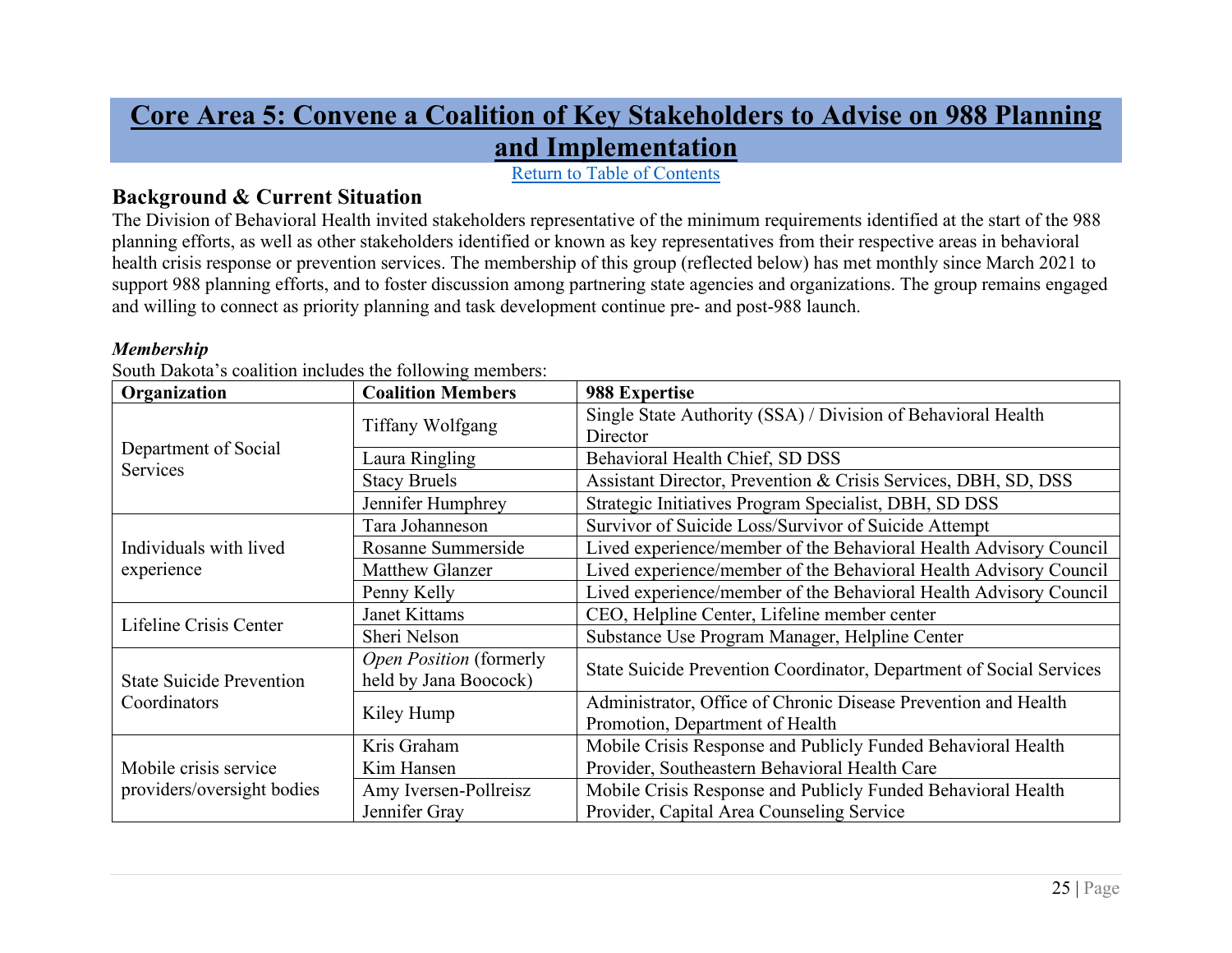|                                                         | Thomas Otten,        | Virtual Mobile Crisis Response, ECare, Inpatient Behavioral Health                     |
|---------------------------------------------------------|----------------------|----------------------------------------------------------------------------------------|
|                                                         | Director BH          | Unit, The Link, Avera Health                                                           |
| Providers of crisis                                     | Katherine Sullivan,  | Monument Health                                                                        |
| respite/stabilization services                          | Director BH          |                                                                                        |
|                                                         | Jeremy Johnson, CEO  | Human Services Center                                                                  |
|                                                         | Teri Corrigan        | Associate Executive Officer, Behavior Management Systems                               |
|                                                         | Staci Ackerman       | SD Sheriffs Association                                                                |
| Law Enforcement                                         | Chief Don Hedrick    | SD Police Chiefs Association                                                           |
|                                                         | Dave Kinser          | Research and Development Specialist, Rapid City Police Department                      |
|                                                         | Maria King           | State 911 Coordinator                                                                  |
| 911/PSAP Leaders                                        | Stephanie Olson      | Pennington County 911                                                                  |
|                                                         | Aimee Chase          | Metro Communications Agency                                                            |
|                                                         | LeeAnn Benthin       | <b>Watertown Police Department</b>                                                     |
| Peer support service<br>providers                       | <b>Wendy Giebink</b> | Executive Director, National Alliance on Mental Illness                                |
| Mental health and suicide<br>prevention advocacy groups | Kelli Rumpza         | Watertown Community Prevention Specialist, Glacial Lakes SAFE,<br>Human Service Agency |
|                                                         |                      | Behavioral Health Division of Great Plains Tribal Leader's Health                      |
| Other/Special Populations                               | Tosa Two Heart       | Board                                                                                  |
| Other-Publicly funded                                   |                      |                                                                                        |
| community BH Provider                                   | Terry Dosch          | Represents the Council of Community BH Directors                                       |
| system                                                  |                      |                                                                                        |

Members were asked to contribute knowledge and content expertise, participate in technical assistance webinars, workgroup meetings, or support calls as applicable during the project period, and to provide feedback to written reports as requested. In addition, several other stakeholders were identified as instrumental in defining needs and gaps reflective of South Dakota's geographical and cultural diversity. These individuals participated in focused workgroup discussions throughout the planning period and remain a resource to call upon for further plan refinement and implementation considerations moving forward. Representation was derived from the following groups: Great Plains Tribal Leader's Health Board, several Community Mental Health Center stakeholders who lead programs that work with vulnerable populations, South Dakota Sheriffs Association, and Lost & Found. This work group will convene again once the national 988 messaging launches to review and identify modifications, if applicable, to that strategy for implementation in South Dakota.

Information was communicated to coalition members via email and through in-person and virtual meetings. Additional information and dialogue were exchanged through ancillary meetings with partnering agencies, including BHCRSC representation at the DSS-UJS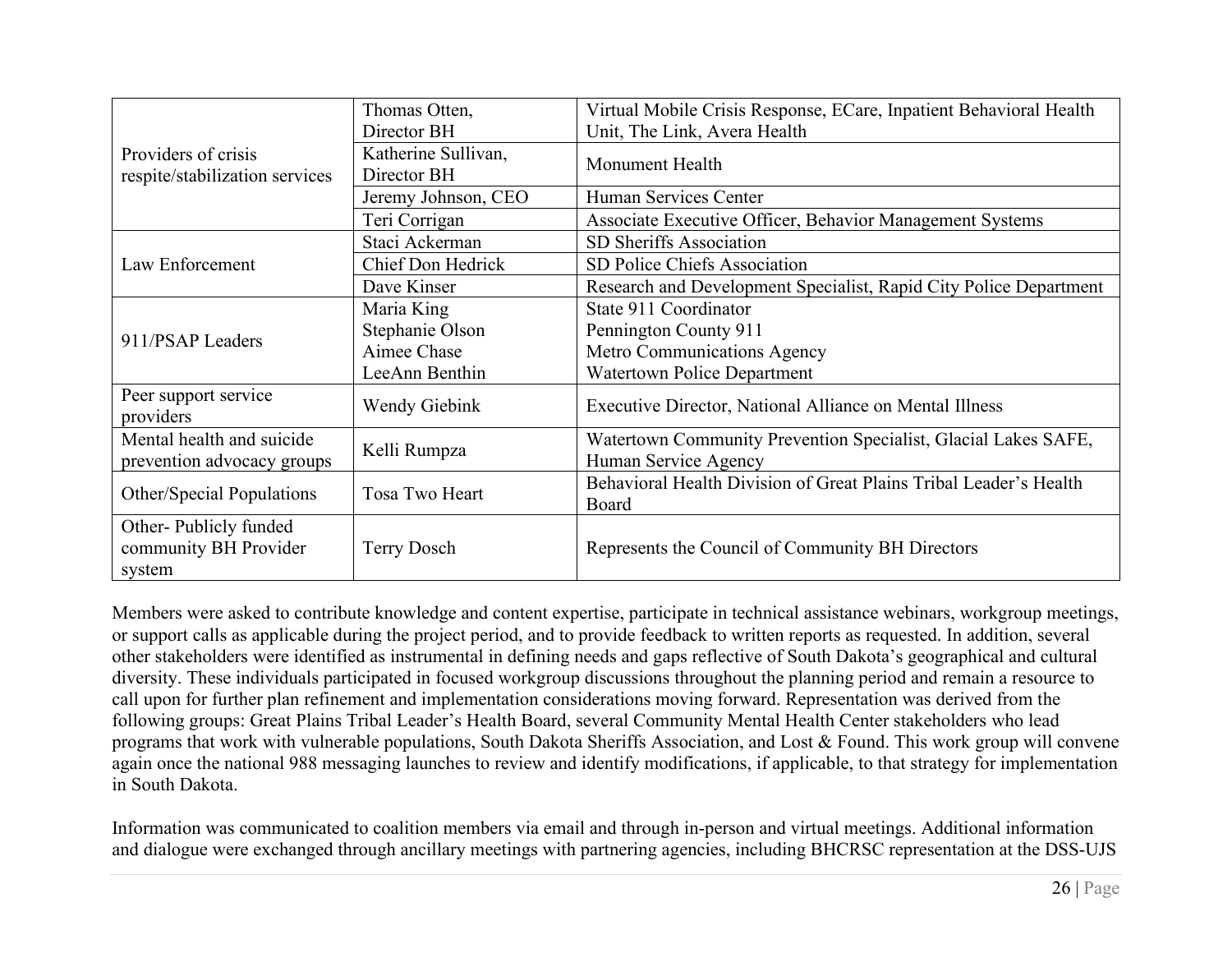jointly hosted Crisis Response in our Communities conference in August 2021, which convened county-based mental health board leaders and other county officials alongside behavioral health providers and law enforcement to support community-action planning around crisis response systems at the local level.

One of the key activities to support the broader aims of crisis response system development as it pertains to 988 dispatch, information, and referral, was the completion of the Crisis Now Assessment tool. Beginning with its June meeting, the coalition worked to critically assess and review the Crisis Now elements for call center hub, crisis response, and crisis receiving facility capacity across South Dakota. The exercise was done on a regional basis. The final assessment was completed in September 2021 and will serve as a guiding tool for priority planning and development for crisis response services on a regional basis moving forward.

# **Gaps**

• Engagement with tribal representatives remains a focus of the coalition; planning efforts were inclusive of but received inconsistent participation from tribal representation.

# **Proposed Approach**

The approach for continued coalition engagement focuses on regular communication strategies and the creation of materials that can be circulated via email to keep coalition members and other stakeholders, as identified, updated, and informed.

**Core Area 5: 988 Stakeholder Coalition Phase 1 Goals and Action Steps: Pre-Launch (Oct 1, 2021 – June 30, 2022)**

**Goal 5.1a**: Continue to convene the BHCRSC monthly through June 2022 to support priority planning and preparation tasks for 988's launch in South Dakota.

**Personnel/Partners:** Behavioral Health Crisis Response Stakeholder Coalition

#### **Goal 5.1a Action Steps**

| <b>Action Steps</b>                           | <b>Start Date</b> | <b>Due Date</b> | <b>Lead and Partners</b>                         |
|-----------------------------------------------|-------------------|-----------------|--------------------------------------------------|
| Schedule meeting series and formulate         | Oct 2021          | Jun 2022        | Lead: Contracted Project Supports                |
| agendas based on needs identified.            |                   |                 | <b>Partners: Coalition Members</b>               |
| Evaluate coalition structure and process on a | Oct 2021          | Jun 2022        | Lead: DBH Office of Prevention & Crisis Services |
| quarterly basis to ensure participation and   |                   |                 |                                                  |
| input from all stakeholder groups continues   |                   |                 |                                                  |
| to be represented.                            |                   |                 |                                                  |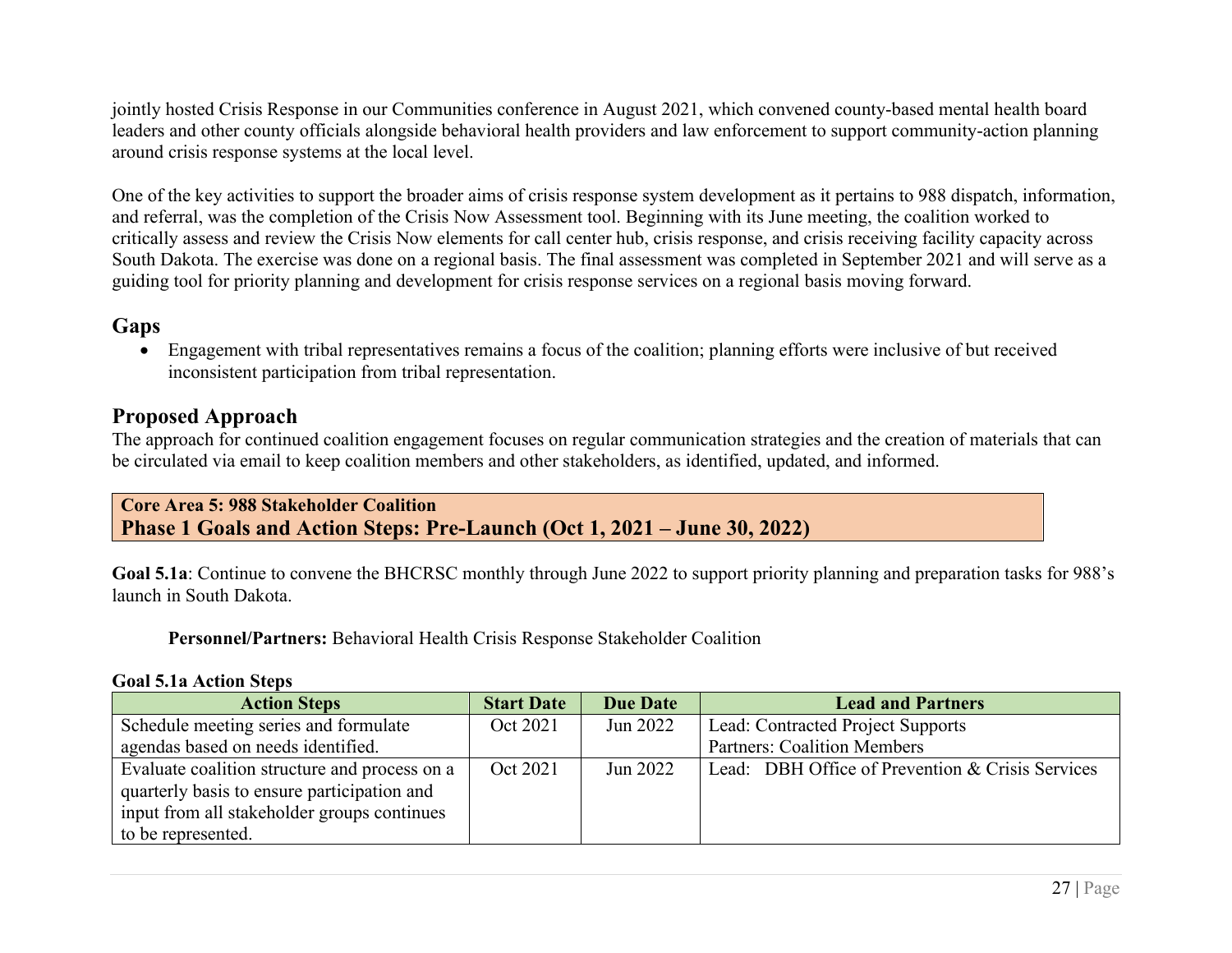| <b>Action Steps</b>                            | <b>Start Date</b> | <b>Due Date</b> | <b>Lead and Partners</b>                         |
|------------------------------------------------|-------------------|-----------------|--------------------------------------------------|
| Invite workgroup contributors to join          | Oct 2021          | Dec 2021        | Lead: DBH Office of Prevention & Crisis Services |
| coalition-level discussions moving forward,    |                   |                 |                                                  |
| particularly those that represent marginalized |                   |                 |                                                  |
| groups including tribal representation.        |                   |                 |                                                  |
| Convene workgroup meetings to discuss          | Oct 2021          | Sept 2022       | Lead: DBH Office of Prevention & Crisis Services |
| targeted marketing concerns, in alignment      |                   |                 | Partners: Geographical & Cultural Diversity      |
| with Core Area 8.                              |                   |                 | Workgroup and Lived Experience Workgroup         |
|                                                |                   |                 | members                                          |
| Convene workgroup meetings, as needed, to      | Sept 2021         | Ongoing as      | Lead: DBH Office of Prevention & Crisis Services |
| discuss specific matters related to any one of |                   | needed          | Partners: Workgroup participants                 |
| the following areas:                           |                   |                 |                                                  |
| (a) Geographical & Cultural Diversity          |                   |                 |                                                  |
| (b) 988-911 Intercommunication                 |                   |                 |                                                  |
| (c) Crisis Response                            |                   |                 |                                                  |
| (d) Lived Experience                           |                   |                 |                                                  |

**Please rate how certain or uncertain you are that you can accomplish this goal by the deadline you have indicated by clicking on one of the boxes below.**

| Not at all certain | Somewhat certain | Moderately certain | Very certain | Completely certain |
|--------------------|------------------|--------------------|--------------|--------------------|
|                    |                  |                    |              |                    |

**Goal 5.1b** Continue to collaborate with and participate in related conferences, discussions, and planning efforts hosted by partners in South Dakota.

**Personnel/Partners:** DBH and partners as identified (e.g., Unified Judicial Systems)

#### **Goal 5.1b Action Steps**

| <b>Action Steps</b>                           | <b>Start Date</b> | Due Date  | <b>Lead and Partners</b>                          |
|-----------------------------------------------|-------------------|-----------|---------------------------------------------------|
| Facilitate dialogue among BHCRSC              | Sept 2021         | June 2022 | Lead: Contracted Project Support staff with input |
| members monthly to keep informed of           |                   |           | from DBH                                          |
| upcoming activities or events; capture in the |                   |           | <b>Partners: BHCRSC Members</b>                   |
| form of a Crisis Now in SD Brief that can be  |                   |           |                                                   |
| circulated electronically.                    |                   |           |                                                   |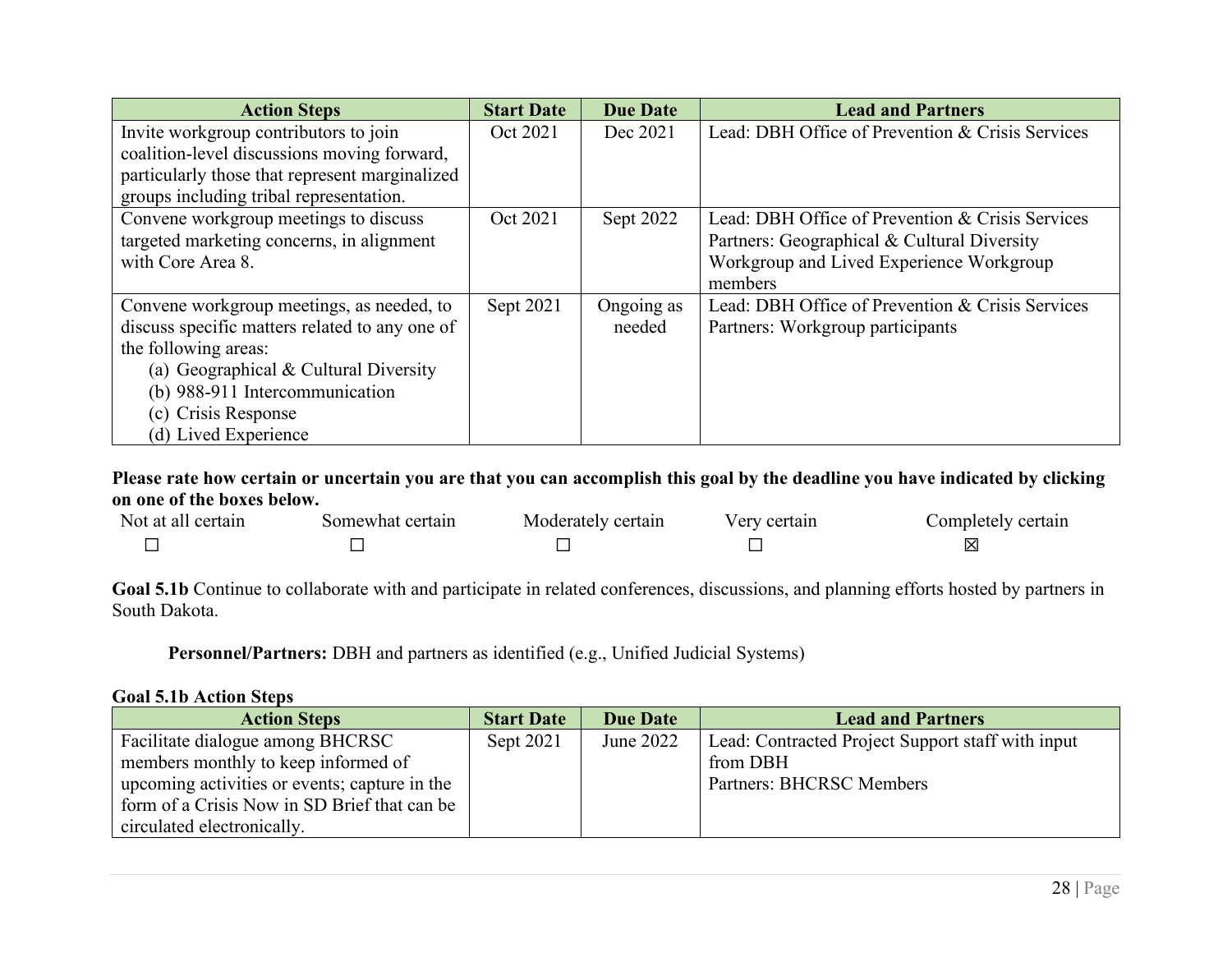| <b>Action Steps</b>                          | <b>Start Date</b> | Due Date   | <b>Lead and Partners</b>                          |
|----------------------------------------------|-------------------|------------|---------------------------------------------------|
| Prepare and circulate talking points for use | Dec 2021          | Jan 2022   | Lead: Contracted Project Support staff with input |
| by BHCRSC members and other                  |                   | Complete   | from DBH                                          |
| stakeholders in advance of 988's launch.     |                   |            |                                                   |
| Attend / table at / present at partner       | Sept 2021         | Ongoing as | Lead: DBH                                         |
| conferences or events to increase awareness  |                   | needed     | <b>Partners: BHCRSC Members</b>                   |
| of 988 launch among stakeholders.            |                   |            |                                                   |

#### **Please rate how certain or uncertain you are that you can accomplish this goal by the deadline you have indicated by clicking on one of the boxes below.**

| Not at all certain | Somewhat certain | Moderately certain | Verv certain | Completely certain |
|--------------------|------------------|--------------------|--------------|--------------------|
|                    |                  |                    |              | ⋉                  |

# **Core Area 5: 988 Stakeholder Coalition Phase 2 Goals and Action Steps: One Year Post-Launch (July 1, 2022 – June 30, 2023)**

**Goal 5.2a**: Continue regular communication with, and convenings as needed, among the original BHCRSC membership through the end of Phase 2 to support continued priority planning and implementation for 988 services as they roll out.

### **Personnel/Partners:** DBH with BHCRSC Members

#### **Goal 5.2a Action Steps**

| <b>Action Steps</b>                         | <b>Start Date</b> | <b>Due Date</b> | <b>Lead and Partners</b> |
|---------------------------------------------|-------------------|-----------------|--------------------------|
| Facilitate monthly email updates and/or     | July 2022         | June 2023       | Lead: DBH                |
| convene meetings at a similar frequency to  |                   |                 | Partners: BHCRSC Members |
| maintain dialogue; structure agendas based  |                   |                 |                          |
| on planning needs at the time.              |                   |                 |                          |
| Continue e-publication of the Crisis Now in | July 2022         | June 2023       | Lead: DBH                |
| SD Brief to archive progress to date and be |                   |                 | Partners: BHCRSC Members |
| transparent in steps to come.               |                   |                 |                          |

| Not at all certain | Somewhat certain | Moderately certain | Very certain | Completely certain |
|--------------------|------------------|--------------------|--------------|--------------------|
|                    |                  |                    |              |                    |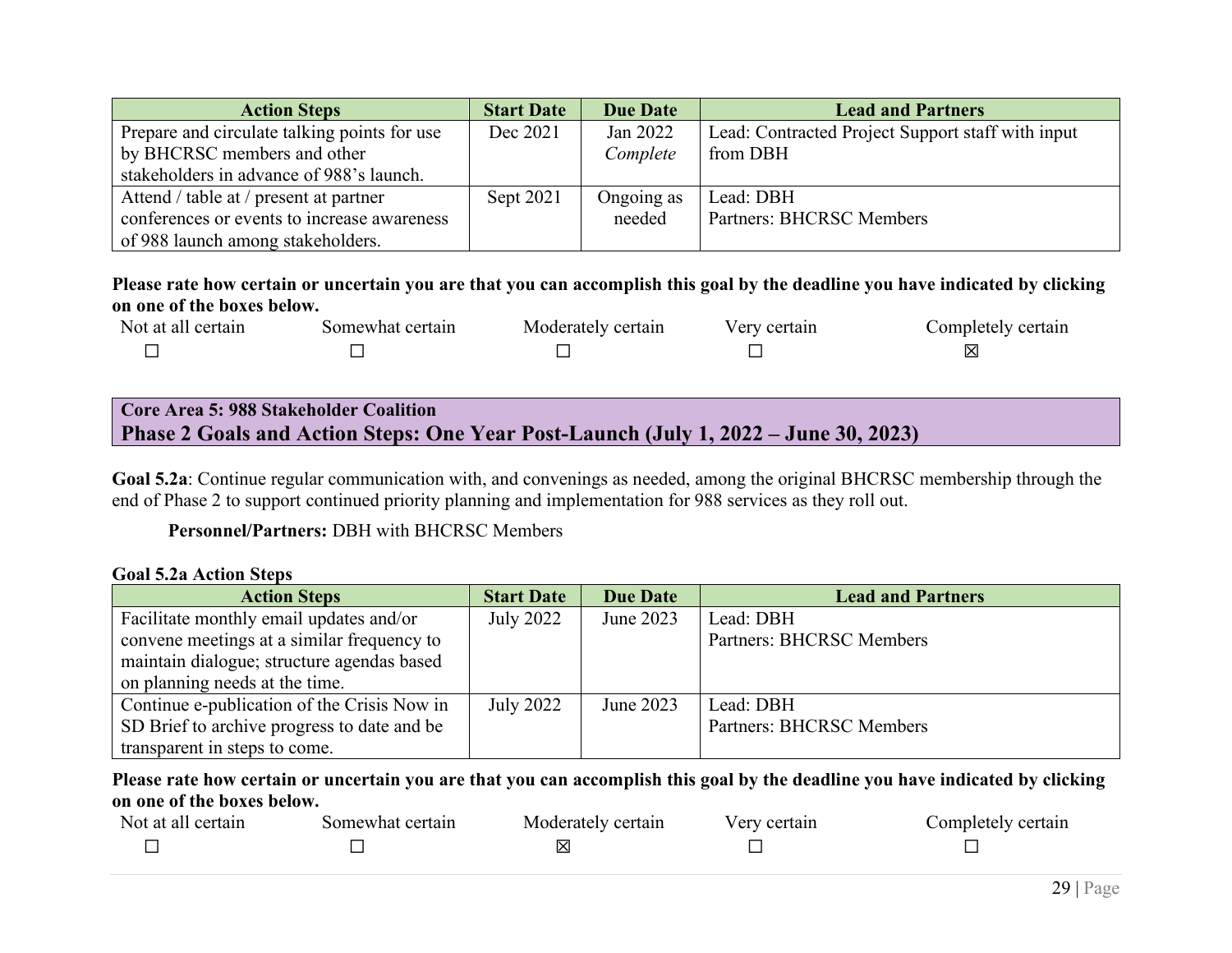# **Core Area 6: Maintain a Comprehensive, Updated Listing of Resources, Referrals, and Linkages; Plan for Expanded Services**

Return to Table of Contents

# **Background & Current Situation**

Helpline Center presently maintains a robust directory of more than 5,300 community-based resources as part of their work in information and referral. As the Helpline Center is a blended call center, the directory includes a variety of resources ranging from basic need access points to more unique, specialized resources. The database is available online on their website and is easily queried both there and on the phone with a 211 call center staff. Resources are also able to be distributed in a variety of formats, including in conversation with staff on the phone, through follow-up or call back conversations if needed or requested, via text, and via email. As such, the work of the BHCRSC in planning for 988 implementation in South Dakota did not focus on creating an alternate tool.

<span id="page-30-0"></span>All resources are updated annually, at minimum. The Helpline Center has a methodical approach that has been in place for several years to solicit and capture and report information in its referral system, which will continue and be applied to 988-related efforts. Listed resources and organizations have a ready way to report new updates and are encouraged to do so once they are known to ensure 211 (and 988 ultimately) have access to the most up to date information available.

As standard practice, the Helpline Center gives individuals seeking information numerous options with respect to treatment, care and/or follow-up. Options are not limited to any organization, facility or provider, a practice which will continue with the launch of 988. Options may be queried based on several variables including location of the individual needing services and services available within a reasonable geography to that person, but options outside of that local setting would not be excluded.

In addition, South Dakota used funding from its State Transformation Transfer Initiative (TTI) grant from SAMHSA to explore the development of an electronic behavioral health services registry. The study initiated concurrent with the 988 planning efforts and focused on a landscape analysis of electronic behavioral health registries nationwide, discussions with platform vendors, stakeholder feedback from prospective users and contributors to the system in state, and delivery of recommendations for South Dakota to consider. At present, there are four main providers of inpatient behavioral health services which include two private providers of inpatient emergency psychiatric services. In addition, the state actively contracts with 11 community mental health centers, 33 individual substance use disorder treatment providers, and 21 prevention treatment providers to support the continuum of crisis care and supporting services. Recommendations resulting from this work centered on pursuit of a web-based system for system capacity overall using a phased in approach, recognizing that the number of available crisis response resources will grow over time. In the short term, it is feasible to utilize a secure web portal to facilitate information sharing among the limited partners, including the 988 call center, who need access to it as a referral resource. Longer term, as crisis services expand beyond those currently available, a webbased system would be used to expand the functionality and access to that information.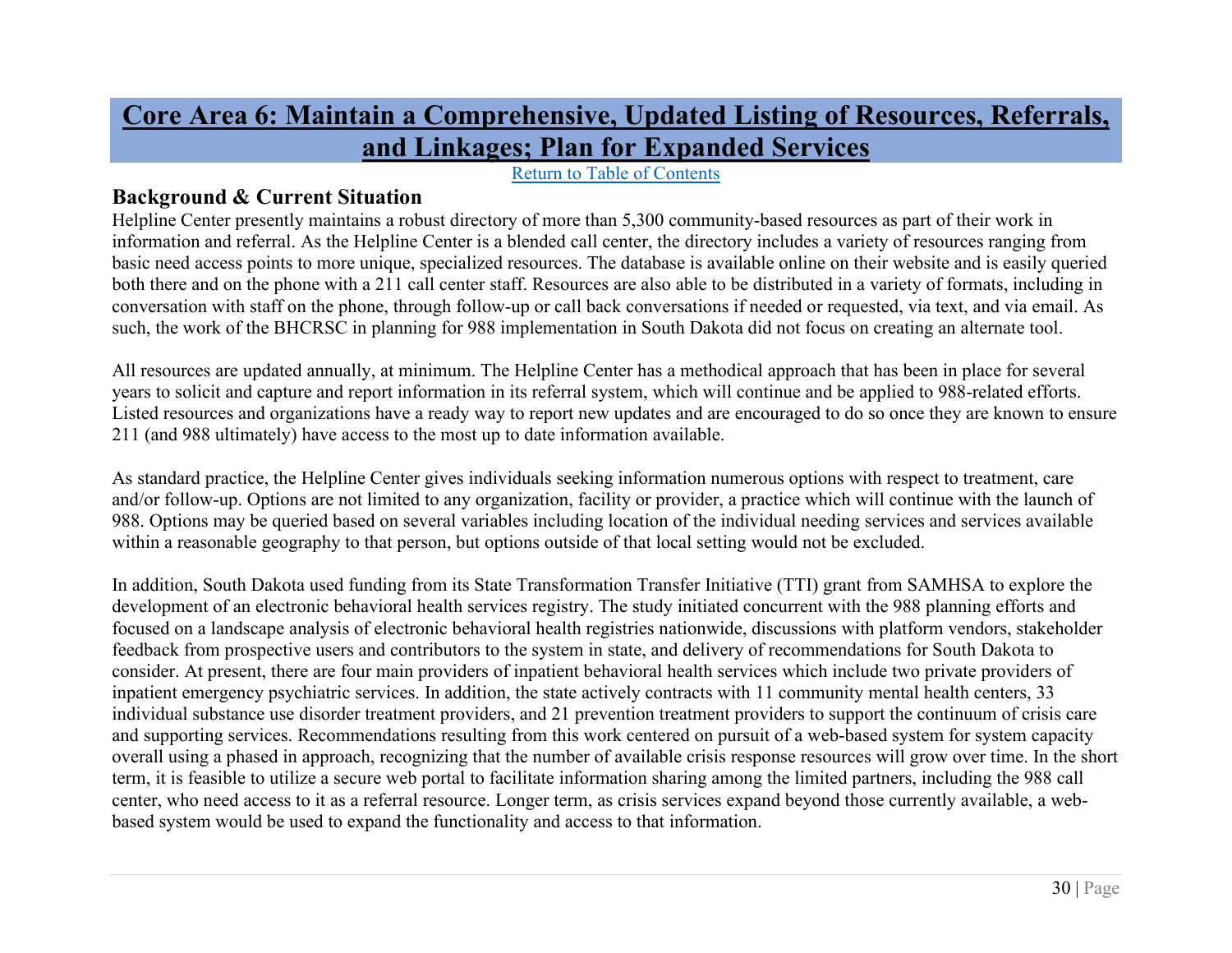# **Gaps**

- No current, formal connections were established between Helpline Center as the 988 call center hub and any of the 33 PSAPs in South Dakota at the outset of this planning effort. Helpline Center and Metro Communications (serving Minnehaha County) have had longstanding informal relationships in place and historically referred callers as needed; this was formalized late 2021 with a MOU and work continues on formalizing call response protocols in collaboration with staff from each organization.
- Behavioral health crisis response services are largely unavailable and not readily accessible outside of the two larger metro areas of Sioux Falls and Rapid City. Behavioral health crisis response services are available via telehealth, or through a community based mental health center, although staffing capacity to respond in real-time is limited. Services are also available through partnering law enforcement officers currently piloting an e-care based technology solution, connecting individuals in crisis to a counselor via technology. In result, nearly all crisis – mental or physical – situations are responded to with the systems available in those areas, typically limited to EMS, law enforcement, or fire. Building capacity for these existing resources to best respond to behavioral health crisis situations will be a central strategy for increasing local access to a timely, quality response beyond what is articulated in the implementation plan for 988 call center services. Creating new crisis response services (e.g., mobile and or virtual crisis response teams), over time, will augment existing capacity but likely never replace it due to our rural/frontier state and workforce limitations.
- While Helpline Center has established awareness of and, in some cases, direct referral relationships with existing crisis response providers and crisis receiving facilities, it is most often limited to what is needed for information and referral purposes. As Helpline Center adds capacity to support crisis response call center hub services through 988, collaboration with these resources (and others as they come online) will be critical to assure these services are able to be dispatched for people in crisis.

# **Proposed Approach**

- Continue utilization of existing Helpline Center resources, which contains more than the minimum referral resources from the 988 Plan Instructions, for information and referral. As Helpline Center is the parent organization of both 211 Call Center (backup facility) and 988, both call centers will continue to have access to the same shared resource database.
- Review and add to, as necessary, crisis response resources as they become available.
- Evaluate incorporation of resource listings into the unified crisis registry system (if this is moved into implementation) and determine most efficient way to access that information for 988 call center staff moving forward; the state does not intend to re-create a new resource directory to support 988 specifically, but rather leverage its existing directory to permit access most efficiently to that information for all current and future users.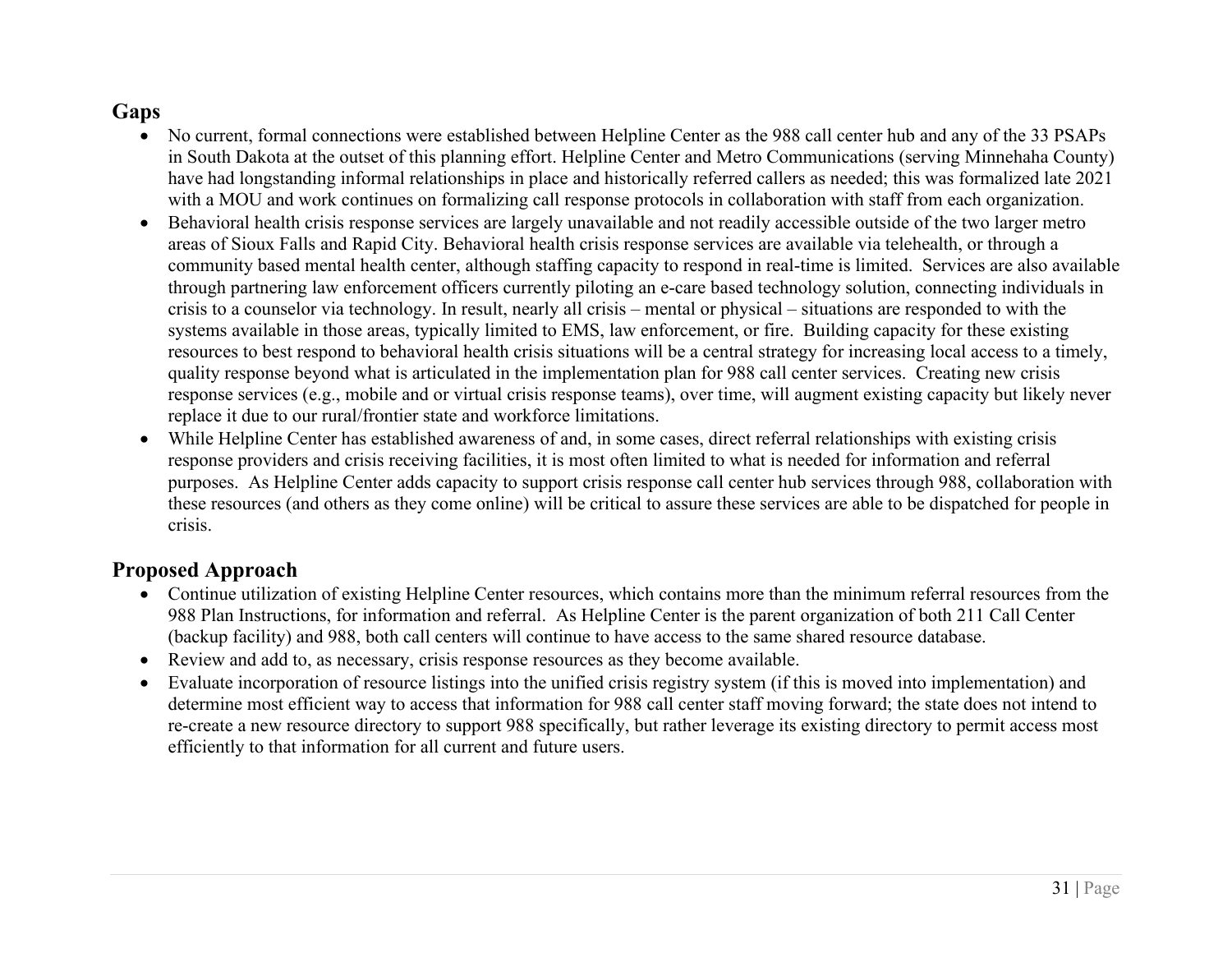The proposed approach for 911-988 intercommunication is best summarized in the following graphics, highlighting the key roles of 988 and 988 call centers / staff. It is assumed that the majority of calls will originate with 911 and be transferred to 988, particularly in the early years of 988's availability as a resource as awareness builds over time.



## **Call Initiates at 911**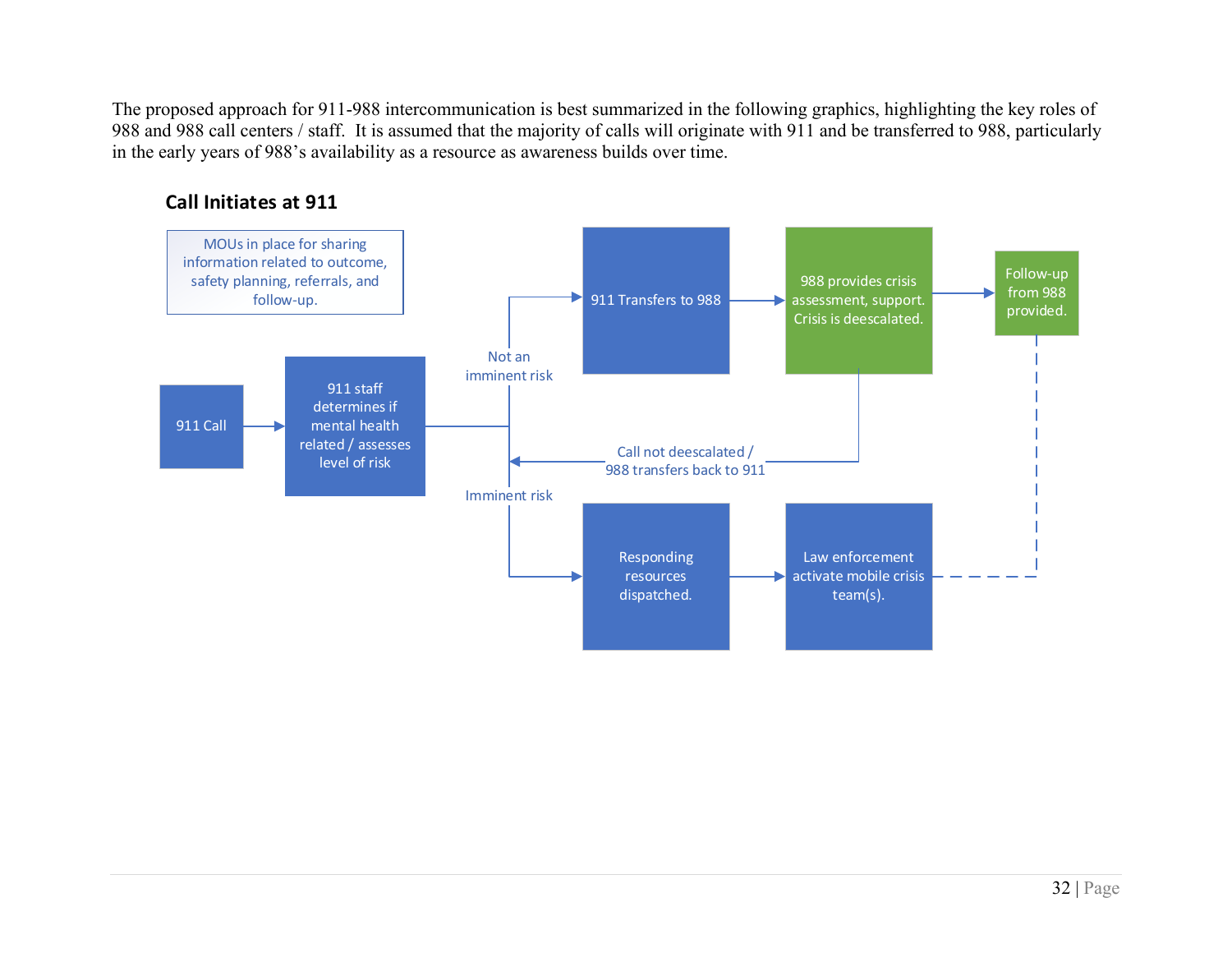## **Call Initiates at 988**

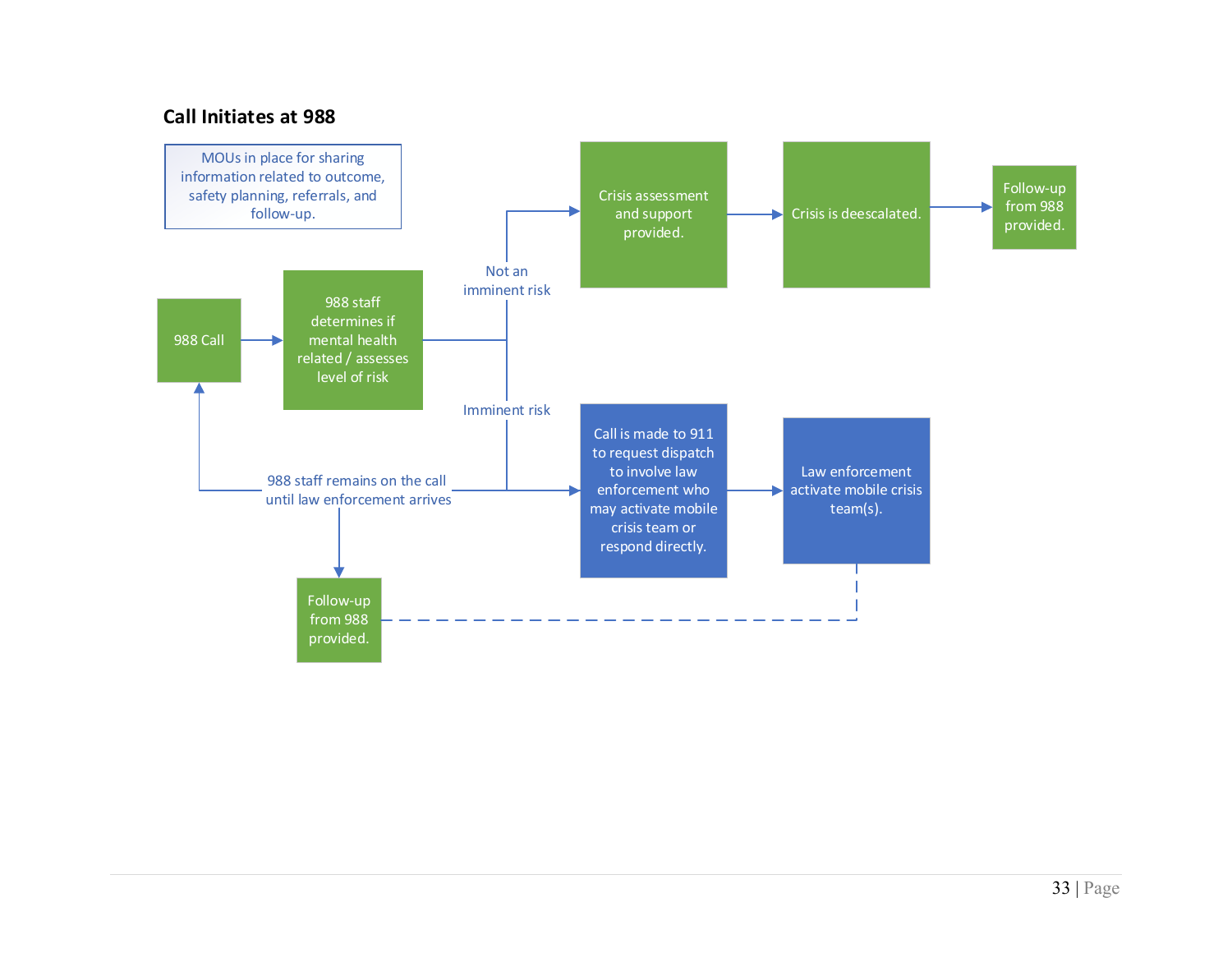# **Core Area 6: Comprehensive Resource Listings; Plan for Expanded Services Phase 1 Goals and Action Steps: Pre-Launch (Oct 1, 2021 – June 30, 2022)**

Goal 6.1a: Continue updates to the referral resource directory, ensuring the database is up to date by 6/30/2022.

**Personnel/Partners:** Helpline Center, DBH, contributing referring organizations

#### **Goal 6.1a Action Steps**

| <b>Action Steps</b>                                  | <b>Start Date</b> | <b>Due Date</b> | <b>Lead and Partners</b>                           |
|------------------------------------------------------|-------------------|-----------------|----------------------------------------------------|
| Identify and understand resources not                | January           | March 2022      | Lead: Helpline Center                              |
| currently included in the Helpline Center            | 2022              |                 | Partners: DBH Office of Crisis and Prevention      |
| resource database (if any) and define                |                   |                 | Services; BHCRSC members                           |
| appropriate linkages for the missing                 |                   |                 |                                                    |
| resources.                                           |                   |                 |                                                    |
| Using the Crisis Now assessment as a                 | January           | Ongoing         | Lead: DBH Office of Crisis and Prevention Services |
| baseline, review and integrate additional            | 2022              |                 | Partners: BHCRSC members, Helpline Center          |
| resources to the resource directory on a             |                   |                 |                                                    |
| quarterly basis at minimum.                          |                   |                 |                                                    |
| Create rubric with minimum referral                  | December          | March 2022      | Lead: DBH Office of Crisis and Prevention Services |
| resources for 988 launch and compare to              | 2021              |                 | Partners: Helpline Center                          |
| existing database resources to ensure                |                   |                 |                                                    |
| complete listing is achieved.                        |                   |                 |                                                    |
| Solicit information from <i>existing contacts</i> to | January           | March 2022      | Lead: Helpline Center                              |
| update / refresh listings                            | 2022              |                 | Partners: All contacts                             |
| Solicit information from <i>new resources</i> /      | January           | Ongoing         | Lead: Helpline Center                              |
| <i>contacts</i> as they are identified               | 2022              |                 | Partners: New resource contacts                    |

| Not at all certain | Somewhat certain | Moderately certain | Very certain | Completely certain |
|--------------------|------------------|--------------------|--------------|--------------------|
|                    |                  |                    |              |                    |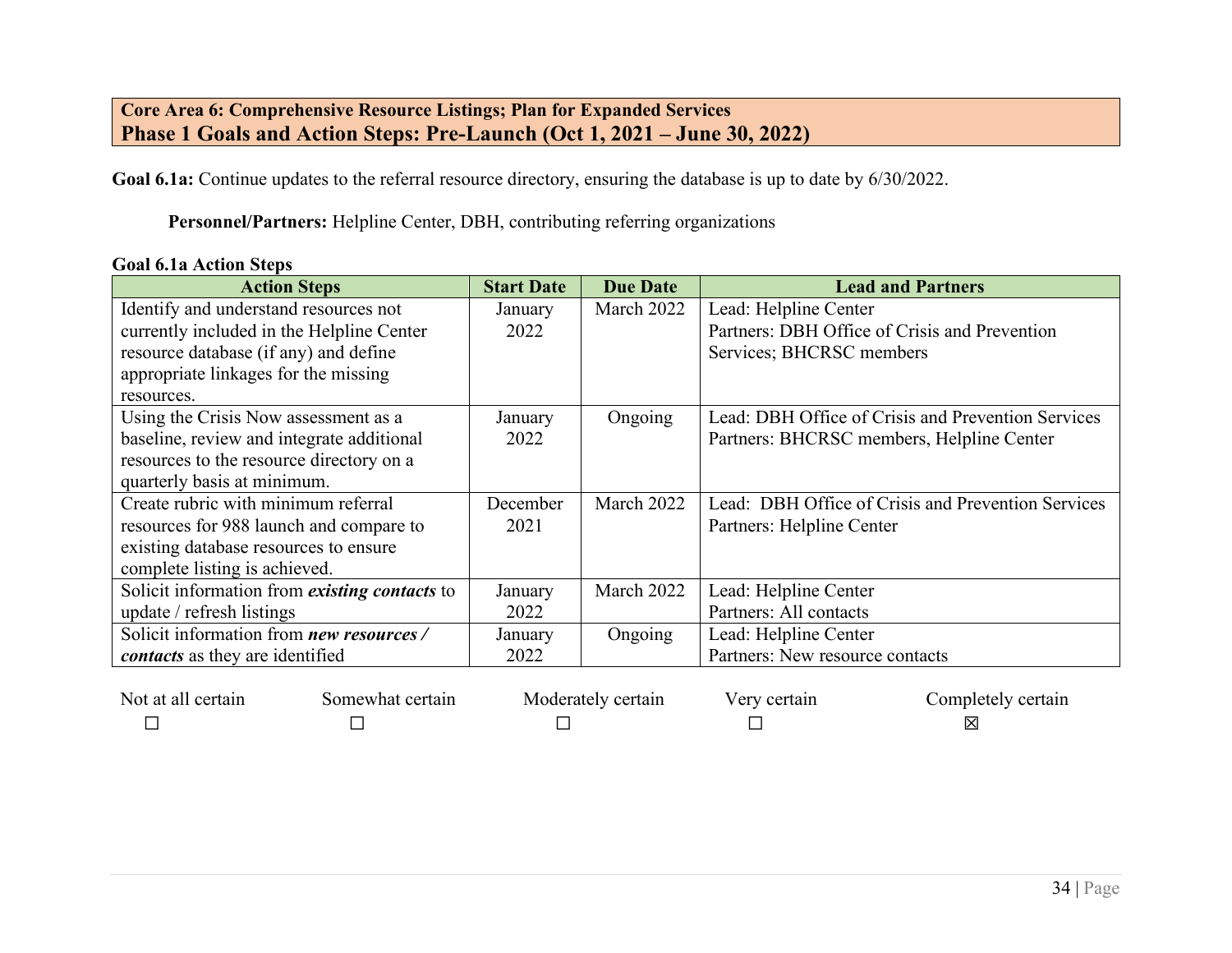**Goal 6.1b**: By 6/30/2022, have MOUs in place with at least the two largest PSAPs in South Dakota for communication between 988 and 911 for reciprocal transfer and follow-up protocols.

**Personnel/Partners:** Helpline Center staff, Metro Communications (Minnehaha County PSAP), and Pennington County Sheriff's Office (Pennington County 911)

|  |  | <b>Goal 6.1b Action Steps</b> |  |  |
|--|--|-------------------------------|--|--|
|--|--|-------------------------------|--|--|

| <b>Action Steps</b>                             | <b>Start Date</b> | <b>Due Date</b> | <b>Lead and Partners</b>   |
|-------------------------------------------------|-------------------|-----------------|----------------------------|
| Identify specific EMD protocol responses        | 6/1/2021          | 12/1/2021       | Lead: Helpline Center      |
| existing within the PSAP that could/should      |                   |                 | Partners: Individual PSAPs |
| be modified to support engagement with 988      |                   |                 |                            |
| resources                                       |                   |                 |                            |
| Collaborate with PSAPs to establish initial     | 8/1/2021          | 1/1/2022        | Lead: Helpline Center      |
| protocol responses for call handling / referral |                   |                 | Partners: Individual PSAPs |
| transfer to 988                                 |                   |                 |                            |
| Connect with and secure appropriate             | 1/1/2022          | 4/1/2022        | Lead: Individual PSAP      |
| approvals for EMD protocol response             |                   |                 | Partner: Helpline Center   |
| modifications from the PSAPs medical            |                   |                 |                            |
| directors and/or other oversight agencies, as   |                   |                 |                            |
| applicable                                      |                   |                 |                            |
| Write and establish a Memorandum of             | 1/1/2022          | 6/1/2022        | Lead: Helpline Center      |
| Understanding (MOU) between the Lifeline        |                   |                 | Partners: Individual PSAPs |
| Center and PSAP                                 |                   |                 |                            |
| Add / modify protocol responses as needed       | 1/1/2022          | 6/30/2022       | <b>Individual PSAPs</b>    |
| based on approvals granted                      |                   |                 |                            |

| Not at all certain | Somewhat certain | Moderately certain | Verv certain | Completely certain |
|--------------------|------------------|--------------------|--------------|--------------------|
|                    |                  |                    | IХ           |                    |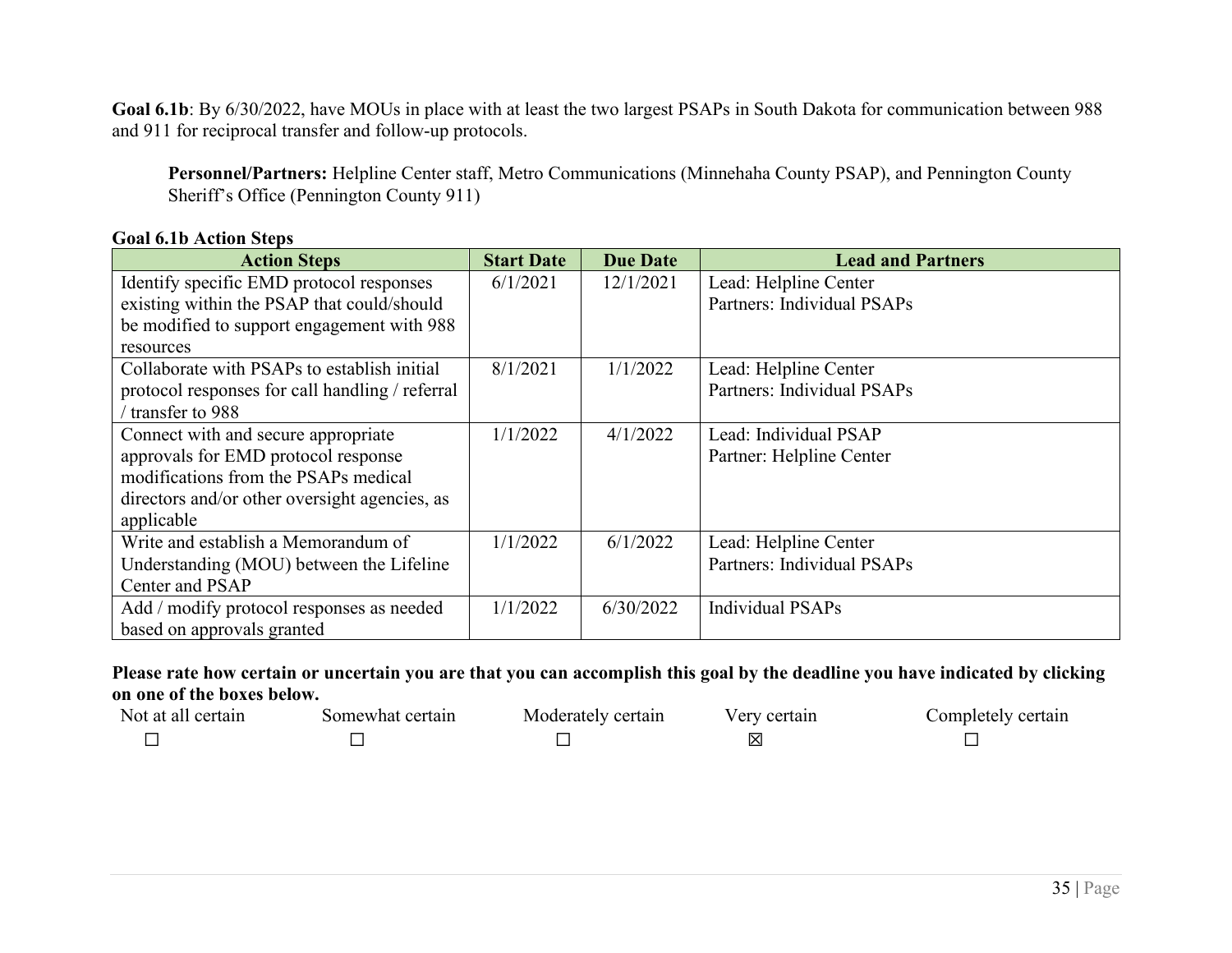## **Core Area 6: Comprehensive Resource Listings; Plan for Expanded Services Phase 2 Goals and Action Steps: One Year Post-Launch (July 1, 2022 – June 30, 2023)**

**Goal 6.2a:** Update resource database yearly, at minimum.

#### **Personnel/Partners:** Helpline Center

#### **Goal 6.2a Action Steps**

| <b>Action Steps</b>                             | <b>Start Date</b> | <b>Due Date</b> | <b>Lead and Partners</b>                        |
|-------------------------------------------------|-------------------|-----------------|-------------------------------------------------|
| Conduct standard information and referral       | Ongoing           | Ongoing         | Lead: Helpline Center                           |
| system review in partnership with 211 /         |                   |                 | Partners: All resource partners                 |
| Helpline Center staff and update the 988        |                   |                 |                                                 |
| registries accordingly.                         |                   |                 |                                                 |
| Conduct annual review of progress and           | 7/1/2022          | Ongoing         | Lead: Helpline Center; DBH Office of Prevention |
| programmatic updates in changes to or           |                   |                 | and Crisis Services                             |
| additions in referral linkages in the database; |                   |                 | Partners: BHCRSC                                |
| identify gaps and address with the coalition    |                   |                 |                                                 |
| on a quarterly basis.                           |                   |                 |                                                 |

| Not at all certain | Somewhat certain | Moderately certain | Very certain | Completely certain |
|--------------------|------------------|--------------------|--------------|--------------------|
|                    |                  |                    | ⊠            |                    |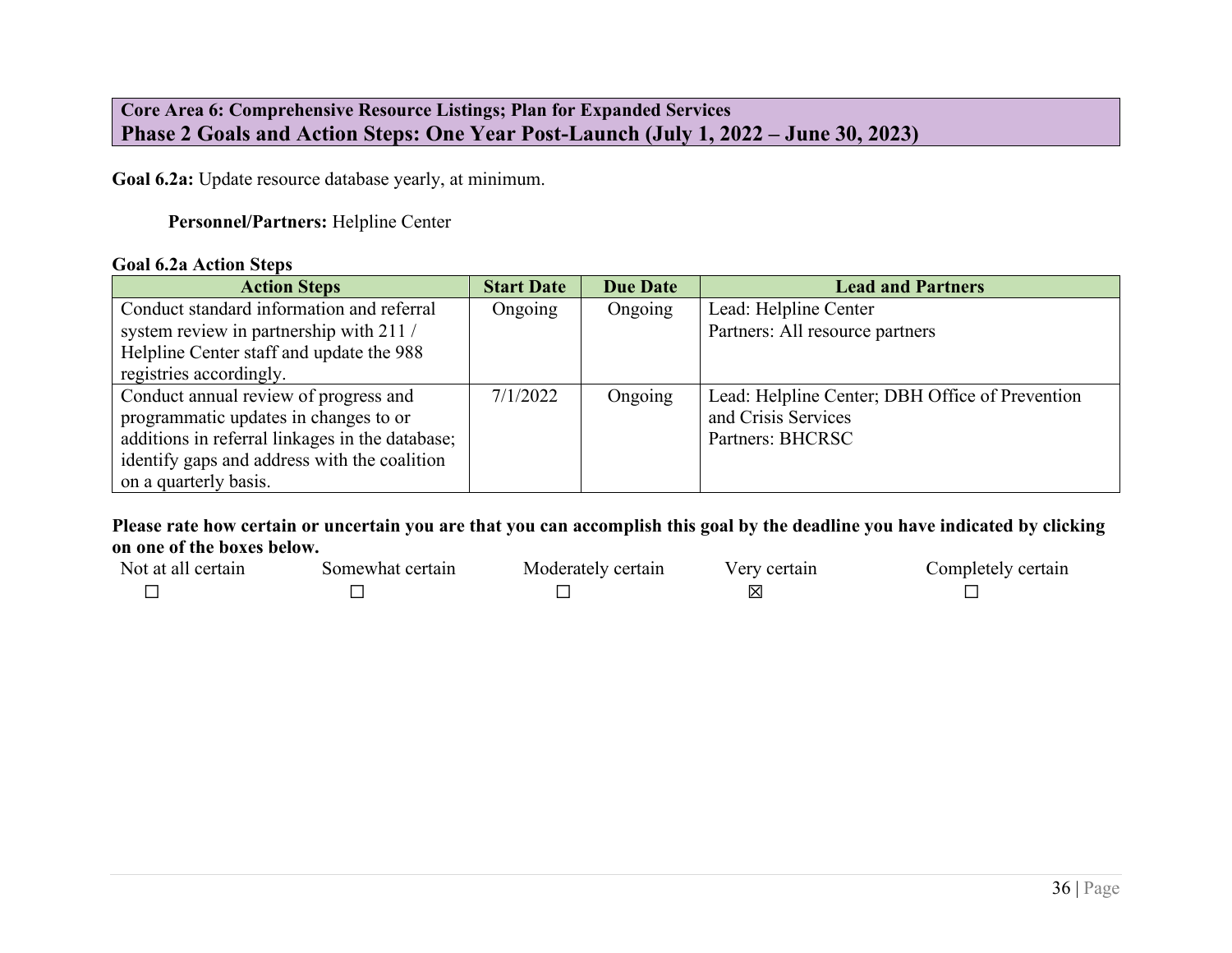**Goal 6.2b**: By 6/30/2023, conduct outreach to all 33 PSAPs in South Dakota to increase awareness of and value-add of 988 to local crisis response efforts.

### **Personnel/Partners:** Helpline Center staff and DBH

#### **Goal 6.2b Action Steps**

| <b>Action Steps</b>                         | <b>Start Date</b> | <b>Due Date</b> | <b>Lead and Partners</b>                           |
|---------------------------------------------|-------------------|-----------------|----------------------------------------------------|
| Initiate MOU process based on indication of | 2/1/2022          | 6/30/2022       | Lead: Helpline Center                              |
| interest from partnering PSAP               |                   |                 | Partners: individual PSAPs and local mental health |
|                                             |                   |                 | boards                                             |
| Replicate MOU process outlined in Goal      | 3/1/2022          | 6/30/2023       | Lead: Helpline Center                              |
| 6.1b for each PSAP with the goal of         |                   |                 | Partners: individual PSAPs and local mental health |
| onboarding 100% of PSAPs by one year        |                   |                 | boards                                             |
| post-launch                                 |                   |                 |                                                    |

| Not at all certain | Somewhat certain | Moderately certain | Very certain | Completely certain |
|--------------------|------------------|--------------------|--------------|--------------------|
|                    |                  |                    |              |                    |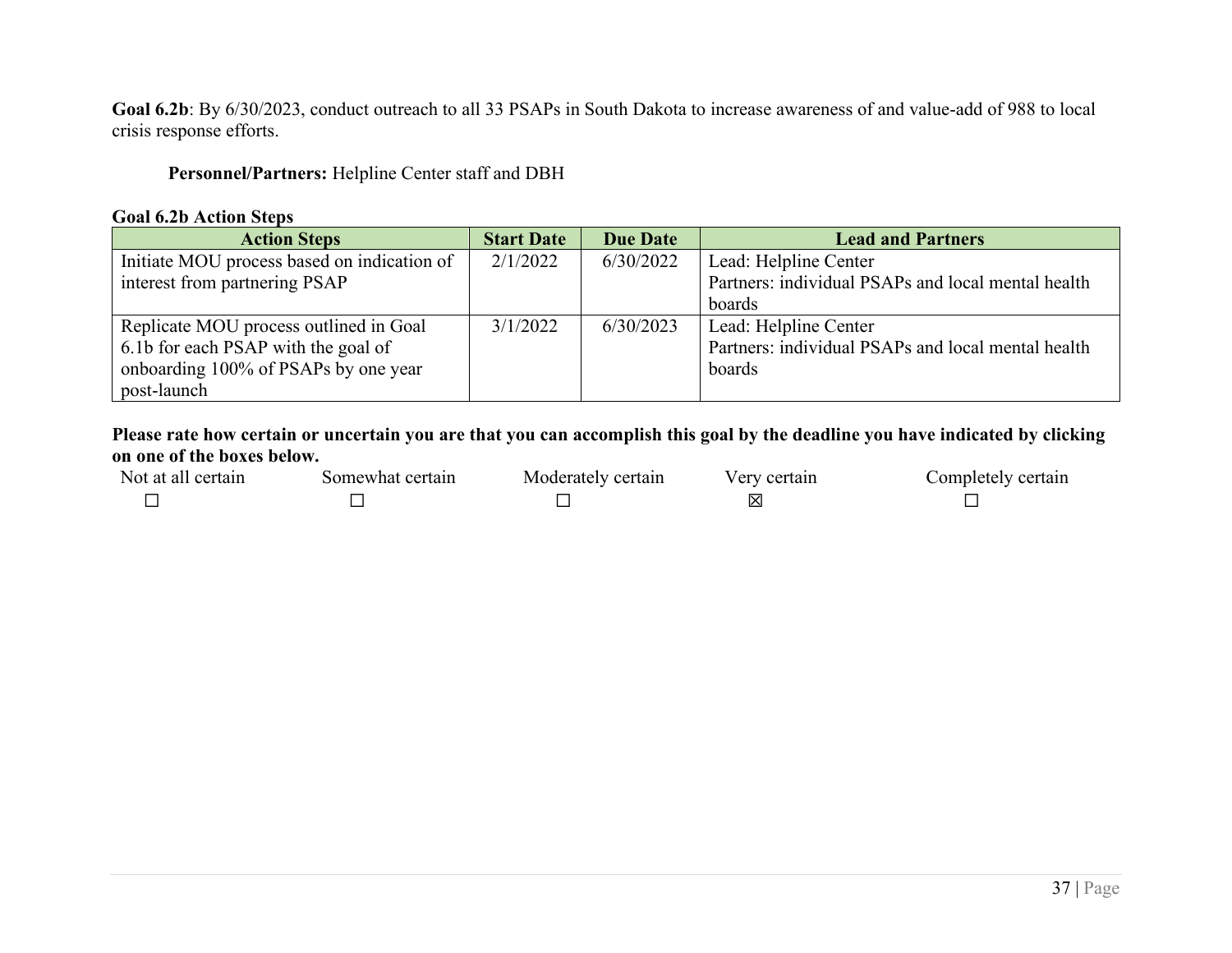# **Core Area 7: Ensure All State/Territory Centers Can Provide Best Practice Follow-Up to 988 Callers/Texters/Chatters**

Return to Table of Contents

# **Background & Current Situation**

South Dakota only has one Lifeline Center. At this time, this center already conducts follow-up calls on 100% of NSPL calls and third-party concern calls where approval of a follow-up call has been provided by the contact. Staff can follow-up via text message if this is the client's preferred communication method. Follow-up attempts begin within 24-48 hours after the initial crisis call, unless needed sooner for safety reasons or requested by the caller. A caller may be asked permission for additional follow-up calls/texts to strengthen safety and connectedness and to enhance connections to providers or other supports, specifically, if imminent risk is present or recent thoughts of suicide have continued since the last contact.

<span id="page-38-0"></span>Follow-up procedures currently implemented exceed the minimum NSPL standard and the projected 988 follow-up call standard. A follow-up is offered on all other lines answered by the Helpline Center if the caller or third-party reporter is at-risk of suicide and they have agreed to a follow-up. Five (5) attempts are made to connect with the client. This may be done via phone call or text message based on the client's preference. Suicide loss follow-up calls are also offered on the other lines answered by the Helpline Center. As indicated in the Background section of Core Area 3, the annualized number of NSPL calls today, based on a three-month average, is 3,756 calls which is about 18.6% of the 21,000 Vibrant estimated contacts.

Additionally, Helpline Center offers follow-ups to individuals and third-party concern calls who are struggling with a substance use disorder. These calls may come in on the Treatment Resource Hotline or 211. These follow-ups are facilitated by a Substance Use Care Coordinator and are provided within one (1) business day after the initial call. Like a suicide follow-up, five (5) attempts are made via phone.

Crisis receiving facilities also follow their own follow-up protocols for individuals discharging from services following a behavioral health crisis. Community Mental Health Centers also provide follow-up services for individuals following a behavioral health crisis. Individuals are contacted by Community Mental Health Center staff within 24 to 48 hours.

# **Gaps**

• While NSPL follow-up standards are currently met and projected to be sustained at the call center level, the crisis response and crisis receiving facilities/agencies do not have staffing to support enhanced follow-up care beyond what they currently provide. With projected national and state/local marketing around 988, call volume will undoubtedly increase, and referrals to community-based agencies will subsequently increase. Staffing levels and workforce availability along the full continuum of care will a considerable barrier to enhanced service delivery.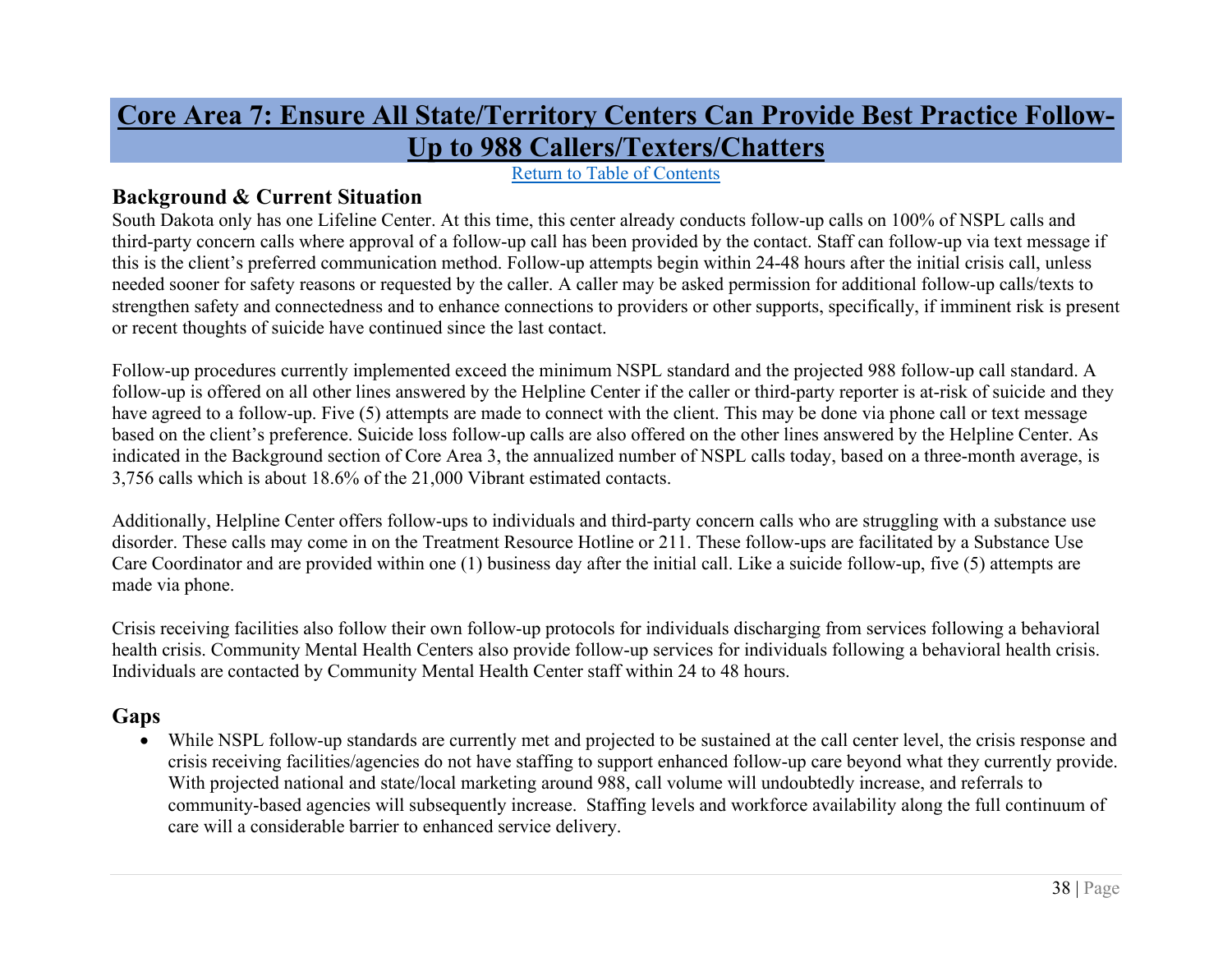- It is anticipated that future follow-up calls through 988 may involve more support and time needed to facilitate a warm handoff to referred services; as such, staffing the call center at a level that accommodates this increased call-time will be a critical factor moving forward.
- Follow-up efforts for mental health crisis calls initiated by PSAPs and transferred to 988 will need to be developed and implemented. We believe that this will be mitigated through reciprocal warm transfer protocols being developed as part of 988 implementation.

# **Proposed Approach**

- Continue utilization of existing follow-up protocols and expand for use with 988 specific clients/needs.
- Secure funding for follow-up services through action step listed in Core Area 2. An important note is that follow-up efforts will be a part of the regular activity of all 988 staff and will be budgeted for the shared equivalent of 1 FTE.
- Implement staff strategies indicated throughout Core Areas 1-4.

### **Core Area 7: Provide Follow-Up Services Phase 1 Goals and Action Steps: Pre-Launch (Oct 1, 2021 – June 30, 2022)**

**Goal 7.1a**: By 6/30/2022, develop and deploy protocols for follow-up services for all 988 contacts.

## **Personnel/Partners:** Helpline Center

#### **Goal 7.1a Action Steps**

| <b>Action Steps</b>                         | <b>Start Date</b> | <b>Due Date</b> | <b>Lead and Partners</b>                      |
|---------------------------------------------|-------------------|-----------------|-----------------------------------------------|
| Adopt and adapt follow-up program standard  | 1/1/2022          | 4/1/2022        | Lead: Helpline Center                         |
| operating procedures, based off existing    |                   |                 | Partners: DBH Office of Crisis and Prevention |
| follow-up efforts managed by Helpline       |                   |                 | Services                                      |
| Center, which can be utilized for 988.      |                   |                 |                                               |
| Review with DBH for 988 program             |                   |                 |                                               |
| oversight, and cross-reference with NSPL    |                   |                 |                                               |
| standards.                                  |                   |                 |                                               |
| Integrate follow-up program training into   | 1/1/2022          | On going        | Lead: Helpline Center                         |
| new employee onboarding for 988 call center |                   |                 | Partners: DBH Office of Crisis and Prevention |
| staff.                                      |                   |                 | Services                                      |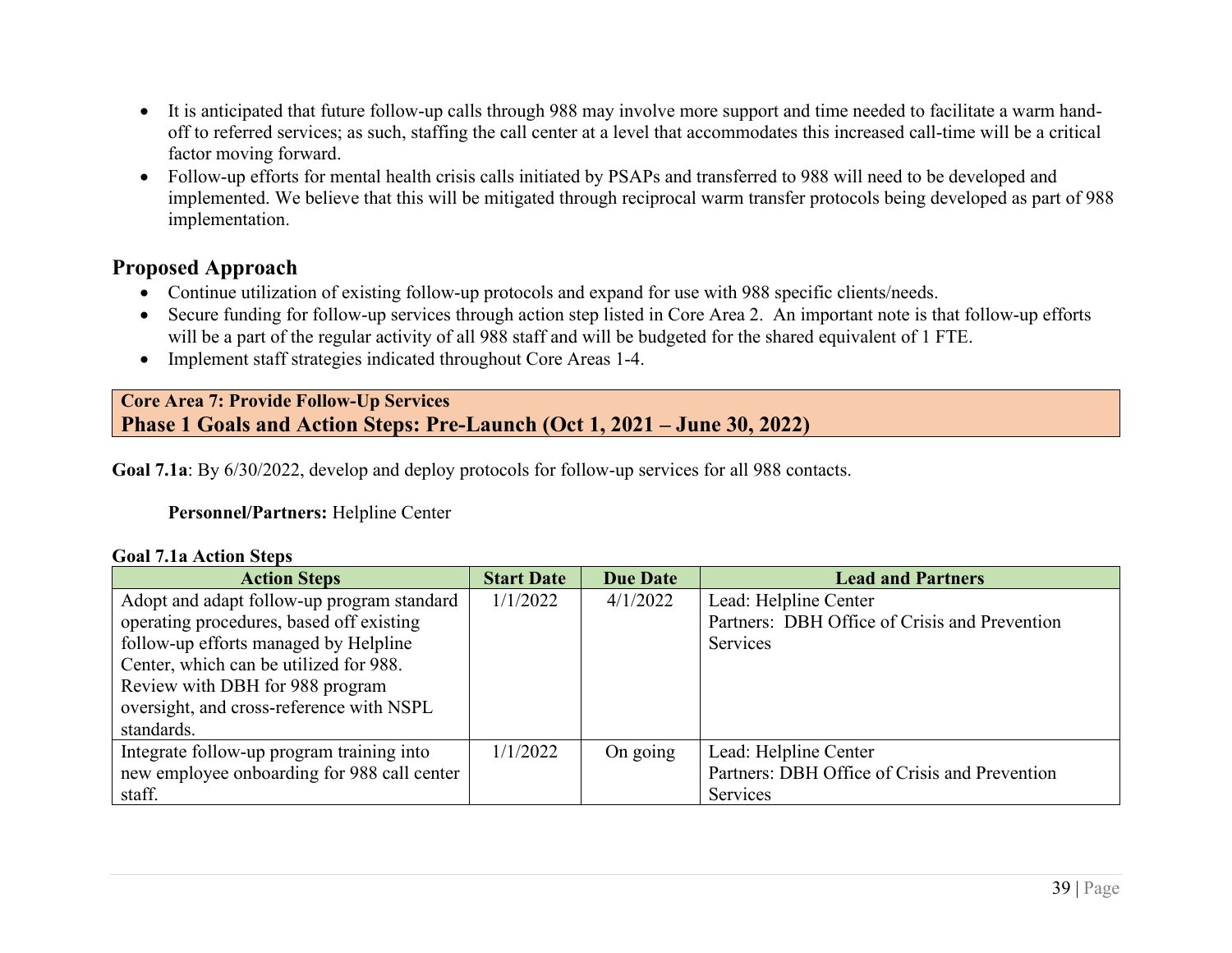**Please rate how certain or uncertain you are that you can accomplish this goal by the deadline you have indicated by clicking on one of the boxes below.**

| Not at all certain | Somewhat certain                        | Moderately certain | Very certain | Completely certain |
|--------------------|-----------------------------------------|--------------------|--------------|--------------------|
|                    |                                         |                    |              | ⋈                  |
|                    |                                         |                    |              |                    |
|                    | Core Area 7: Provide Follow-Up Services |                    |              |                    |

**Phase 2 Goals and Action Steps: One Year Post-Launch (July 1, 2022 – June 30, 2023)**

**Goal 7.2a:** By 6/30/2022, conduct a review of active follow-up services to identify any opportunities for enhancement.

### **Personnel/Partners:** DBH

| <b>Goal 7.2a Action Steps</b> |  |  |
|-------------------------------|--|--|
|-------------------------------|--|--|

| <b>Action Steps</b>                    | <b>Start Date</b> | <b>Due Date</b> | <b>Lead and Partners</b>                           |
|----------------------------------------|-------------------|-----------------|----------------------------------------------------|
| Develop a plan for reviewing follow-up | July 2022         | June 30,        | Lead: Helpline Center                              |
| processes and standards                |                   | 2023            | Partners: DBH Office of Crisis and Prevention      |
|                                        |                   |                 | Services                                           |
| Implement quality review process       | July 2022         | June $30$ ,     | Lead: Helpline Center                              |
|                                        |                   | 2023            | Partners: DBH Office of Crisis and Prevention      |
|                                        |                   |                 | Services                                           |
| Implement identified enhancement       | Ongoing as        | Variable        | Lead: DBH Office of Crisis and Prevention Services |
| opportunities                          | presented         | depending on    | Partners: Helpline Center; BHCRSC                  |
|                                        |                   | intervention /  |                                                    |
|                                        |                   | change          |                                                    |
|                                        |                   | needed          |                                                    |

| Not at all certain | Somewhat certain | Moderately certain | very certair | ∴ompletely certain |
|--------------------|------------------|--------------------|--------------|--------------------|
|                    |                  |                    |              |                    |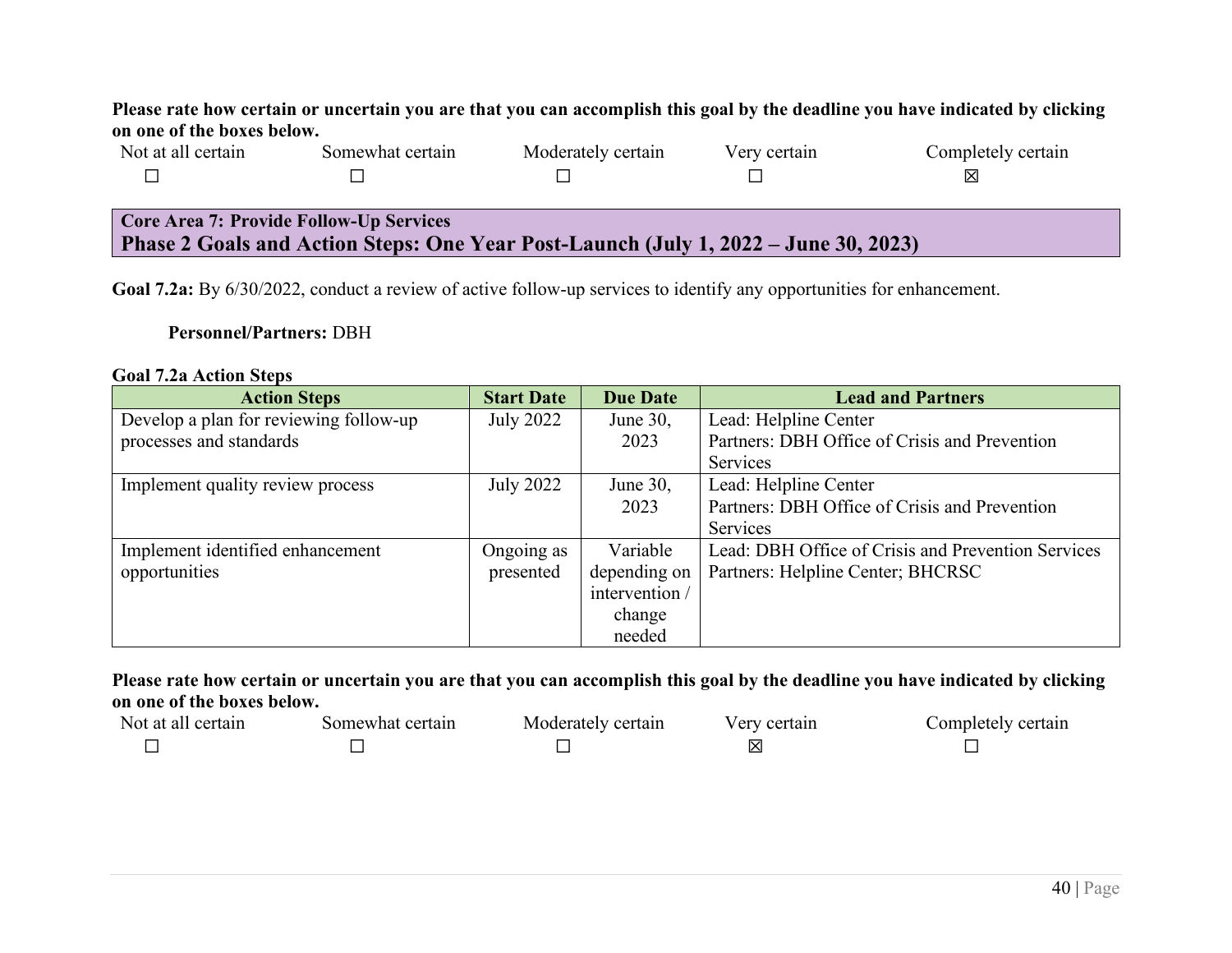# **Core Area 8: Plan and Implement Marketing for 988 in Your State/Territory**

Return to Table of Contents

# **Background & Current Situation**

South Dakota is a rural/frontier state with minimal dense population hubs. With this unique demographic it is imperative to use robust and diverse communication strategies to reach all target populations. To better plan for this communication the BHCRSC also developed workgroups to focus on messaging considerations for select audiences. These workgroups included a Lived Experience Workgroup and Geographical & Cultural Diversity Workgroup. These groups have been reviewing and recommending messaging strategies for 988 in South Dakota and will continue to be engaged in messaging and marketing development moving forward beyond the implementation grant. These two groups provided needed perspectives to ensure that messaging of 988 is best presented to all South Dakotans. Groups discussed populations to reach, the need for multiple targeted campaigns through various modalities, and importance of having the right "face" on the campaigns to make the most impact.

# <span id="page-41-0"></span>**Gaps**

- Sparsely populated locations across South Dakota, with dense population hubs east and west of the Missouri River, require customized communication and marketing approaches that mitigate for areas with limited access to technology/internet-based mediums. This translates to often costly campaigns to ensure broad coverage of our state population in the launch of new public health-related measures, such as 988.
- There is no current mechanism to support statewide outreach and awareness.

# **Proposed Approach**

In conjunction with a larger behavioral health awareness and public education campaign planned to begin in 2022, the Division of Behavioral Health will include a targeted sub-component for public awareness and education specific to crisis services, including "who to call" (988). The Division initiated its RFP process in December 2021, ongoing at the time of this writing. Vendor selection is anticipated for Q1 2022. The BHCRSC will be leveraged as an advisory group for this campaign, and providers will be engaged to disseminate information locally once it is developed. Efforts will focus on public education to support increased awareness of new services available, including 988. The selected vendor will create a communications strategy plan, and integrate 988 awareness activities at the state level in alignment with national guidance on timing The selected vendor will work with SD DSS to identify potential target audiences using current state demographic data, mental health and substance use data, and data related to suicidality. Additional considerations will be made for audiences that are historically marginalized, communities of color, and groups that may have cultural barriers to using 988.

The designated point of contact for collaboration with Vibrant's communications team on this core area will be Tiffany Wolfgang, Division of Behavioral Health, SD DSS.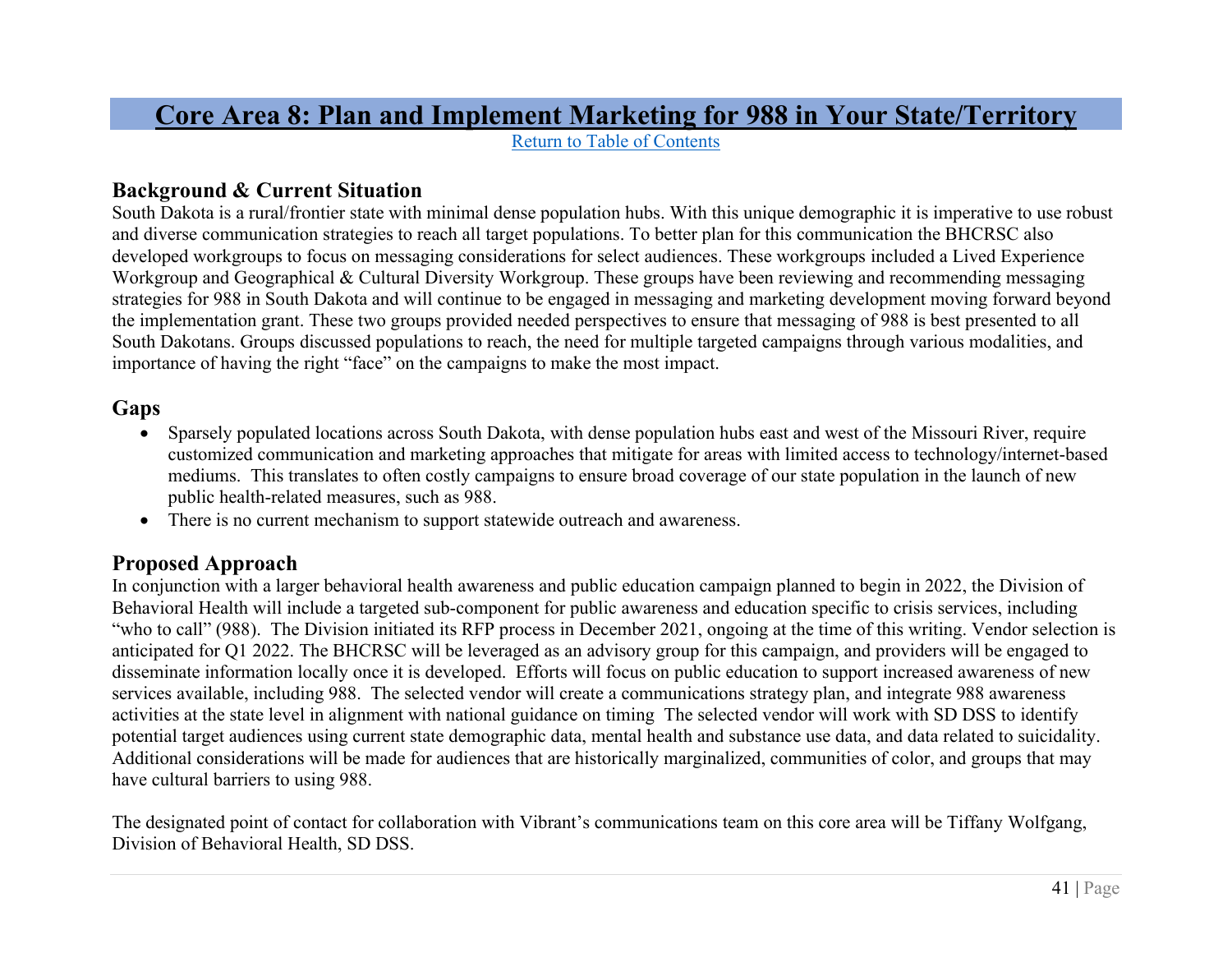## **Core Area 8: Marketing and Communications Plan for 988 Phase 1 Goals and Action Steps: Pre-Launch (Oct 1, 2021 – June 30, 2022)**

**Goal 8.1a**: By 6/30/2022, identify all partners for creating a statewide marketing plan for development during year 2 and launch in conjunction with SAMHSA and Vibrant Guidelines of initial marketing beginning July 1, 2023.

Personnel/Partners: DBH, Lived Experience and Diversity & Geographical Considerations work groups

#### **Goal 8.1a: Action Steps**

| <b>Action Steps</b>                                  | <b>Start Date</b> | <b>Due Date</b> | <b>Lead and Partners</b>    |
|------------------------------------------------------|-------------------|-----------------|-----------------------------|
| Engage an external marketing firm, through an        | 11/1/2021         | 7/1/2022        | Lead: DBH                   |
| RFP process, to take lead on public education and    |                   |                 | Partners: Helpline Center   |
| awareness efforts specific to 988 including          |                   |                 |                             |
| identifying potential target audiences using your    |                   |                 |                             |
| current state demographic data, mental health and    |                   |                 |                             |
| substance use data, and data related to suicidality. |                   |                 |                             |
| Identify state agency contact for Vibrant            |                   | 7/1/2022        | Lead: DBH                   |
| <b>Communications Team</b>                           |                   |                 |                             |
| Identify goals for campaign including target         |                   | 7/1/2022        | Lead: DBH                   |
| audiences based on community demographics as         |                   |                 |                             |
| well as historically marginalized populations        |                   |                 |                             |
| Develop key messaging                                |                   | 7/1/2022        | Lead: DBH                   |
|                                                      |                   |                 | Partners: BHCRSC Workgroups |
| Identify most appropriate messaging channels         |                   | 7/1/2022        | Lead: DBH                   |
|                                                      |                   |                 | Partners: BHCRSC Workgroups |
| Identify funding for initial messaging creation      |                   | 7/1/2022        | Lead: DBH                   |
| efforts                                              |                   |                 |                             |
| Update existing marketing materials referencing      | 4/1/2022          | 7/1/2022        | Lead: DBH, Helpline Center  |
| NSPL (e.g., suicide prevention efforts) in           |                   |                 | Partners:                   |
| preparation for distribution in conjunction with     |                   |                 |                             |
| national campaign                                    |                   |                 |                             |

| Not at all certain | Somewhat certain | Moderately certain | Very certain | Completely certain |
|--------------------|------------------|--------------------|--------------|--------------------|
|                    |                  |                    |              | X                  |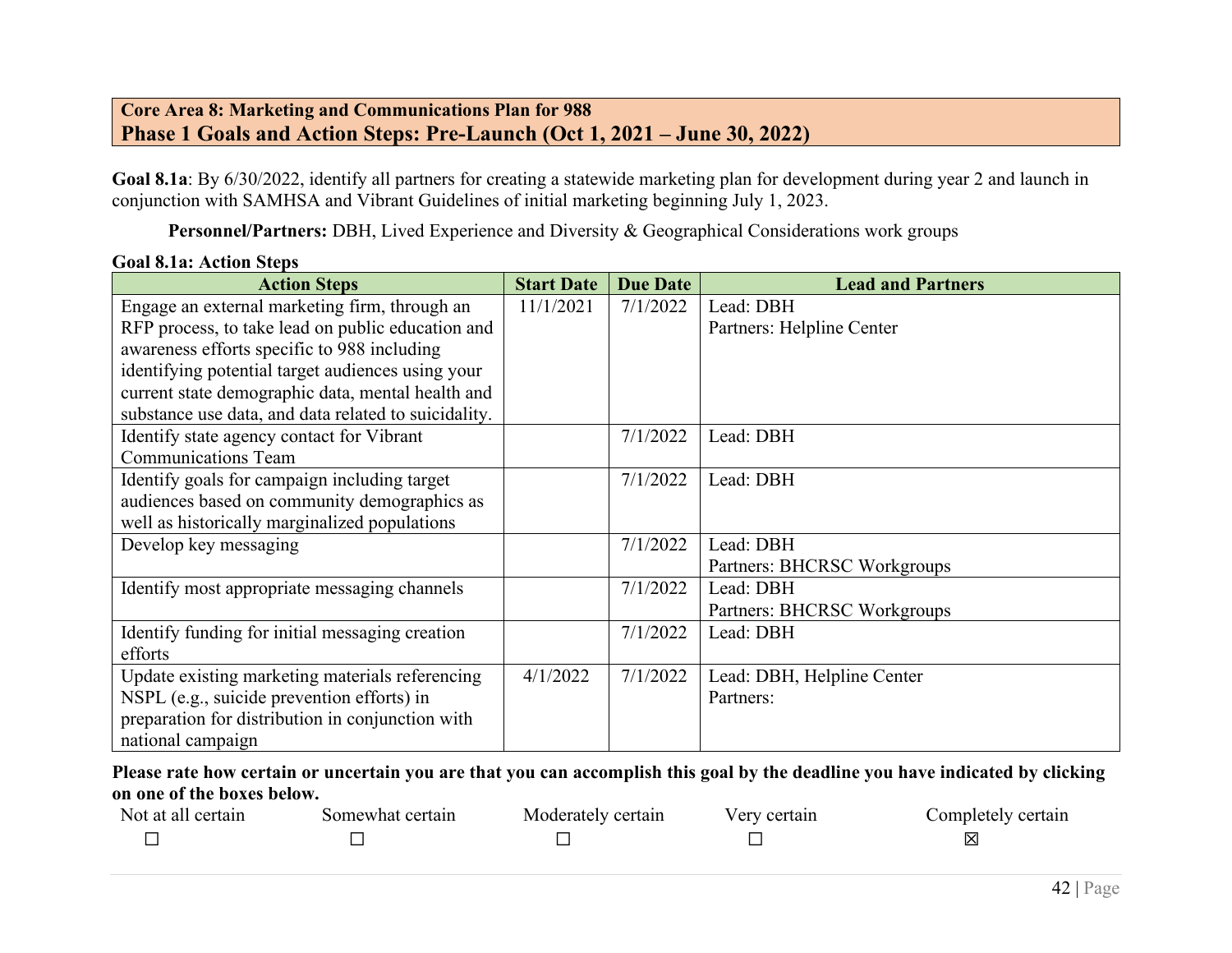### **Core Area 8: Marketing and Communications Plan for 988 Phase 2 Goals and Action Steps: One Year Post-Launch (July 1, 2022 – June 30, 2023)**

**Goal 8.2a:** By 6/30/2023, have conducted reviews of marketing strategies and initiate marketing efforts of 988 in South Dakota.

*Note that marketing and promotional efforts for 988 will adhere to the messaging and scope of service as defined by SAMSHA, which at this time are advised to not begin until July 2023*.

**Personnel/Partners:** DBH and appropriate contractors

#### **Goal 8.2a Action Steps**

| <b>Action Steps</b>                         | <b>Start Date</b> | <b>Due Date</b> | <b>Lead and Partners</b>                  |
|---------------------------------------------|-------------------|-----------------|-------------------------------------------|
| Implement marketing efforts that transition |                   | 7/1/2023        | Lead: Helpline Center                     |
| all current NSPL messaging and promotion    |                   |                 | Partners: DBH and contracted media agency |
| to 988                                      |                   |                 |                                           |
| Conduct focus group reviews of marketing    |                   | 6/30/2023       | Lead: DBH                                 |
| campaigns                                   |                   |                 | Partners: Marketing Firm (TBD)            |
| Finalize customization of materials to      |                   | 6/30/2023       | Lead: DBH                                 |
| national message                            |                   |                 | Partners: Marketing Firm (TBD)            |
| Finalize messaging for how 988 aligns with  |                   | 6/30/2023       | Lead: DBH                                 |
| other state measures                        |                   |                 | Partners: Marketing Firm (TBD)            |
| Develop a plan for tracking metrics and     |                   | 6/30/2023       | Lead: DBH                                 |
| public messaging campaign impacts           |                   |                 | Partners: Marketing Firm (TBD)            |
| Develop long-term funding strategy and      |                   | 6/30/2023       | Lead: DBH                                 |
| sources for ongoing marketing               |                   |                 |                                           |

| Not at all certain | Somewhat certain | Moderately certain | Very certain | Completely certain |
|--------------------|------------------|--------------------|--------------|--------------------|
|                    |                  |                    |              |                    |